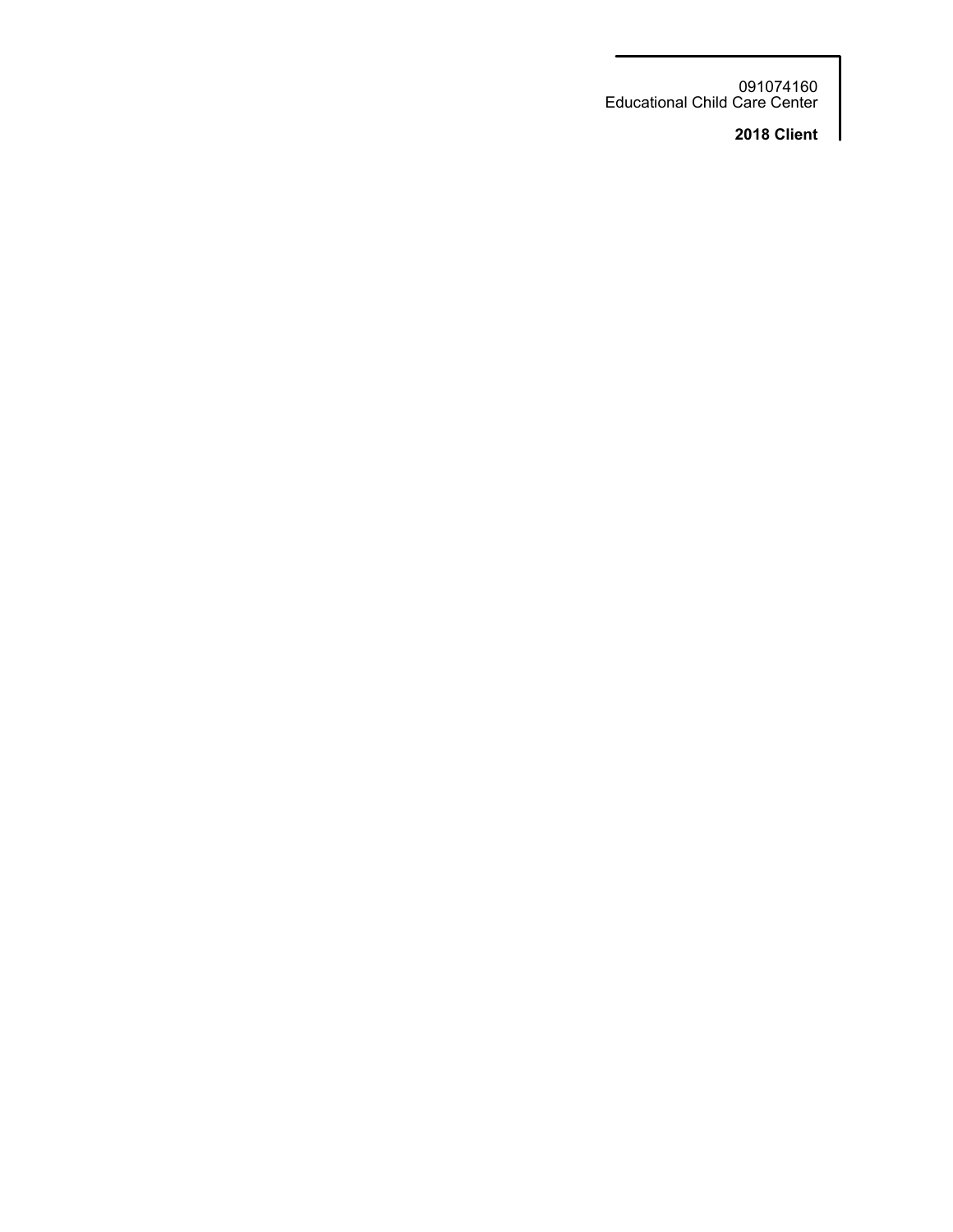Form **990**

# **Two Year Comparison Report**<br> **Drips are beginning**  $\frac{10/01/18}{}$  , ending 09/30/19 **2017 & 2018**

For calendar year 2018, or tax year beginning  $\left. \frac{10/01/18}{\right.} \right.$  , ending  $\left. \frac{09/30/19}{\right.}$ 

Name Taxpayer Identification Number

|                            | Educational Child Care Center                                                          |     |                        |           |            | 38-2566227          |
|----------------------------|----------------------------------------------------------------------------------------|-----|------------------------|-----------|------------|---------------------|
|                            |                                                                                        |     | 2017                   | 2018      |            | <b>Differences</b>  |
|                            | 1. Contributions, gifts, grants                                                        | 1.  | 22,132                 |           | 589,111    | 566,979             |
| $\bullet$<br>$\Rightarrow$ | 2. Membership dues and assessments                                                     | 2.  |                        |           |            |                     |
|                            | 3. Government contributions and grants                                                 | 3.  |                        |           |            |                     |
|                            |                                                                                        | 4.  | 2,439,081              | 2,074,017 |            | $-365,064$          |
| $\mathbf{C}$<br>$\bullet$  | 5. Investment income                                                                   | 5.  |                        |           |            | 31                  |
| >                          | 6. Proceeds from tax exempt bonds                                                      | 6.  |                        |           |            |                     |
| $\alpha$                   | 7. Net gain or (loss) from sale of assets other than inventory                         | 7.  |                        |           |            |                     |
|                            | 8. Net income or (loss) from fundraising events                                        | 8.  | 32,855                 |           | 18,899     | $-13,956$           |
|                            | 9. Net income or (loss) from gaming                                                    | 9.  |                        |           |            |                     |
|                            | 10. Net gain or (loss) on sales of inventory                                           | 10. |                        |           |            |                     |
|                            | 11. Other revenue                                                                      | 11. |                        |           | 8,808      | 8,808               |
|                            | 12. Total revenue. Add lines 1 through 11                                              | 12. | 2,494,068              | 2,690,866 |            | 196, 798            |
|                            | 13. Grants and similar amounts paid                                                    | 13. |                        |           | 23,967     | 23,967              |
|                            | 14. Benefits paid to or for members                                                    | 14. |                        |           |            |                     |
| w<br>$\mathbf o$           | 15. Compensation of officers, directors, trustees, etc.                                | 15. | 174,536                |           | 177,406    | 2,870               |
| n<br>$\blacksquare$        | 16. Salaries, other compensation, and employee benefits                                | 16. | $\overline{1,982,735}$ | 2,033,768 |            | $\overline{51,033}$ |
| $\bullet$                  | 17. Professional fundraising fees <b>constructs</b> and a resonance and a resonance of | 17. |                        |           |            |                     |
| ≏<br>$\times$              | 18. Other professional fees                                                            | 18. | 20,744                 |           | 22,234     | 490                 |
| ш                          | 19. Occupancy, rent, utilities, and maintenance                                        | 19. | 96,167                 |           | 92,334     | $-3,833$            |
|                            |                                                                                        | 20. | 30,715                 |           | 29,802     | $-913$              |
|                            | 21. Other expenses                                                                     | 21. | 295,679                |           | 313,782    | 18,103              |
|                            | 22. Total expenses. Add lines 13 through 21                                            | 22. | 2,600,576              | 2,693,293 |            | 92,717              |
|                            | 23. Excess or (Deficit). Subtract line 22 from line 12                                 | 23. | $-106,508$             |           | $-2,427$   | 104,081             |
|                            | 24. Total exempt revenue                                                               | 24. | 2,494,068              | 2,690,866 |            | 196,798             |
|                            | 25. Total unrelated revenue                                                            | 25. |                        |           |            |                     |
|                            | 26. Total excludable revenue                                                           | 26. | 2,439,081              | 2,101,755 |            | $-337,326$          |
|                            | 27. Total assets                                                                       | 27. | 490,934                |           | 491,370    | 436                 |
|                            | 28. Total liabilities                                                                  | 28. | 548,680                |           | 551,543    | 2,863               |
| Other Information          | 29. Retained earnings                                                                  | 29. | $-57,746$              |           | $-60, 173$ | $-2,427$            |
|                            | 30. Number of voting members of governing body                                         | 30. | 11                     | $8\,$     |            |                     |
|                            | 31. Number of independent voting members of governing body                             | 31. | 11                     | $8\,$     |            |                     |
|                            | 32. Number of employees                                                                | 32. | 117                    | 138       |            |                     |
|                            | 33. Number of volunteers                                                               | 33. | 13                     | 15        |            |                     |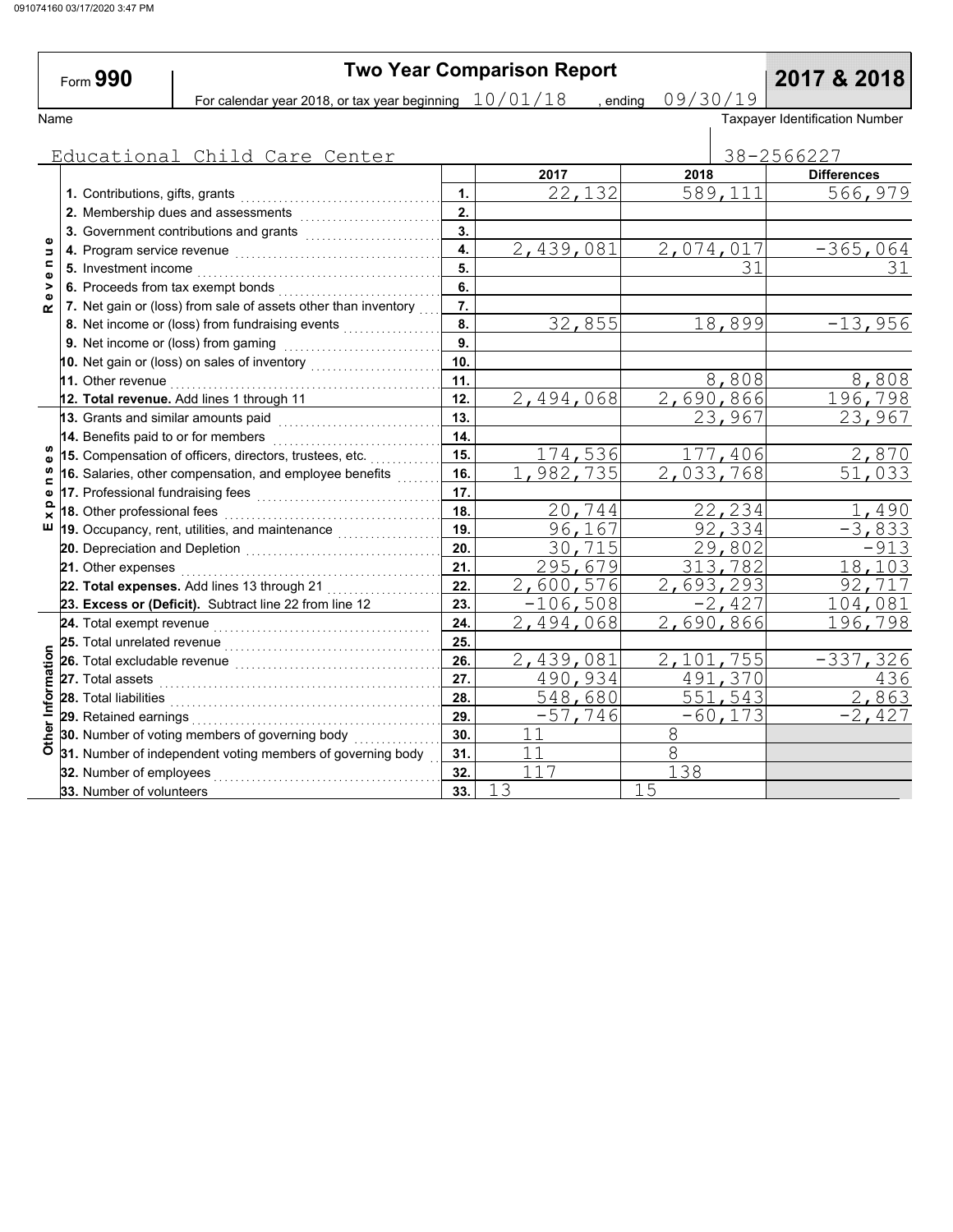

March 17, 2020

### **CONFIDENTIAL**

Educational Child Care Center 1715 West Malcolm X Street Lansing, MI 48915

Dear Elisabeth:

These returns for 2018 were prepared from information you furnished to us and this completes our tax engagement for the 2018 tax year. Before signing and filing or approving the e-file returns, you should review them carefully to be sure that there are no omissions or misstatements. Attached are instructions for signing and filing each return. Please follow those instructions carefully.

Also enclosed is any material you furnished for use in preparing the returns. If the returns are examined, requests may be made for supporting documentation. Therefore, we recommend that you retain all pertinent records for at least seven years.

In order that we may properly advise you of tax considerations, please keep us informed of any significant changes in your financial affairs. Should you receive any notification from federal, state, or local taxing agencies regarding your returns, please contact us immediately for our advice and assistance.

If you have any questions concerning the returns or filing requirements, we are available at your convenience. Please contact our office if we can be of assistance in any way. We look forward to being engaged to prepare your tax returns next year.

Sincerely,

Alan D. Panter Yeo & Yeo, P.C. CPAs & Business Consultants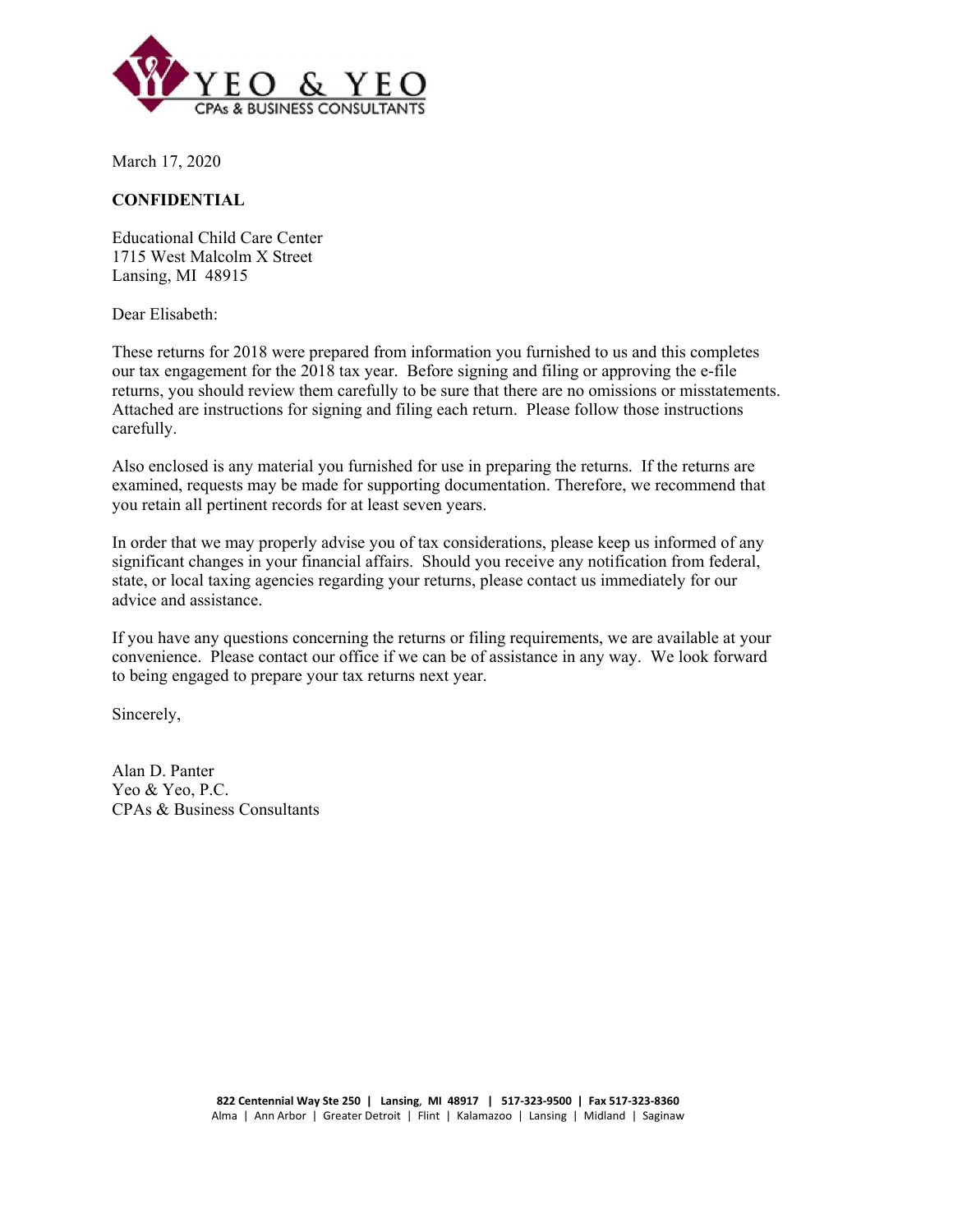| Form 8879-EO                                                    | <b>IRS e-file Signature Authorization</b><br>for an Exempt Organization                                                                                                                                                                                                                                                                                                                                                                                                                                                                                                                                                                                                                                                                                                                                                                                                                                                                                                                                                                                                                                                                                                                                                                                                                                                                                                                                                                                                                                                                                                                                                                                                                                                                                                                                                                                                                                                                                                                                                                                                                                                                                                                                                                                                                                  |                                                                          | OMB No. 1545-1878                                  |
|-----------------------------------------------------------------|----------------------------------------------------------------------------------------------------------------------------------------------------------------------------------------------------------------------------------------------------------------------------------------------------------------------------------------------------------------------------------------------------------------------------------------------------------------------------------------------------------------------------------------------------------------------------------------------------------------------------------------------------------------------------------------------------------------------------------------------------------------------------------------------------------------------------------------------------------------------------------------------------------------------------------------------------------------------------------------------------------------------------------------------------------------------------------------------------------------------------------------------------------------------------------------------------------------------------------------------------------------------------------------------------------------------------------------------------------------------------------------------------------------------------------------------------------------------------------------------------------------------------------------------------------------------------------------------------------------------------------------------------------------------------------------------------------------------------------------------------------------------------------------------------------------------------------------------------------------------------------------------------------------------------------------------------------------------------------------------------------------------------------------------------------------------------------------------------------------------------------------------------------------------------------------------------------------------------------------------------------------------------------------------------------|--------------------------------------------------------------------------|----------------------------------------------------|
| Department of the Treasury<br>Internal Revenue Service          | For calendar year 2018, or fiscal year beginning $10/01$ , 2018, and ending $9/30$ , 20 $19$<br>2018                                                                                                                                                                                                                                                                                                                                                                                                                                                                                                                                                                                                                                                                                                                                                                                                                                                                                                                                                                                                                                                                                                                                                                                                                                                                                                                                                                                                                                                                                                                                                                                                                                                                                                                                                                                                                                                                                                                                                                                                                                                                                                                                                                                                     |                                                                          |                                                    |
| Name of exempt organization                                     |                                                                                                                                                                                                                                                                                                                                                                                                                                                                                                                                                                                                                                                                                                                                                                                                                                                                                                                                                                                                                                                                                                                                                                                                                                                                                                                                                                                                                                                                                                                                                                                                                                                                                                                                                                                                                                                                                                                                                                                                                                                                                                                                                                                                                                                                                                          |                                                                          | <b>Employer identification number</b>              |
|                                                                 | Educational Child Care Center                                                                                                                                                                                                                                                                                                                                                                                                                                                                                                                                                                                                                                                                                                                                                                                                                                                                                                                                                                                                                                                                                                                                                                                                                                                                                                                                                                                                                                                                                                                                                                                                                                                                                                                                                                                                                                                                                                                                                                                                                                                                                                                                                                                                                                                                            |                                                                          | 38-2566227                                         |
| Name and title of officer                                       | Elisabeth Tobia                                                                                                                                                                                                                                                                                                                                                                                                                                                                                                                                                                                                                                                                                                                                                                                                                                                                                                                                                                                                                                                                                                                                                                                                                                                                                                                                                                                                                                                                                                                                                                                                                                                                                                                                                                                                                                                                                                                                                                                                                                                                                                                                                                                                                                                                                          |                                                                          |                                                    |
| Part I                                                          | Executive Director<br>Type of Return and Return Information (Whole Dollars Only)                                                                                                                                                                                                                                                                                                                                                                                                                                                                                                                                                                                                                                                                                                                                                                                                                                                                                                                                                                                                                                                                                                                                                                                                                                                                                                                                                                                                                                                                                                                                                                                                                                                                                                                                                                                                                                                                                                                                                                                                                                                                                                                                                                                                                         |                                                                          |                                                    |
|                                                                 | Check the box for the return for which you are using this Form 8879-EO and enter the applicable amount, if any, from the return. If you                                                                                                                                                                                                                                                                                                                                                                                                                                                                                                                                                                                                                                                                                                                                                                                                                                                                                                                                                                                                                                                                                                                                                                                                                                                                                                                                                                                                                                                                                                                                                                                                                                                                                                                                                                                                                                                                                                                                                                                                                                                                                                                                                                  |                                                                          |                                                    |
|                                                                 | check the box on line 1a, 2a, 3a, 4a, or 5a, below, and the amount on that line for the return being filed with this form was blank, then                                                                                                                                                                                                                                                                                                                                                                                                                                                                                                                                                                                                                                                                                                                                                                                                                                                                                                                                                                                                                                                                                                                                                                                                                                                                                                                                                                                                                                                                                                                                                                                                                                                                                                                                                                                                                                                                                                                                                                                                                                                                                                                                                                |                                                                          |                                                    |
|                                                                 | leave line 1b, 2b, 3b, 4b, or 5b, whichever is applicable, blank (do not enter -0-). But, if you entered -0- on the return, then enter -0- on                                                                                                                                                                                                                                                                                                                                                                                                                                                                                                                                                                                                                                                                                                                                                                                                                                                                                                                                                                                                                                                                                                                                                                                                                                                                                                                                                                                                                                                                                                                                                                                                                                                                                                                                                                                                                                                                                                                                                                                                                                                                                                                                                            |                                                                          |                                                    |
|                                                                 | the applicable line below. Do not complete more than one line in Part I.                                                                                                                                                                                                                                                                                                                                                                                                                                                                                                                                                                                                                                                                                                                                                                                                                                                                                                                                                                                                                                                                                                                                                                                                                                                                                                                                                                                                                                                                                                                                                                                                                                                                                                                                                                                                                                                                                                                                                                                                                                                                                                                                                                                                                                 |                                                                          |                                                    |
|                                                                 |                                                                                                                                                                                                                                                                                                                                                                                                                                                                                                                                                                                                                                                                                                                                                                                                                                                                                                                                                                                                                                                                                                                                                                                                                                                                                                                                                                                                                                                                                                                                                                                                                                                                                                                                                                                                                                                                                                                                                                                                                                                                                                                                                                                                                                                                                                          |                                                                          | 1b $2,690,866$                                     |
| 2a Form 990-EZ check here ▶                                     | 3a Form 1120-POL check here $\blacktriangleright$ <b>b</b> Total tax (Form 1120-POL, line 22) <i>mature 1120-POL</i>                                                                                                                                                                                                                                                                                                                                                                                                                                                                                                                                                                                                                                                                                                                                                                                                                                                                                                                                                                                                                                                                                                                                                                                                                                                                                                                                                                                                                                                                                                                                                                                                                                                                                                                                                                                                                                                                                                                                                                                                                                                                                                                                                                                     |                                                                          | 2b                                                 |
| 4a Form 990-PF check here ▶                                     |                                                                                                                                                                                                                                                                                                                                                                                                                                                                                                                                                                                                                                                                                                                                                                                                                                                                                                                                                                                                                                                                                                                                                                                                                                                                                                                                                                                                                                                                                                                                                                                                                                                                                                                                                                                                                                                                                                                                                                                                                                                                                                                                                                                                                                                                                                          |                                                                          | 3b                                                 |
|                                                                 |                                                                                                                                                                                                                                                                                                                                                                                                                                                                                                                                                                                                                                                                                                                                                                                                                                                                                                                                                                                                                                                                                                                                                                                                                                                                                                                                                                                                                                                                                                                                                                                                                                                                                                                                                                                                                                                                                                                                                                                                                                                                                                                                                                                                                                                                                                          |                                                                          |                                                    |
| Part II                                                         | <b>Declaration and Signature Authorization of Officer</b><br>Under penalties of perjury, I declare that I am an officer of the above organization and that I have examined a copy of the                                                                                                                                                                                                                                                                                                                                                                                                                                                                                                                                                                                                                                                                                                                                                                                                                                                                                                                                                                                                                                                                                                                                                                                                                                                                                                                                                                                                                                                                                                                                                                                                                                                                                                                                                                                                                                                                                                                                                                                                                                                                                                                 |                                                                          |                                                    |
| Officer's PIN: check one box only<br>ΙxΙ<br>Officer's signature | are true, correct, and complete. I further declare that the amount in Part I above is the amount shown on the copy of the<br>organization's electronic return. I consent to allow my intermediate service provider, transmitter, or electronic return originator (ERO)<br>to send the organization's return to the IRS and to receive from the IRS (a) an acknowledgement of receipt or reason for rejection of<br>the transmission, (b) the reason for any delay in processing the return or refund, and (c) the date of any refund. If applicable, I<br>authorize the U.S. Treasury and its designated Financial Agent to initiate an electronic funds withdrawal (direct debit) entry to the<br>financial institution account indicated in the tax preparation software for payment of the organization's federal taxes owed on this<br>return, and the financial institution to debit the entry to this account. To revoke a payment, I must contact the U.S. Treasury Financial<br>Agent at 1-888-353-4537 no later than 2 business days prior to the payment (settlement) date. I also authorize the financial institutions<br>involved in the processing of the electronic payment of taxes to receive confidential information necessary to answer inquiries and<br>resolve issues related to the payment. I have selected a personal identification number (PIN) as my signature for the organization's<br>electronic return and, if applicable, the organization's consent to electronic funds withdrawal.<br>lauthorize Yeo & Yeo, P.C.<br>ERO firm name<br>on the organization's tax year 2018 electronically filed return. If I have indicated within this return that a copy of the return is<br>being filed with a state agency(ies) regulating charities as part of the IRS Fed/State program, I also authorize the aforementioned<br>ERO to enter my PIN on the return's disclosure consent screen.<br>As an officer of the organization, I will enter my PIN as my signature on the organization's tax year 2018 electronically filed return.<br>If I have indicated within this return that a copy of the return is being filed with a state agency(ies) regulating charities as part of<br>the IRS Fed/State program, I will enter my PIN on the return's disclosure consent screen. | to enter my PIN<br>do not enter all zeros<br>Date $\rightarrow$ 03/16/20 | $74160$ as my signature<br>Enter five numbers, but |
| Part III                                                        | <b>Certification and Authentication</b>                                                                                                                                                                                                                                                                                                                                                                                                                                                                                                                                                                                                                                                                                                                                                                                                                                                                                                                                                                                                                                                                                                                                                                                                                                                                                                                                                                                                                                                                                                                                                                                                                                                                                                                                                                                                                                                                                                                                                                                                                                                                                                                                                                                                                                                                  |                                                                          |                                                    |
| number (EFIN) followed by your five-digit self-selected PIN.    | <b>ERO's EFIN/PIN.</b> Enter your six-digit electronic filing identification                                                                                                                                                                                                                                                                                                                                                                                                                                                                                                                                                                                                                                                                                                                                                                                                                                                                                                                                                                                                                                                                                                                                                                                                                                                                                                                                                                                                                                                                                                                                                                                                                                                                                                                                                                                                                                                                                                                                                                                                                                                                                                                                                                                                                             |                                                                          | 40513912345<br>Do not enter all zeros              |
|                                                                 | I certify that the above numeric entry is my PIN, which is my signature on the 2018 electronically filed return for the organization<br>indicated above. I confirm that I am submitting this return in accordance with the requirements of Pub. 4163, Modernized e-File (MeF)<br>Information for Authorized IRS e-file Providers for Business Returns.                                                                                                                                                                                                                                                                                                                                                                                                                                                                                                                                                                                                                                                                                                                                                                                                                                                                                                                                                                                                                                                                                                                                                                                                                                                                                                                                                                                                                                                                                                                                                                                                                                                                                                                                                                                                                                                                                                                                                   |                                                                          |                                                    |
| ERO's signature                                                 |                                                                                                                                                                                                                                                                                                                                                                                                                                                                                                                                                                                                                                                                                                                                                                                                                                                                                                                                                                                                                                                                                                                                                                                                                                                                                                                                                                                                                                                                                                                                                                                                                                                                                                                                                                                                                                                                                                                                                                                                                                                                                                                                                                                                                                                                                                          | Date $\rightarrow$ 03/16/20                                              |                                                    |
|                                                                 | <b>ERO Must Retain This Form - See Instructions</b><br>Do Not Submit This Form to the IRS Unless Requested To Do So                                                                                                                                                                                                                                                                                                                                                                                                                                                                                                                                                                                                                                                                                                                                                                                                                                                                                                                                                                                                                                                                                                                                                                                                                                                                                                                                                                                                                                                                                                                                                                                                                                                                                                                                                                                                                                                                                                                                                                                                                                                                                                                                                                                      |                                                                          |                                                    |

**For Paperwork Reduction Act Notice, see back of form.**

Form **8879-EO** (2018)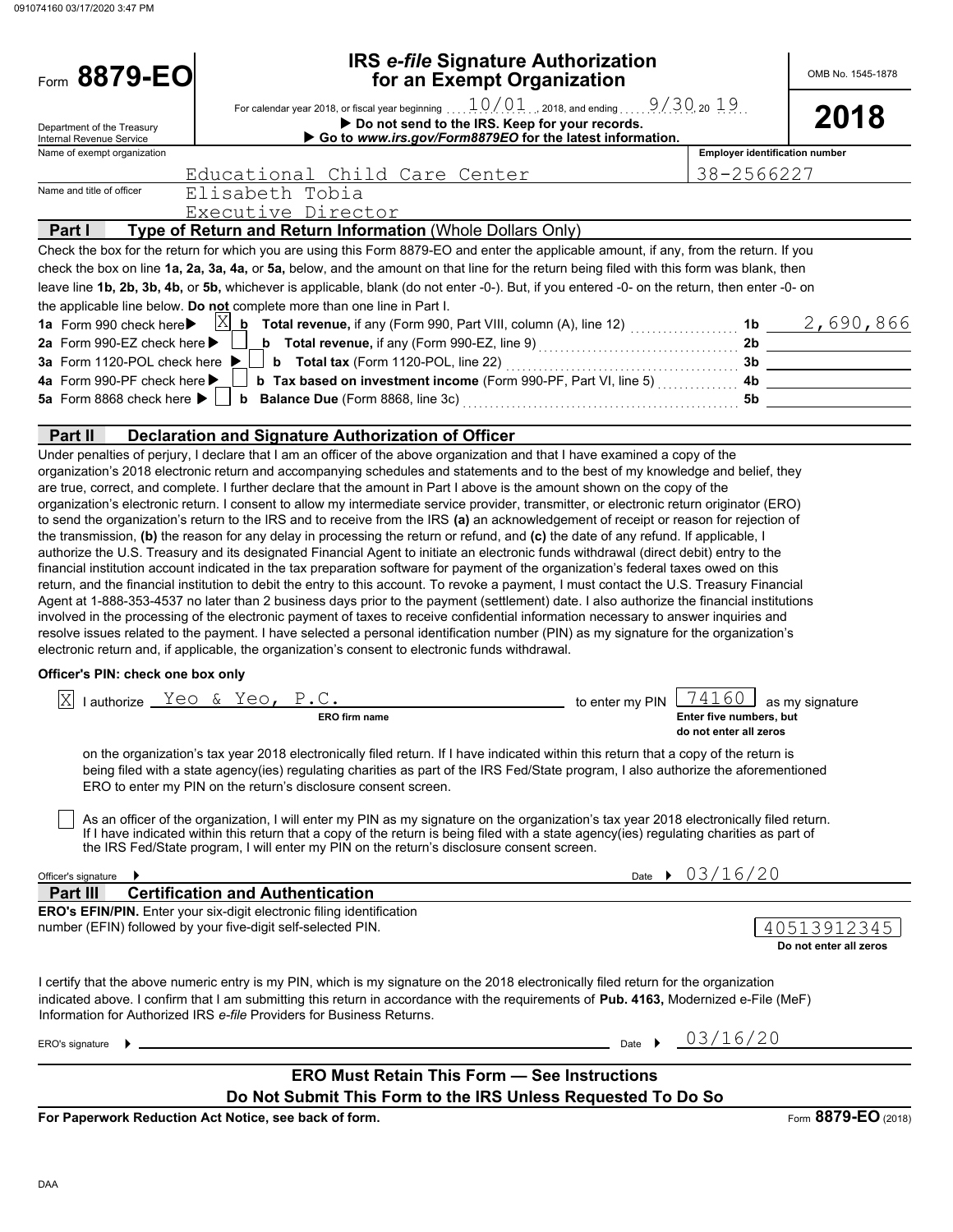Form 990

**• Do not enter social security numbers on this form as it may be made public. <b>Open to Public 990 a 2018 2018 2018 2018 2018 2018 2018 Dependicion of Organization Exempt From Income Tax 2018** 

|                                       | Department of the Treasury<br>Internal Revenue Service |                            |                                                                                          | $\blacktriangleright$ Do not enter social security numbers on this form as it may be made public.<br>Go to www.irs.gov/Form990 for instructions and the latest information.                                                                                                                                             |            |                                               |                           | <b>Open to Public</b><br><b>Inspection</b> |
|---------------------------------------|--------------------------------------------------------|----------------------------|------------------------------------------------------------------------------------------|-------------------------------------------------------------------------------------------------------------------------------------------------------------------------------------------------------------------------------------------------------------------------------------------------------------------------|------------|-----------------------------------------------|---------------------------|--------------------------------------------|
|                                       |                                                        |                            |                                                                                          | For the 2018 calendar year, or tax year beginning $0/01/18$ , and ending $09/30/19$                                                                                                                                                                                                                                     |            |                                               |                           |                                            |
| в                                     | Check if applicable:                                   |                            | C Name of organization                                                                   |                                                                                                                                                                                                                                                                                                                         |            |                                               |                           | D Employer identification number           |
|                                       | Address change                                         |                            |                                                                                          |                                                                                                                                                                                                                                                                                                                         |            |                                               |                           |                                            |
|                                       | Name change                                            | Doing business as          |                                                                                          |                                                                                                                                                                                                                                                                                                                         | 38-2566227 |                                               |                           |                                            |
|                                       |                                                        |                            | Number and street (or P.O. box if mail is not delivered to street address)               |                                                                                                                                                                                                                                                                                                                         |            | Room/suite                                    | <b>E</b> Telephone number |                                            |
|                                       | Initial return                                         |                            | 1715 West Malcolm X Street                                                               |                                                                                                                                                                                                                                                                                                                         |            |                                               |                           | $517 - 485 - 6825$                         |
|                                       | Final return/<br>terminated                            |                            | City or town, state or province, country, and ZIP or foreign postal code                 |                                                                                                                                                                                                                                                                                                                         |            |                                               |                           |                                            |
|                                       | Amended return                                         |                            | Lansing                                                                                  | MI 48915                                                                                                                                                                                                                                                                                                                |            |                                               | G Gross receipts\$        | 2,705,515                                  |
|                                       |                                                        |                            | F Name and address of principal officer:                                                 |                                                                                                                                                                                                                                                                                                                         |            | H(a) Is this a group return for subordinates? |                           | Yes<br>No                                  |
|                                       | Application pending                                    |                            | Elisabeth Tobia                                                                          |                                                                                                                                                                                                                                                                                                                         |            |                                               |                           |                                            |
|                                       |                                                        |                            | 1715 W. Malcolm X St                                                                     |                                                                                                                                                                                                                                                                                                                         |            | H(b) Are all subordinates included?           |                           | Yes<br>No                                  |
|                                       |                                                        |                            | Lansing                                                                                  | MI 48915                                                                                                                                                                                                                                                                                                                |            |                                               |                           | If "No," attach a list. (see instructions) |
|                                       | Tax-exempt status:                                     |                            | $ X $ 501(c)(3)<br>$501(c)$ (                                                            | $\triangleleft$ (insert no.)<br>4947(a)(1) or<br>527                                                                                                                                                                                                                                                                    |            |                                               |                           |                                            |
|                                       | Website:                                               |                            | WWW.EC3KIDS.ORG                                                                          |                                                                                                                                                                                                                                                                                                                         |            | $H(c)$ Group exemption number                 |                           |                                            |
|                                       | Form of organization:                                  |                            | $ X $ Corporation<br>Association<br>Trust                                                | Other $\blacktriangleright$                                                                                                                                                                                                                                                                                             |            | <b>L</b> Year of formation: $1984$            |                           | <b>M</b> State of legal domicile: $MI$     |
|                                       | Part I                                                 | <b>Summary</b>             |                                                                                          |                                                                                                                                                                                                                                                                                                                         |            |                                               |                           |                                            |
|                                       |                                                        |                            | 1 Briefly describe the organization's mission or most significant activities:            |                                                                                                                                                                                                                                                                                                                         |            |                                               |                           |                                            |
|                                       |                                                        |                            |                                                                                          | EDUCATIONAL CHILD CARE CENTER (EC3) PROVIDES DEVELOPMENTALLY APPROPRIATE                                                                                                                                                                                                                                                |            |                                               |                           |                                            |
|                                       |                                                        |                            |                                                                                          | CHILD CARE IN A NURTURING ENVIRONMENT THAT PROMOTES GROWTH OF THE WHOLE                                                                                                                                                                                                                                                 |            |                                               |                           |                                            |
|                                       |                                                        |                            |                                                                                          | CHILD WHILE RESPONDING TO THE NEEDS OF THE FAMILY.                                                                                                                                                                                                                                                                      |            |                                               |                           |                                            |
| Governance                            |                                                        |                            |                                                                                          | 2 Check this box $\blacktriangleright$ if the organization discontinued its operations or disposed of more than 25% of its net assets.                                                                                                                                                                                  |            |                                               |                           |                                            |
|                                       |                                                        |                            | 3 Number of voting members of the governing body (Part VI, line 1a)                      |                                                                                                                                                                                                                                                                                                                         |            |                                               | 3                         | 8                                          |
|                                       |                                                        |                            |                                                                                          | 4 Number of independent voting members of the governing body (Part VI, line 1b) [100] [100] [100] [100] [100] [100] [100] [100] [100] [100] [100] [100] [100] [100] [100] [100] [100] [100] [100] [100] [100] [100] [100] [100                                                                                          |            |                                               | $\overline{\mathbf{4}}$   | 8                                          |
|                                       |                                                        |                            |                                                                                          | 5 Total number of individuals employed in calendar year 2018 (Part V, line 2a) [100] (100] [100] [100] [100] [100] [100] [100] [100] [100] [100] [100] [100] [100] [100] [100] [100] [100] [100] [100] [100] [100] [100] [100]                                                                                          |            |                                               | 5                         | 138                                        |
| <b>Activities &amp;</b>               |                                                        |                            | 6 Total number of volunteers (estimate if necessary)                                     |                                                                                                                                                                                                                                                                                                                         |            |                                               | 6                         | 15                                         |
|                                       |                                                        |                            |                                                                                          |                                                                                                                                                                                                                                                                                                                         |            |                                               | 7a                        |                                            |
|                                       |                                                        |                            |                                                                                          |                                                                                                                                                                                                                                                                                                                         | O          |                                               |                           |                                            |
|                                       |                                                        |                            |                                                                                          | b Net unrelated business taxable income from Form 990-T, line 38 [10] [10] Net unrelated business taxable income from Form 990-T, line 38                                                                                                                                                                               |            | <b>Prior Year</b>                             | 7b                        | <b>Current Year</b>                        |
|                                       |                                                        |                            | 8 Contributions and grants (Part VIII, line 1h)                                          |                                                                                                                                                                                                                                                                                                                         |            |                                               | 22,132                    | 589,111                                    |
| Revenue                               |                                                        |                            | 9 Program service revenue (Part VIII, line 2g)                                           |                                                                                                                                                                                                                                                                                                                         |            | 2,439,081                                     |                           | 2,074,017                                  |
|                                       |                                                        |                            |                                                                                          |                                                                                                                                                                                                                                                                                                                         |            |                                               |                           | 31                                         |
|                                       |                                                        |                            | 10 Investment income (Part VIII, column (A), lines 3, 4, and 7d)                         |                                                                                                                                                                                                                                                                                                                         |            |                                               | 27,707                    |                                            |
|                                       |                                                        |                            | 11 Other revenue (Part VIII, column (A), lines 5, 6d, 8c, 9c, 10c, and 11e)              |                                                                                                                                                                                                                                                                                                                         |            |                                               | 32,855                    |                                            |
|                                       |                                                        |                            | 12 Total revenue - add lines 8 through 11 (must equal Part VIII, column (A), line 12)    |                                                                                                                                                                                                                                                                                                                         |            |                                               | 2,494,068                 | 2,690,866                                  |
|                                       |                                                        |                            | 13 Grants and similar amounts paid (Part IX, column (A), lines 1-3)                      | .                                                                                                                                                                                                                                                                                                                       |            |                                               |                           | 23,967                                     |
|                                       |                                                        |                            | 14 Benefits paid to or for members (Part IX, column (A), line 4)                         |                                                                                                                                                                                                                                                                                                                         |            |                                               |                           |                                            |
| nses                                  |                                                        |                            |                                                                                          | 15 Salaries, other compensation, employee benefits (Part IX, column (A), lines 5-10)                                                                                                                                                                                                                                    |            |                                               | 2,157,271                 | 2, 211, 174                                |
|                                       |                                                        |                            | 16aProfessional fundraising fees (Part IX, column (A), line 11e)                         |                                                                                                                                                                                                                                                                                                                         |            |                                               | $\left( \right)$          |                                            |
| Exper                                 |                                                        |                            | <b>b</b> Total fundraising expenses (Part IX, column (D), line 25) $\blacktriangleright$ |                                                                                                                                                                                                                                                                                                                         |            |                                               |                           |                                            |
|                                       |                                                        |                            | 17 Other expenses (Part IX, column (A), lines 11a-11d, 11f-24e)                          |                                                                                                                                                                                                                                                                                                                         |            |                                               | 443,305                   | 458,152                                    |
|                                       |                                                        |                            | 18 Total expenses. Add lines 13-17 (must equal Part IX, column (A), line 25)             |                                                                                                                                                                                                                                                                                                                         |            |                                               | 2,600,576                 | <u>2,693,293</u>                           |
|                                       |                                                        |                            | 19 Revenue less expenses. Subtract line 18 from line 12                                  |                                                                                                                                                                                                                                                                                                                         |            |                                               | $-106,508$                | $-2,427$                                   |
| <b>Net Assets or</b><br>Fund Balances |                                                        |                            |                                                                                          |                                                                                                                                                                                                                                                                                                                         |            | <b>Beginning of Current Year</b>              |                           | <b>End of Year</b>                         |
|                                       |                                                        |                            |                                                                                          | 20 Total assets (Part X, line 16) Material Contract Contract Contract Contract Contract Contract Contract Contract Contract Contract Contract Contract Contract Contract Contract Contract Contract Contract Contract Contract                                                                                          |            |                                               | 490,934                   | 491,370                                    |
|                                       |                                                        |                            | 21 Total liabilities (Part X, line 26)                                                   |                                                                                                                                                                                                                                                                                                                         |            |                                               | 548,680                   | 551,543                                    |
|                                       |                                                        |                            | 22 Net assets or fund balances. Subtract line 21 from line 20                            |                                                                                                                                                                                                                                                                                                                         |            |                                               | $-57,746$                 | $-60, 173$                                 |
|                                       | Part II                                                | <b>Signature Block</b>     |                                                                                          |                                                                                                                                                                                                                                                                                                                         |            |                                               |                           |                                            |
|                                       |                                                        |                            |                                                                                          | Under penalties of perjury, I declare that I have examined this return, including accompanying schedules and statements, and to the best of my knowledge and belief, it i<br>true, correct, and complete. Declaration of preparer (other than officer) is based on all information of which preparer has any knowledge. |            |                                               |                           |                                            |
|                                       |                                                        |                            |                                                                                          |                                                                                                                                                                                                                                                                                                                         |            |                                               |                           |                                            |
|                                       |                                                        | Signature of officer       |                                                                                          |                                                                                                                                                                                                                                                                                                                         |            |                                               | Date                      |                                            |
|                                       | Sign                                                   |                            |                                                                                          |                                                                                                                                                                                                                                                                                                                         |            |                                               |                           |                                            |
|                                       | <b>Here</b>                                            |                            | Elisabeth Tobia                                                                          |                                                                                                                                                                                                                                                                                                                         |            | Executive Director                            |                           |                                            |
|                                       |                                                        |                            | Type or print name and title                                                             |                                                                                                                                                                                                                                                                                                                         |            |                                               |                           |                                            |
|                                       |                                                        | Print/Type preparer's name |                                                                                          | Preparer's signature                                                                                                                                                                                                                                                                                                    |            | Date                                          | Check                     | <b>PTIN</b><br>if                          |
| Paid                                  |                                                        | Alan D. Panter             |                                                                                          |                                                                                                                                                                                                                                                                                                                         |            |                                               | $03/17/20$ self-employed  | P00531801                                  |
|                                       | Preparer                                               | Firm's name                | & Yeo, P.C.<br>Yeo                                                                       |                                                                                                                                                                                                                                                                                                                         |            |                                               | Firm's EIN ▶              | 38-2706146                                 |
|                                       | <b>Use Only</b>                                        |                            | 822 Centennial Way Ste 250                                                               |                                                                                                                                                                                                                                                                                                                         |            |                                               |                           |                                            |
|                                       |                                                        | Firm's address             | Lansing, MI                                                                              | 48917                                                                                                                                                                                                                                                                                                                   |            |                                               | Phone no.                 | $517 - 323 - 9500$                         |
|                                       |                                                        |                            |                                                                                          |                                                                                                                                                                                                                                                                                                                         |            |                                               |                           | $ X $ Yes<br>No                            |

| Sign                                                                                         | Signature of officer                                                                                        |                            | Date                                  |  |  |  |  |  |  |  |
|----------------------------------------------------------------------------------------------|-------------------------------------------------------------------------------------------------------------|----------------------------|---------------------------------------|--|--|--|--|--|--|--|
| <b>Here</b>                                                                                  | Elisabeth Tobia                                                                                             |                            | Executive Director                    |  |  |  |  |  |  |  |
|                                                                                              | Type or print name and title                                                                                |                            |                                       |  |  |  |  |  |  |  |
|                                                                                              | Print/Type preparer's name                                                                                  | Preparer's signature       | <b>PTIN</b><br>Date<br>if<br>Check    |  |  |  |  |  |  |  |
| Paid                                                                                         | Alan D. Panter                                                                                              |                            | $03/17/20$ self-employed<br>P00531801 |  |  |  |  |  |  |  |
| Preparer                                                                                     | Yeo & Yeo, P.C.<br>Firm's name                                                                              |                            | 38-2706146<br>Firm's $EIN$            |  |  |  |  |  |  |  |
| Use Only                                                                                     |                                                                                                             | 822 Centennial Way Ste 250 |                                       |  |  |  |  |  |  |  |
|                                                                                              | Lansing, MI<br>Firm's address l                                                                             | 48917                      | $517 - 323 - 9500$<br>Phone no.       |  |  |  |  |  |  |  |
|                                                                                              | May the IRS discuss this return with the preparer shown above? (see instructions)<br>ΙX<br>No<br><b>Yes</b> |                            |                                       |  |  |  |  |  |  |  |
| Form 990 (2018)<br>For Paperwork Reduction Act Notice, see the separate instructions.<br>DAA |                                                                                                             |                            |                                       |  |  |  |  |  |  |  |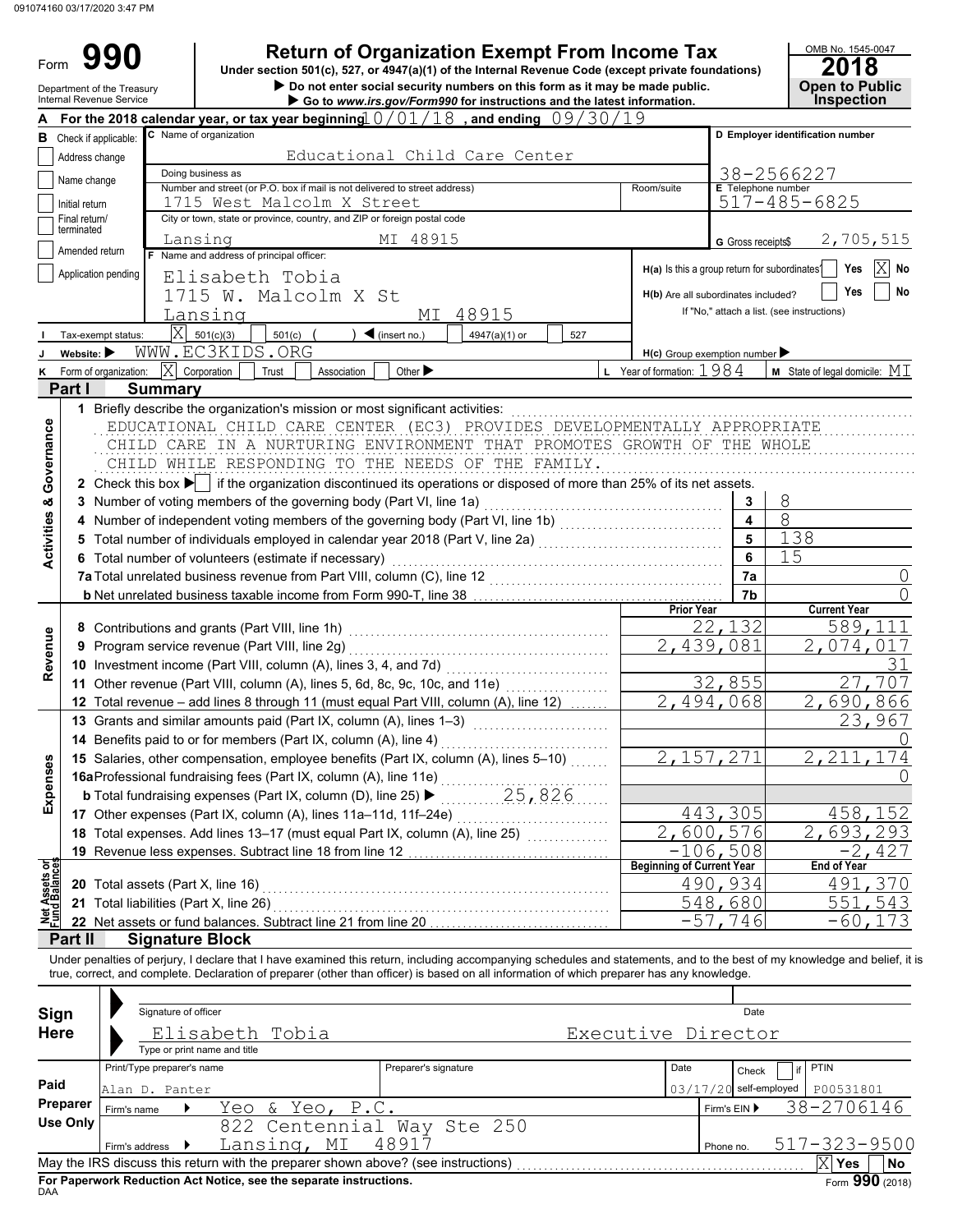|           |                                                                                   | Form 990 (2018) Educational Child Care Center                                                      | 38-2566227                                                                                                                                                                                                                                                   | Page 2                                                                                                                                                |
|-----------|-----------------------------------------------------------------------------------|----------------------------------------------------------------------------------------------------|--------------------------------------------------------------------------------------------------------------------------------------------------------------------------------------------------------------------------------------------------------------|-------------------------------------------------------------------------------------------------------------------------------------------------------|
| Part III  |                                                                                   | <b>Statement of Program Service Accomplishments</b>                                                |                                                                                                                                                                                                                                                              |                                                                                                                                                       |
|           | 1 Briefly describe the organization's mission:                                    |                                                                                                    | Check if Schedule O contains a response or note to any line in this Part III [11] [11] [11] [11] [11] Check if Schedule O contains a response or note to any line in this Part III                                                                           |                                                                                                                                                       |
|           |                                                                                   | CHILD WHILE RESPONDING TO THE NEEDS OF THE FAMILY.                                                 |                                                                                                                                                                                                                                                              | EDUCATIONAL CHILD CARE CENTER (EC3) PROVIDES DEVELOPMENTALLY APPROPRIATE<br>CHILD CARE IN A NURTURING ENVIRONMENT THAT PROMOTES GROWTH OF THE WHOLE   |
|           |                                                                                   |                                                                                                    | 2 Did the organization undertake any significant program services during the year which were not listed on the                                                                                                                                               |                                                                                                                                                       |
|           | prior Form 990 or 990-EZ?<br>If "Yes," describe these new services on Schedule O. |                                                                                                    |                                                                                                                                                                                                                                                              | Yes $\boxed{\times}$ No                                                                                                                               |
| 3.        |                                                                                   | Did the organization cease conducting, or make significant changes in how it conducts, any program |                                                                                                                                                                                                                                                              |                                                                                                                                                       |
|           | services?                                                                         |                                                                                                    |                                                                                                                                                                                                                                                              | Yes $\boxed{\times}$ No                                                                                                                               |
|           | If "Yes," describe these changes on Schedule O.                                   |                                                                                                    |                                                                                                                                                                                                                                                              |                                                                                                                                                       |
| 4         |                                                                                   |                                                                                                    | Describe the organization's program service accomplishments for each of its three largest program services, as measured by<br>expenses. Section 501(c)(3) and 501(c)(4) organizations are required to report the amount of grants and allocations to others, |                                                                                                                                                       |
|           |                                                                                   | the total expenses, and revenue, if any, for each program service reported.                        |                                                                                                                                                                                                                                                              |                                                                                                                                                       |
|           |                                                                                   |                                                                                                    |                                                                                                                                                                                                                                                              |                                                                                                                                                       |
| 4a (Code: |                                                                                   |                                                                                                    |                                                                                                                                                                                                                                                              | ) (Expenses \$ 2, 222, 770 including grants of \$ 2, 967 ) (Revenue \$ 2, 074, 017)                                                                   |
|           |                                                                                   |                                                                                                    |                                                                                                                                                                                                                                                              | EC3 ACHEIVED ITS MISSION OF PROVIDING DEVELOPMENTALLY APPROPRIATE CHILD<br>CARE IN A NURTURING ENVIRONMENT AS EVIDENCED BY ITS ENROLLMENT OF CHILDREN |
|           |                                                                                   |                                                                                                    |                                                                                                                                                                                                                                                              | (INFANTS THROUGH PRESCHOOLERS) THROUGHOUT THE FISCAL YEAR, AVERAGING 200                                                                              |
|           |                                                                                   |                                                                                                    |                                                                                                                                                                                                                                                              | CHILDREN FROM 170 FAMILIES (AT TWO LOCATIONS). ITS NURTURING ENVIRONMENT                                                                              |
|           |                                                                                   |                                                                                                    |                                                                                                                                                                                                                                                              | WAS MADE POSSIBLE BY TRAINED AND EXPERIENCED TEACHING STAFF, FOLLOWING A                                                                              |
|           |                                                                                   |                                                                                                    | CO-TEACHING MODEL AT ALL AGE LEVELS. EC3 ALSO ACHIEVED ITS MISSION OF<br>RESPONDING TO THE NEEDS OF THE FAMILY BY PROVIDING CENTER-WIDE AND                                                                                                                  |                                                                                                                                                       |
|           |                                                                                   |                                                                                                    |                                                                                                                                                                                                                                                              | COMMUNITY EVENTS AND MEETINGS, AND ADDRESSING POLICY ISSUES AS THEY AROSE.                                                                            |
|           |                                                                                   |                                                                                                    |                                                                                                                                                                                                                                                              |                                                                                                                                                       |
|           |                                                                                   |                                                                                                    |                                                                                                                                                                                                                                                              |                                                                                                                                                       |
|           |                                                                                   |                                                                                                    |                                                                                                                                                                                                                                                              |                                                                                                                                                       |
|           | 4b (Code:                                                                         |                                                                                                    |                                                                                                                                                                                                                                                              |                                                                                                                                                       |
| N/A       |                                                                                   |                                                                                                    |                                                                                                                                                                                                                                                              |                                                                                                                                                       |
|           |                                                                                   |                                                                                                    |                                                                                                                                                                                                                                                              |                                                                                                                                                       |
|           |                                                                                   |                                                                                                    |                                                                                                                                                                                                                                                              |                                                                                                                                                       |
|           |                                                                                   |                                                                                                    |                                                                                                                                                                                                                                                              |                                                                                                                                                       |
|           |                                                                                   |                                                                                                    |                                                                                                                                                                                                                                                              |                                                                                                                                                       |
|           |                                                                                   |                                                                                                    |                                                                                                                                                                                                                                                              |                                                                                                                                                       |
|           |                                                                                   |                                                                                                    |                                                                                                                                                                                                                                                              |                                                                                                                                                       |
|           |                                                                                   |                                                                                                    |                                                                                                                                                                                                                                                              |                                                                                                                                                       |
|           |                                                                                   |                                                                                                    |                                                                                                                                                                                                                                                              |                                                                                                                                                       |
| 4c (Code: | ) (Expenses \$                                                                    | including grants of\$                                                                              |                                                                                                                                                                                                                                                              | ) (Revenue \$                                                                                                                                         |
| N/A       |                                                                                   |                                                                                                    |                                                                                                                                                                                                                                                              |                                                                                                                                                       |
|           |                                                                                   |                                                                                                    |                                                                                                                                                                                                                                                              |                                                                                                                                                       |
|           |                                                                                   |                                                                                                    |                                                                                                                                                                                                                                                              |                                                                                                                                                       |
|           |                                                                                   |                                                                                                    |                                                                                                                                                                                                                                                              |                                                                                                                                                       |
|           |                                                                                   |                                                                                                    |                                                                                                                                                                                                                                                              |                                                                                                                                                       |
|           |                                                                                   |                                                                                                    |                                                                                                                                                                                                                                                              |                                                                                                                                                       |
|           |                                                                                   |                                                                                                    |                                                                                                                                                                                                                                                              |                                                                                                                                                       |
|           |                                                                                   |                                                                                                    |                                                                                                                                                                                                                                                              |                                                                                                                                                       |
|           |                                                                                   |                                                                                                    |                                                                                                                                                                                                                                                              |                                                                                                                                                       |
|           |                                                                                   |                                                                                                    |                                                                                                                                                                                                                                                              |                                                                                                                                                       |
|           | 4d Other program services (Describe in Schedule O.)                               |                                                                                                    |                                                                                                                                                                                                                                                              |                                                                                                                                                       |
|           | (Expenses \$<br>4e Total program service expenses                                 | including grants of\$                                                                              | (Revenue \$                                                                                                                                                                                                                                                  |                                                                                                                                                       |
|           |                                                                                   |                                                                                                    |                                                                                                                                                                                                                                                              |                                                                                                                                                       |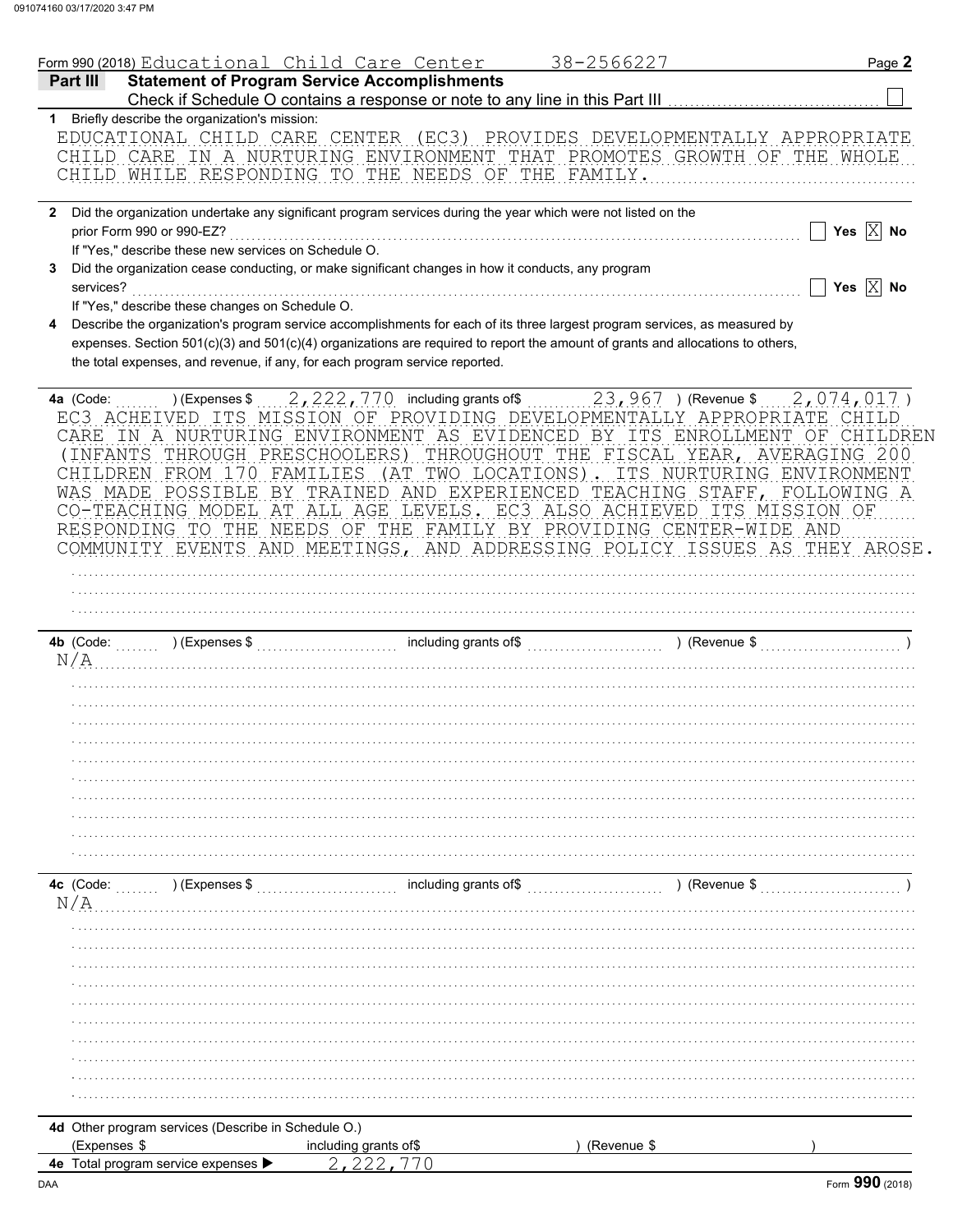#### Form 990 (2018) Educational Child Care Center 38-2566227 Page 3

**Part IV Checklist of Required Schedules**

| 1.  | Is the organization described in section $501(c)(3)$ or $4947(a)(1)$ (other than a private foundation)? If "Yes,"                                                                                                                                                          |                 | <b>Yes</b> | No             |
|-----|----------------------------------------------------------------------------------------------------------------------------------------------------------------------------------------------------------------------------------------------------------------------------|-----------------|------------|----------------|
|     | complete Schedule A                                                                                                                                                                                                                                                        | 1               | Χ          |                |
| 2   | Is the organization required to complete Schedule B, Schedule of Contributors (see instructions)?                                                                                                                                                                          | $\overline{2}$  | Χ          |                |
| 3   | Did the organization engage in direct or indirect political campaign activities on behalf of or in opposition to<br>candidates for public office? If "Yes," complete Schedule C, Part I                                                                                    | 3               |            | Χ              |
| 4   | Section 501(c)(3) organizations. Did the organization engage in lobbying activities, or have a section 501(h)                                                                                                                                                              |                 |            |                |
|     | election in effect during the tax year? If "Yes," complete Schedule C, Part II                                                                                                                                                                                             | 4               |            | Χ              |
| 5   | Is the organization a section $501(c)(4)$ , $501(c)(5)$ , or $501(c)(6)$ organization that receives membership dues,<br>assessments, or similar amounts as defined in Revenue Procedure 98-19? If "Yes," complete Schedule C, Part III                                     | 5               |            | Χ              |
| 6   | Did the organization maintain any donor advised funds or any similar funds or accounts for which donors                                                                                                                                                                    |                 |            |                |
|     | have the right to provide advice on the distribution or investment of amounts in such funds or accounts? If                                                                                                                                                                |                 |            |                |
|     | "Yes," complete Schedule D, Part I<br><u> 1990 - Johann Stoff, markatalar menjadi pengaran sebagai pengaran sebagai pengaran sebagai pengaran sebagai pengaran sebagai pengaran sebagai pengaran sebagai pengaran sebagai pengaran sebagai pengaran sebagai pengaran s</u> | 6               |            | X              |
| 7   | Did the organization receive or hold a conservation easement, including easements to preserve open space,                                                                                                                                                                  |                 |            |                |
|     | the environment, historic land areas, or historic structures? If "Yes," complete Schedule D, Part II                                                                                                                                                                       | 7               |            | Χ              |
| 8   | Did the organization maintain collections of works of art, historical treasures, or other similar assets? If "Yes,"<br>complete Schedule D, Part III                                                                                                                       | 8               |            | Χ              |
| 9   | Did the organization report an amount in Part X, line 21, for escrow or custodial account liability, serve as a                                                                                                                                                            |                 |            |                |
|     | custodian for amounts not listed in Part X; or provide credit counseling, debt management, credit repair, or<br>debt negotiation services? If "Yes," complete Schedule D, Part IV                                                                                          | 9               |            | Χ              |
| 10  | Did the organization, directly or through a related organization, hold assets in temporarily restricted                                                                                                                                                                    |                 |            |                |
|     | endowments, permanent endowments, or quasi-endowments? If "Yes," complete Schedule D, Part V                                                                                                                                                                               | 10              |            | Χ              |
| 11  | If the organization's answer to any of the following questions is "Yes," then complete Schedule D, Parts VI,                                                                                                                                                               |                 |            |                |
|     | VII, VIII, IX, or X as applicable.                                                                                                                                                                                                                                         |                 |            |                |
| a   | Did the organization report an amount for land, buildings, and equipment in Part X, line 10? If "Yes,"<br>complete Schedule D, Part VI                                                                                                                                     | 11a             | Χ          |                |
|     | <b>b</b> Did the organization report an amount for investments—other securities in Part X, line 12 that is 5% or more                                                                                                                                                      |                 |            |                |
|     | of its total assets reported in Part X, line 16? If "Yes," complete Schedule D, Part VII                                                                                                                                                                                   | 11b             |            | Χ              |
| C.  | Did the organization report an amount for investments—program related in Part X, line 13 that is 5% or more                                                                                                                                                                |                 |            |                |
|     | of its total assets reported in Part X, line 16? If "Yes," complete Schedule D, Part VIII<br>.                                                                                                                                                                             | 11c             |            | Χ              |
| d   | Did the organization report an amount for other assets in Part X, line 15 that is 5% or more of its total assets                                                                                                                                                           |                 |            |                |
|     | reported in Part X, line 16? If "Yes," complete Schedule D, Part IX                                                                                                                                                                                                        | 11d             |            | <u>X</u>       |
| е   | Did the organization report an amount for other liabilities in Part X, line 25? If "Yes," complete Schedule D, Part X                                                                                                                                                      | 11e             |            | $\overline{X}$ |
| f   | Did the organization's separate or consolidated financial statements for the tax year include a footnote that addresses                                                                                                                                                    |                 |            |                |
|     | the organization's liability for uncertain tax positions under FIN 48 (ASC 740)? If "Yes," complete Schedule D, Part X                                                                                                                                                     | 11f             |            | Χ              |
|     | 12a Did the organization obtain separate, independent audited financial statements for the tax year? If "Yes," complete                                                                                                                                                    | 12a             |            | Χ              |
|     | <b>b</b> Was the organization included in consolidated, independent audited financial statements for the tax year? If                                                                                                                                                      |                 |            |                |
|     | "Yes," and if the organization answered "No" to line 12a, then completing Schedule D, Parts XI and XII is optional                                                                                                                                                         | 12 <sub>b</sub> |            | Χ              |
| 13  | Is the organization a school described in section $170(b)(1)(A)(ii)?$ If "Yes," complete Schedule E                                                                                                                                                                        | 13              | Χ          |                |
| 14a | Did the organization maintain an office, employees, or agents outside of the United States?                                                                                                                                                                                | 14a             |            | Χ              |
| b   | Did the organization have aggregate revenues or expenses of more than \$10,000 from grantmaking,<br>fundraising, business, investment, and program service activities outside the United States, or aggregate                                                              |                 |            |                |
|     |                                                                                                                                                                                                                                                                            |                 |            |                |
| 15  | foreign investments valued at \$100,000 or more? If "Yes," complete Schedule F, Parts I and IV<br>Did the organization report on Part IX, column (A), line 3, more than \$5,000 of grants or other assistance to or                                                        | 14b             |            | Χ              |
|     | for any foreign organization? If "Yes," complete Schedule F, Parts II and IV                                                                                                                                                                                               | 15              |            | Χ              |
| 16  | Did the organization report on Part IX, column (A), line 3, more than \$5,000 of aggregate grants or other                                                                                                                                                                 |                 |            |                |
|     | assistance to or for foreign individuals? If "Yes," complete Schedule F, Parts III and IV                                                                                                                                                                                  | 16              |            | Χ              |
| 17  | Did the organization report a total of more than \$15,000 of expenses for professional fundraising services on                                                                                                                                                             |                 |            |                |
|     | Part IX, column (A), lines 6 and 11e? If "Yes," complete Schedule G, Part I (see instructions)                                                                                                                                                                             | 17              |            | Χ              |
| 18  | Did the organization report more than \$15,000 total of fundraising event gross income and contributions on                                                                                                                                                                |                 |            |                |
|     | Part VIII, lines 1c and 8a? If "Yes," complete Schedule G, Part II                                                                                                                                                                                                         | 18              | Χ          |                |
| 19  | Did the organization report more than \$15,000 of gross income from gaming activities on Part VIII, line 9a?                                                                                                                                                               |                 |            |                |
|     | If "Yes," complete Schedule G, Part III                                                                                                                                                                                                                                    | 19              |            | X              |
| 20a | Did the organization operate one or more hospital facilities? If "Yes," complete Schedule H                                                                                                                                                                                | 20a             |            | Χ              |
| b   | If "Yes" to line 20a, did the organization attach a copy of its audited financial statements to this return?                                                                                                                                                               | 20b             |            |                |
| 21  | Did the organization report more than \$5,000 of grants or other assistance to any domestic organization or                                                                                                                                                                |                 |            |                |
|     |                                                                                                                                                                                                                                                                            | 21              |            | Χ              |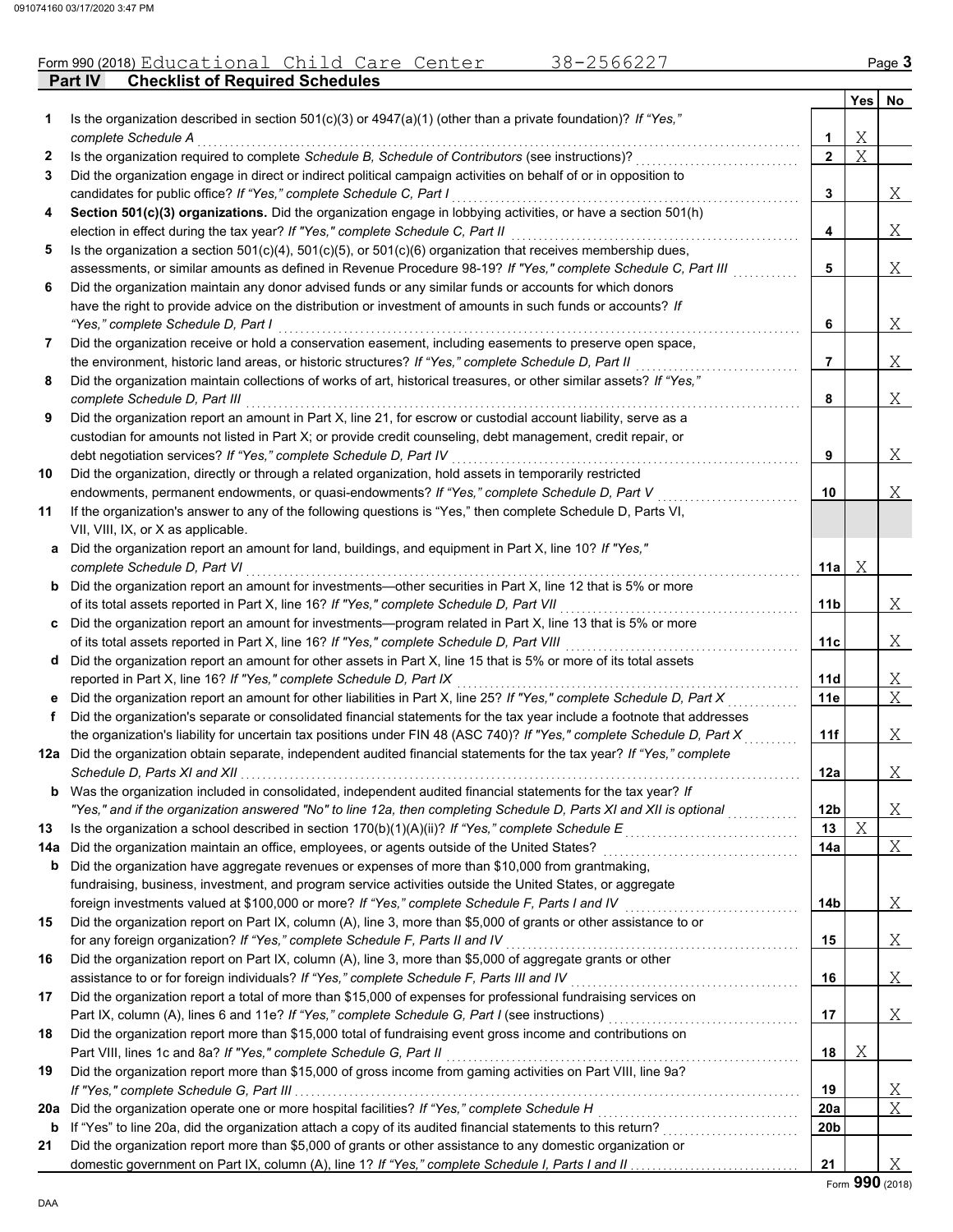|     | 38-2566227<br>Form 990 (2018) Educational Child Care Center                                                                                                                                                                   |     |            | Page 4         |  |  |  |
|-----|-------------------------------------------------------------------------------------------------------------------------------------------------------------------------------------------------------------------------------|-----|------------|----------------|--|--|--|
|     | <b>Checklist of Required Schedules (continued)</b><br><b>Part IV</b>                                                                                                                                                          |     |            |                |  |  |  |
|     |                                                                                                                                                                                                                               |     | <b>Yes</b> | No             |  |  |  |
| 22  | Did the organization report more than \$5,000 of grants or other assistance to or for domestic individuals on<br>Part IX, column (A), line 2? If "Yes," complete Schedule I, Parts I and III                                  | 22  | Χ          |                |  |  |  |
| 23  | Did the organization answer "Yes" to Part VII, Section A, line 3, 4, or 5 about compensation of the                                                                                                                           |     |            |                |  |  |  |
|     | organization's current and former officers, directors, trustees, key employees, and highest compensated                                                                                                                       |     |            |                |  |  |  |
|     | employees? If "Yes," complete Schedule J                                                                                                                                                                                      | 23  |            | Χ              |  |  |  |
|     | 24a Did the organization have a tax-exempt bond issue with an outstanding principal amount of more than                                                                                                                       |     |            |                |  |  |  |
|     | \$100,000 as of the last day of the year, that was issued after December 31, 2002? If "Yes," answer lines 24b                                                                                                                 |     |            |                |  |  |  |
|     | through 24d and complete Schedule K. If "No," go to line 25a                                                                                                                                                                  | 24a |            | Χ              |  |  |  |
| b   | Did the organization invest any proceeds of tax-exempt bonds beyond a temporary period exception?                                                                                                                             | 24b |            |                |  |  |  |
| c   | Did the organization maintain an escrow account other than a refunding escrow at any time during the year                                                                                                                     |     |            |                |  |  |  |
|     | to defease any tax-exempt bonds?                                                                                                                                                                                              | 24c |            |                |  |  |  |
| d   | Did the organization act as an "on behalf of" issuer for bonds outstanding at any time during the year?<br>25a Section 501(c)(3), 501(c)(4), and 501(c)(29) organizations. Did the organization engage in an excess benefit   | 24d |            |                |  |  |  |
|     | transaction with a disqualified person during the year? If "Yes," complete Schedule L, Part I                                                                                                                                 | 25a |            | Χ              |  |  |  |
| b   | Is the organization aware that it engaged in an excess benefit transaction with a disqualified person in a prior                                                                                                              |     |            |                |  |  |  |
|     | year, and that the transaction has not been reported on any of the organization's prior Forms 990 or 990-EZ?                                                                                                                  |     |            |                |  |  |  |
|     | If "Yes," complete Schedule L, Part I                                                                                                                                                                                         | 25b |            | Χ              |  |  |  |
| 26  | Did the organization report any amount on Part X, line 5, 6, or 22 for receivables from or payables to any                                                                                                                    |     |            |                |  |  |  |
|     | current or former officers, directors, trustees, key employees, highest compensated employees, or                                                                                                                             |     |            |                |  |  |  |
|     | disqualified persons? If "Yes," complete Schedule L, Part II                                                                                                                                                                  | 26  |            | Χ              |  |  |  |
| 27  | Did the organization provide a grant or other assistance to an officer, director, trustee, key employee,                                                                                                                      |     |            |                |  |  |  |
|     | substantial contributor or employee thereof, a grant selection committee member, or to a 35% controlled                                                                                                                       |     |            |                |  |  |  |
|     | entity or family member of any of these persons? If "Yes," complete Schedule L, Part III<br>Was the organization a party to a business transaction with one of the following parties (see Schedule L,                         | 27  |            | Χ              |  |  |  |
| 28  | Part IV instructions for applicable filing thresholds, conditions, and exceptions):                                                                                                                                           |     |            |                |  |  |  |
| а   | A current or former officer, director, trustee, or key employee? If "Yes," complete Schedule L, Part IV                                                                                                                       | 28a |            | Χ              |  |  |  |
| b   | A family member of a current or former officer, director, trustee, or key employee? If "Yes," complete                                                                                                                        |     |            |                |  |  |  |
|     | Schedule L, Part IV                                                                                                                                                                                                           | 28b |            | Χ              |  |  |  |
| c   | An entity of which a current or former officer, director, trustee, or key employee (or a family member thereof)                                                                                                               |     |            |                |  |  |  |
|     | was an officer, director, trustee, or direct or indirect owner? If "Yes," complete Schedule L, Part IV                                                                                                                        | 28c |            | Χ              |  |  |  |
| 29  | Did the organization receive more than \$25,000 in non-cash contributions? If "Yes," complete Schedule M                                                                                                                      | 29  |            | X              |  |  |  |
| 30  | Did the organization receive contributions of art, historical treasures, or other similar assets, or qualified                                                                                                                |     |            |                |  |  |  |
|     | conservation contributions? If "Yes," complete Schedule M                                                                                                                                                                     | 30  |            | Χ<br>X         |  |  |  |
| 31  | Did the organization liquidate, terminate, or dissolve and cease operations? If "Yes," complete Schedule N, Part I<br>Did the organization sell, exchange, dispose of, or transfer more than 25% of its net assets? If "Yes," | 31  |            |                |  |  |  |
|     | complete Schedule N, Part II                                                                                                                                                                                                  | 32  |            | Χ              |  |  |  |
| 33  | Did the organization own 100% of an entity disregarded as separate from the organization under Regulations                                                                                                                    |     |            |                |  |  |  |
|     | sections 301.7701-2 and 301.7701-3? If "Yes," complete Schedule R, Part I                                                                                                                                                     | 33  |            | Χ              |  |  |  |
| 34  | Was the organization related to any tax-exempt or taxable entity? If "Yes," complete Schedule R, Part II, III,                                                                                                                |     |            |                |  |  |  |
|     | or IV, and Part V, line 1                                                                                                                                                                                                     | 34  |            | <u>X</u>       |  |  |  |
| 35а | Did the organization have a controlled entity within the meaning of section 512(b)(13)?                                                                                                                                       | 35a |            | $\overline{X}$ |  |  |  |
| b   | If "Yes" to line 35a, did the organization receive any payment from or engage in any transaction with a                                                                                                                       |     |            |                |  |  |  |
|     | controlled entity within the meaning of section 512(b)(13)? If "Yes," complete Schedule R, Part V, line 2                                                                                                                     | 35b |            |                |  |  |  |
| 36  | Section 501(c)(3) organizations. Did the organization make any transfers to an exempt non-charitable                                                                                                                          |     |            |                |  |  |  |
|     | related organization? If "Yes," complete Schedule R, Part V, line 2<br>Did the organization conduct more than 5% of its activities through an entity that is not a related organization                                       | 36  |            | Χ              |  |  |  |
| 37  | and that is treated as a partnership for federal income tax purposes? If "Yes," complete Schedule R, Part VI                                                                                                                  | 37  |            | Χ              |  |  |  |
| 38  | Did the organization complete Schedule O and provide explanations in Schedule O for Part VI, lines 11b and                                                                                                                    |     |            |                |  |  |  |
|     | 19? Note. All Form 990 filers are required to complete Schedule O.                                                                                                                                                            | 38  | Χ          |                |  |  |  |
|     | Part V<br><b>Statements Regarding Other IRS Filings and Tax Compliance</b>                                                                                                                                                    |     |            |                |  |  |  |
|     | Check if Schedule O contains a response or note to any line in this Part V                                                                                                                                                    |     |            |                |  |  |  |
|     |                                                                                                                                                                                                                               |     | Yes        | No             |  |  |  |
| 1a  | 2<br>Enter the number reported in Box 3 of Form 1096. Enter -0- if not applicable<br>1a                                                                                                                                       |     |            |                |  |  |  |
| b   | $\overline{O}$<br>Enter the number of Forms W-2G included in line 1a. Enter -0- if not applicable<br>1b                                                                                                                       |     |            |                |  |  |  |
| c   | Did the organization comply with backup withholding rules for reportable payments to vendors and                                                                                                                              |     | Χ          |                |  |  |  |
|     |                                                                                                                                                                                                                               | 1c  |            |                |  |  |  |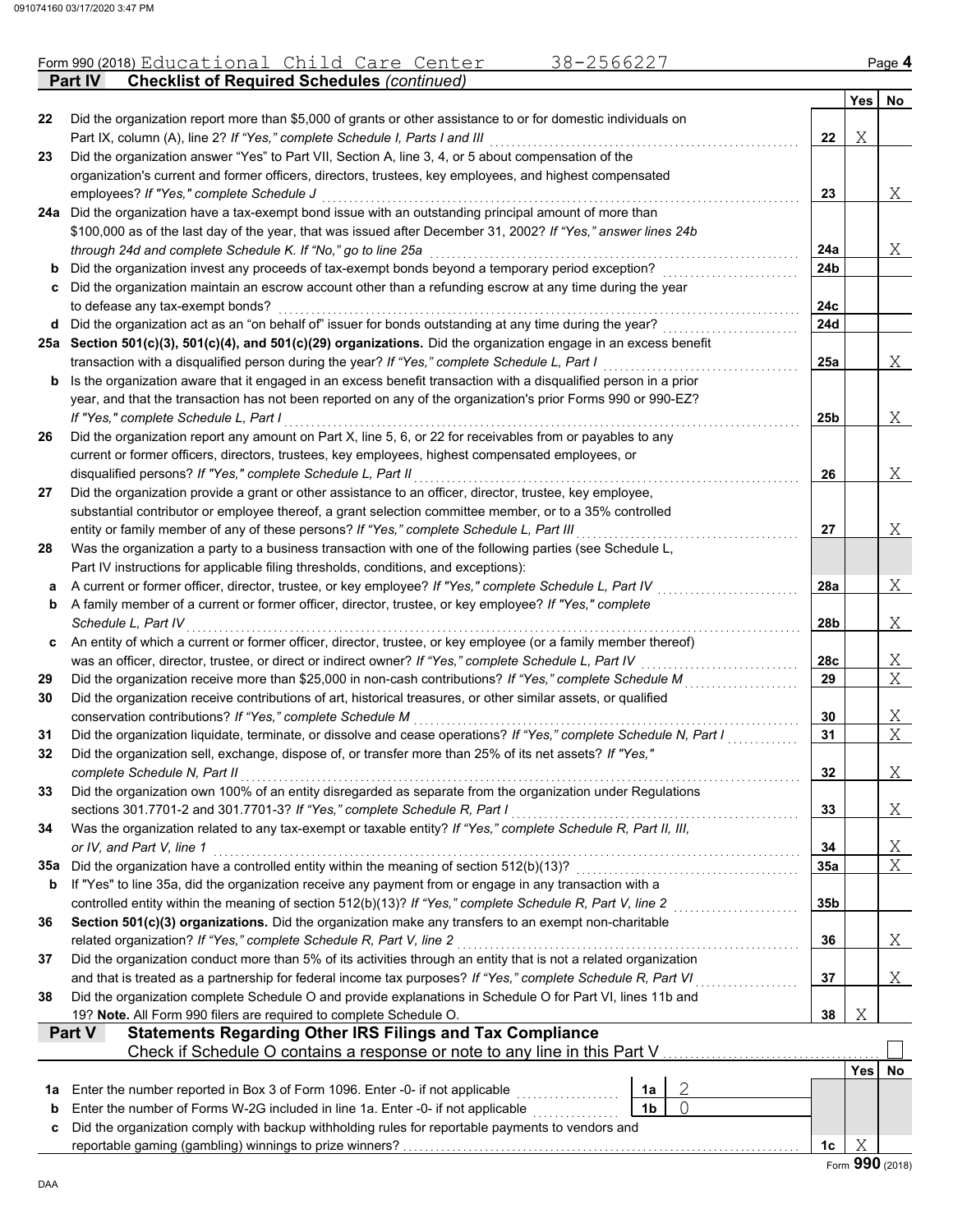|     | 38-2566227<br>Form 990 (2018) Educational Child Care Center                                                                        |                |   | Page 5 |
|-----|------------------------------------------------------------------------------------------------------------------------------------|----------------|---|--------|
|     | Statements Regarding Other IRS Filings and Tax Compliance (continued)<br><b>Part V</b>                                             |                |   |        |
|     |                                                                                                                                    |                |   | Yes No |
|     | 2a Enter the number of employees reported on Form W-3, Transmittal of Wage and Tax                                                 |                |   |        |
|     | 138<br>Statements, filed for the calendar year ending with or within the year covered by this return<br>2a                         |                |   |        |
| b   | If at least one is reported on line 2a, did the organization file all required federal employment tax returns?                     | 2 <sub>b</sub> | Χ |        |
|     | Note. If the sum of lines 1a and 2a is greater than 250, you may be required to e-file (see instructions)                          |                |   |        |
| за  | Did the organization have unrelated business gross income of \$1,000 or more during the year?                                      | 3a             |   | Χ      |
| b   | If "Yes," has it filed a Form 990-T for this year? If "No" to line 3b, provide an explanation in Schedule O                        | 3b             |   |        |
|     | 4a At any time during the calendar year, did the organization have an interest in, or a signature or other authority over,         |                |   |        |
|     | a financial account in a foreign country (such as a bank account, securities account, or other financial account)?                 | 4a             |   | Χ      |
| b   | If "Yes," enter the name of the foreign country: ▶                                                                                 |                |   |        |
|     | See instructions for filing requirements for FinCEN Form 114, Report of Foreign Bank and Financial Accounts (FBAR).                |                |   |        |
| 5a  | Was the organization a party to a prohibited tax shelter transaction at any time during the tax year?                              | 5a             |   | Χ      |
| b   | Did any taxable party notify the organization that it was or is a party to a prohibited tax shelter transaction?                   | 5 <sub>b</sub> |   | X      |
| c   | If "Yes" to line 5a or 5b, did the organization file Form 8886-T?                                                                  | 5c             |   |        |
| 6а  | Does the organization have annual gross receipts that are normally greater than \$100,000, and did the                             |                |   |        |
|     | organization solicit any contributions that were not tax deductible as charitable contributions?                                   | 6a             |   | Χ      |
| b   | If "Yes," did the organization include with every solicitation an express statement that such contributions or                     |                |   |        |
|     | gifts were not tax deductible?                                                                                                     | 6b             |   |        |
| 7   | Organizations that may receive deductible contributions under section 170(c).                                                      |                |   |        |
| a   | Did the organization receive a payment in excess of \$75 made partly as a contribution and partly for goods                        |                |   |        |
|     | and services provided to the payor?                                                                                                | 7a             |   | Χ      |
| b   | If "Yes," did the organization notify the donor of the value of the goods or services provided?                                    | 7b             |   |        |
| c   | Did the organization sell, exchange, or otherwise dispose of tangible personal property for which it was                           |                |   |        |
|     | required to file Form 8282?                                                                                                        | 7c             |   | Χ      |
| d   | 7d<br>If "Yes," indicate the number of Forms 8282 filed during the year                                                            |                |   |        |
| е   | Did the organization receive any funds, directly or indirectly, to pay premiums on a personal benefit contract?                    | 7е             |   | Χ      |
| f.  | Did the organization, during the year, pay premiums, directly or indirectly, on a personal benefit contract?                       | 7f             |   | X      |
| g   | If the organization received a contribution of qualified intellectual property, did the organization file Form 8899 as required?   | 7g             |   | X      |
| h   | If the organization received a contribution of cars, boats, airplanes, or other vehicles, did the organization file a Form 1098-C? | 7h             |   | X      |
| 8   | Sponsoring organizations maintaining donor advised funds. Did a donor advised fund maintained by the                               |                |   |        |
|     | sponsoring organization have excess business holdings at any time during the year?                                                 | 8              |   |        |
| 9   | Sponsoring organizations maintaining donor advised funds.                                                                          |                |   |        |
| a   | Did the sponsoring organization make any taxable distributions under section 4966?                                                 | 9a             |   |        |
| b   | Did the sponsoring organization make a distribution to a donor, donor advisor, or related person?                                  | 9b             |   |        |
| 10  | Section 501(c)(7) organizations. Enter:                                                                                            |                |   |        |
|     | 10a <br>Initiation fees and capital contributions included on Part VIII, line 12 [11] [11] [12] [11] [11] [12] [11] [1             |                |   |        |
| b   | Gross receipts, included on Form 990, Part VIII, line 12, for public use of club facilities<br>10b                                 |                |   |        |
| 11  | Section 501(c)(12) organizations. Enter:                                                                                           |                |   |        |
| a   | Gross income from members or shareholders<br>11a                                                                                   |                |   |        |
| b   | Gross income from other sources (Do not net amounts due or paid to other sources                                                   |                |   |        |
|     | against amounts due or received from them.)<br>11 <sub>b</sub>                                                                     |                |   |        |
| 12a | Section 4947(a)(1) non-exempt charitable trusts. Is the organization filing Form 990 in lieu of Form 1041?                         | 12a            |   |        |
| b   | If "Yes," enter the amount of tax-exempt interest received or accrued during the year<br>12 <sub>b</sub>                           |                |   |        |
| 13  | Section 501(c)(29) qualified nonprofit health insurance issuers.                                                                   |                |   |        |
| a   | Is the organization licensed to issue qualified health plans in more than one state?                                               | 13a            |   |        |
|     | Note. See the instructions for additional information the organization must report on Schedule O.                                  |                |   |        |
| b   | Enter the amount of reserves the organization is required to maintain by the states in which                                       |                |   |        |
|     | 13 <sub>b</sub>                                                                                                                    |                |   |        |
| c   | Enter the amount of reserves on hand<br>13с                                                                                        |                |   |        |
| 14a | Did the organization receive any payments for indoor tanning services during the tax year?                                         | 14a            |   | Χ      |
| b   | If "Yes," has it filed a Form 720 to report these payments? If "No," provide an explanation in Schedule O                          | 14b            |   |        |
| 15  | Is the organization subject to the section 4960 tax on payment(s) of more than \$1,000,000 in remuneration or                      |                |   |        |
|     | excess parachute payment(s) during the year?                                                                                       | 15             |   | Χ      |
|     | If "Yes," see instructions and file Form 4720, Schedule N.                                                                         |                |   |        |
| 16  | Is the organization an educational institution subject to the section 4968 excise tax on net investment income?                    | 16             |   | Χ      |
|     | If "Yes," complete Form 4720, Schedule O.                                                                                          |                |   |        |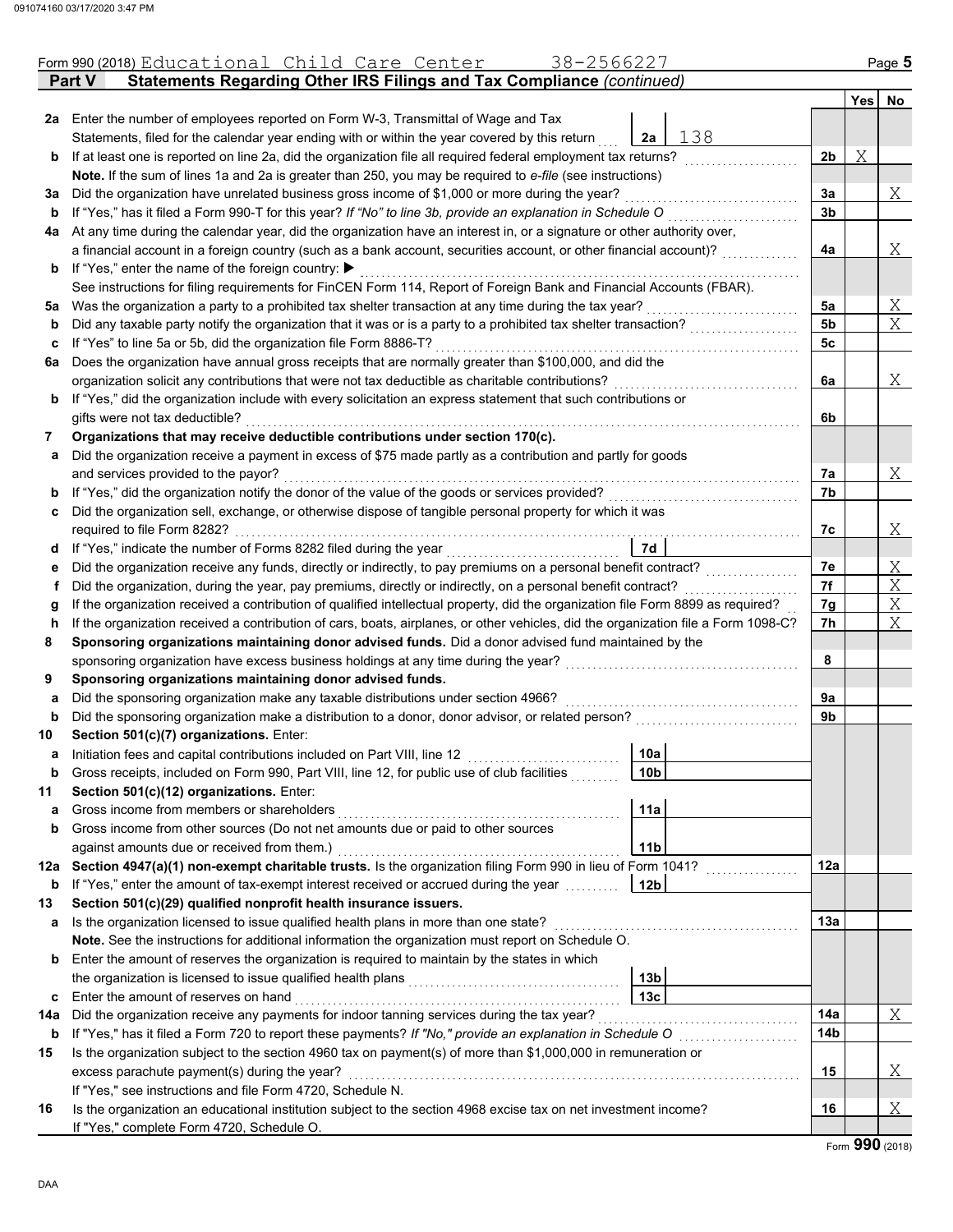|     | 38-2566227<br>Form 990 (2018) Educational Child Care Center                                                                                                                                                             |                 |     | Page $6$      |
|-----|-------------------------------------------------------------------------------------------------------------------------------------------------------------------------------------------------------------------------|-----------------|-----|---------------|
|     | Governance, Management, and Disclosure For each "Yes" response to lines 2 through 7b below, and for a "No"<br><b>Part VI</b>                                                                                            |                 |     |               |
|     | response to line 8a, 8b, or 10b below, describe the circumstances, processes, or changes in Schedule O. See instructions.                                                                                               |                 |     |               |
|     |                                                                                                                                                                                                                         |                 |     | ΙXΙ           |
|     | <b>Section A. Governing Body and Management</b>                                                                                                                                                                         |                 |     |               |
|     |                                                                                                                                                                                                                         |                 | Yes | No            |
|     | 8<br>1a Enter the number of voting members of the governing body at the end of the tax year<br>1a                                                                                                                       |                 |     |               |
|     | If there are material differences in voting rights among members of the governing body, or                                                                                                                              |                 |     |               |
|     | if the governing body delegated broad authority to an executive committee or similar                                                                                                                                    |                 |     |               |
|     | committee, explain in Schedule O.                                                                                                                                                                                       |                 |     |               |
| b   | 8<br>Enter the number of voting members included in line 1a, above, who are independent<br>1b                                                                                                                           |                 |     |               |
| 2   | Did any officer, director, trustee, or key employee have a family relationship or a business relationship with                                                                                                          |                 |     |               |
|     | any other officer, director, trustee, or key employee?                                                                                                                                                                  | $\mathbf{2}$    |     | Χ             |
| 3   | Did the organization delegate control over management duties customarily performed by or under the direct                                                                                                               |                 |     |               |
|     | supervision of officers, directors, or trustees, or key employees to a management company or other person?                                                                                                              | 3               |     | X             |
| 4   | Did the organization make any significant changes to its governing documents since the prior Form 990 was filed?                                                                                                        | 4               | X   |               |
| 5   | Did the organization become aware during the year of a significant diversion of the organization's assets?                                                                                                              | 5               |     |               |
| 6   | Did the organization have members or stockholders?                                                                                                                                                                      | 6               |     | $\frac{X}{X}$ |
| 7a  | Did the organization have members, stockholders, or other persons who had the power to elect or appoint                                                                                                                 |                 |     |               |
|     | one or more members of the governing body?                                                                                                                                                                              | 7a              |     | Χ             |
| b   | Are any governance decisions of the organization reserved to (or subject to approval by) members,                                                                                                                       |                 |     |               |
|     | stockholders, or persons other than the governing body?                                                                                                                                                                 | 7b              |     | Χ             |
| 8   | Did the organization contemporaneously document the meetings held or written actions undertaken during the year by the following:                                                                                       |                 |     |               |
|     | The governing body?                                                                                                                                                                                                     | 8a              | Χ   |               |
| а   | Each committee with authority to act on behalf of the governing body?                                                                                                                                                   | 8b              | X   |               |
| b   |                                                                                                                                                                                                                         |                 |     |               |
| 9   | Is there any officer, director, trustee, or key employee listed in Part VII, Section A, who cannot be reached at                                                                                                        |                 |     |               |
|     | the organization's mailing address? If "Yes," provide the names and addresses in Schedule O                                                                                                                             | 9               |     | Χ             |
|     | Section B. Policies (This Section B requests information about policies not required by the Internal Revenue Code.)                                                                                                     |                 |     |               |
|     |                                                                                                                                                                                                                         |                 | Yes | No            |
|     | 10a Did the organization have local chapters, branches, or affiliates?                                                                                                                                                  | 10a             |     | X             |
| b   | If "Yes," did the organization have written policies and procedures governing the activities of such chapters,                                                                                                          |                 |     |               |
|     | affiliates, and branches to ensure their operations are consistent with the organization's exempt purposes?                                                                                                             |                 |     |               |
|     |                                                                                                                                                                                                                         | 10 <sub>b</sub> |     |               |
| b   | 11a Has the organization provided a complete copy of this Form 990 to all members of its governing body before filing the form?                                                                                         | 11a             | X   |               |
|     | Describe in Schedule O the process, if any, used by the organization to review this Form 990.                                                                                                                           |                 |     |               |
| 12a | Did the organization have a written conflict of interest policy? If "No," go to line 13                                                                                                                                 | 12a             | Χ   |               |
| b   | Were officers, directors, or trustees, and key employees required to disclose annually interests that could give rise to conflicts?                                                                                     | 12 <sub>b</sub> | X   |               |
| c   | Did the organization regularly and consistently monitor and enforce compliance with the policy? If "Yes,"                                                                                                               |                 |     |               |
|     | describe in Schedule O how this was done                                                                                                                                                                                | 12c             | Χ   |               |
| 13  | Did the organization have a written whistleblower policy?                                                                                                                                                               | 13              | X   |               |
| 14  | Did the organization have a written document retention and destruction policy?                                                                                                                                          | 14              |     | Χ             |
| 15  | Did the process for determining compensation of the following persons include a review and approval by                                                                                                                  |                 |     |               |
|     | independent persons, comparability data, and contemporaneous substantiation of the deliberation and decision?                                                                                                           |                 |     |               |
| a   |                                                                                                                                                                                                                         | 15a             |     |               |
| b   | The organization's CEO, Executive Director, or top management official                                                                                                                                                  | 15b             | Χ   |               |
|     | Other officers or key employees of the organization                                                                                                                                                                     |                 | X   |               |
|     | If "Yes" to line 15a or 15b, describe the process in Schedule O (see instructions).                                                                                                                                     |                 |     |               |
|     | 16a Did the organization invest in, contribute assets to, or participate in a joint venture or similar arrangement                                                                                                      |                 |     |               |
|     | with a taxable entity during the year?                                                                                                                                                                                  | 16a             |     | Χ             |
| b   | If "Yes," did the organization follow a written policy or procedure requiring the organization to evaluate its                                                                                                          |                 |     |               |
|     | participation in joint venture arrangements under applicable federal tax law, and take steps to safeguard the                                                                                                           |                 |     |               |
|     |                                                                                                                                                                                                                         | 16b             |     |               |
|     | <b>Section C. Disclosure</b>                                                                                                                                                                                            |                 |     |               |
| 17  | List the states with which a copy of this Form 990 is required to be filed $\blacktriangleright$ MI                                                                                                                     |                 |     |               |
| 18  | Section 6104 requires an organization to make its Forms 1023 (1024 or 1024-A if applicable), 990, and 990-T (Section 501(c)                                                                                             |                 |     |               |
|     | (3)s only) available for public inspection. Indicate how you made these available. Check all that apply.                                                                                                                |                 |     |               |
| 19  | Another's website $ X $ Upon request<br>Own website<br>Other (explain in Schedule O)<br>Describe in Schedule O whether (and if so, how) the organization made its governing documents, conflict of interest policy, and |                 |     |               |

financial statements available to the public during the tax year.

**20** State the name, address, and telephone number of the person who possesses the organization's books and records  $\blacktriangleright$ 

| Elisabeth Tobia<br>1715 W. Malcolm X St |  |
|-----------------------------------------|--|
|-----------------------------------------|--|

 $\blacksquare$   $\blacksquare$   $\blacksquare$   $\blacksquare$   $\blacksquare$   $\blacksquare$   $\blacksquare$   $\blacksquare$   $\blacksquare$   $\blacksquare$   $\blacksquare$   $\blacksquare$   $\blacksquare$   $\blacksquare$   $\blacksquare$   $\blacksquare$   $\blacksquare$   $\blacksquare$   $\blacksquare$   $\blacksquare$   $\blacksquare$   $\blacksquare$   $\blacksquare$   $\blacksquare$   $\blacksquare$   $\blacksquare$   $\blacksquare$   $\blacksquare$   $\blacksquare$   $\blacksquare$   $\blacksquare$   $\blacks$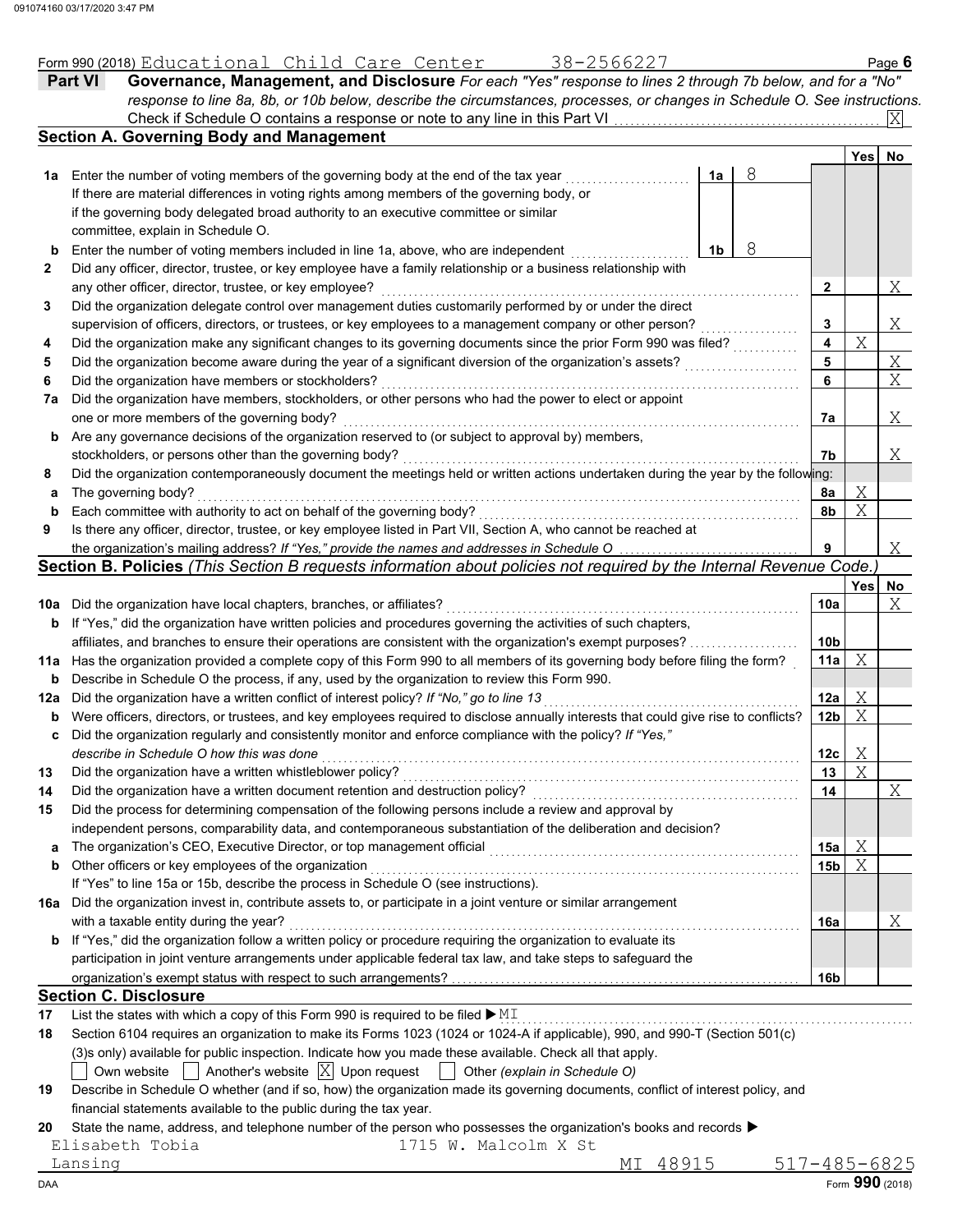|                                                                                                                                                               | Form 990 (2018) Educational Child Care Center                                                    | 38-2566227 | Page: |  |  |  |  |  |  |
|---------------------------------------------------------------------------------------------------------------------------------------------------------------|--------------------------------------------------------------------------------------------------|------------|-------|--|--|--|--|--|--|
| <b>Part VII</b>                                                                                                                                               | Compensation of Officers, Directors, Trustees, Key Employees, Highest Compensated Employees, and |            |       |  |  |  |  |  |  |
|                                                                                                                                                               | <b>Independent Contractors</b>                                                                   |            |       |  |  |  |  |  |  |
|                                                                                                                                                               | Check if Schedule O contains a response or note to any line in this Part VII                     |            |       |  |  |  |  |  |  |
| Section A.                                                                                                                                                    | Officers, Directors, Trustees, Key Employees, and Highest Compensated Employees                  |            |       |  |  |  |  |  |  |
| 1a Complete this table for all persons required to be listed. Report compensation for the calendar year ending with or within the<br>organization's tax year. |                                                                                                  |            |       |  |  |  |  |  |  |

■ List all of the organization's **current** officers, directors, trustees (whether individuals or organizations), regardless of amount of compensation. Enter -0- in columns (D), (E), and (F) if no compensation was paid.

List all of the organization's **current** key employees, if any. See instructions for definition of "key employee."

■ List all of the organization's **current** key employees, if any. See instructions for definition of "key employee."<br>■ List the organization's five **current** highest compensated employees (other than an officer, director,

who received reportable compensation (Box 5 of Form W-2 and/or Box 7 of Form 1099-MISC) of more than \$100,000 from the organization and any related organizations.

• List all of the organization's **former** officers, key employees, and highest compensated employees who received more than<br>00,000 of reportable compensation from the organization and any related erganizations. \$100,000 of reportable compensation from the organization and any related organizations.

• List all of the organization's **former directors or trustees** that received, in the capacity as a former director or trustee of the organization, more than \$10,000 of reportable compensation from the organization and any related organizations. List persons in the following order: individual trustees or directors; institutional trustees; officers; key employees; highest compensated employees; and former such persons.

Check this box if neither the organization nor any related organization compensated any current officer, director, or trustee.

| (A)<br>Name and Title                 | (B)<br>Average<br>hours per<br>week<br>(list any               |                                   |                      | Position       | (C)          | (do not check more than one<br>box, unless person is both an<br>officer and a director/trustee) |        | (D)<br>Reportable<br>compensation<br>from<br>the | (E)<br>Reportable<br>compensation from<br>related<br>organizations | (F)<br>Estimated<br>amount of<br>other<br>compensation   |
|---------------------------------------|----------------------------------------------------------------|-----------------------------------|----------------------|----------------|--------------|-------------------------------------------------------------------------------------------------|--------|--------------------------------------------------|--------------------------------------------------------------------|----------------------------------------------------------|
|                                       | hours for<br>related<br>organizations<br>below dotted<br>line) | Individual trustee<br>or director | nstitutional trustee | <b>Officer</b> | Key employee | Highest compensated<br>employee                                                                 | Former | organization<br>(W-2/1099-MISC)                  | (W-2/1099-MISC)                                                    | from the<br>organization<br>and related<br>organizations |
| (1) Chris Jackson<br>President        | 1.00<br>0.00                                                   | Χ                                 |                      | Χ              |              |                                                                                                 |        | 0                                                | 0                                                                  | 0                                                        |
| (2) Brandy Johnson                    | (Ended<br>1.00                                                 | 3/1                               |                      | .9)            |              |                                                                                                 |        |                                                  |                                                                    |                                                          |
| Vice President                        | 0.00                                                           | X                                 |                      | Χ              |              |                                                                                                 |        | 0                                                | 0                                                                  | 0                                                        |
| (3) Stephen Purchase                  | (Ended<br>1.00<br>0.00                                         |                                   | 6 <sub>1</sub>       | Χ              | .9)          |                                                                                                 |        | 0                                                | 0                                                                  | 0                                                        |
| Treasurer<br>(4) Daniel Horn          |                                                                | X                                 |                      |                |              |                                                                                                 |        |                                                  |                                                                    |                                                          |
| Treasurer                             | 1.00<br>0.00                                                   | X                                 |                      | X              |              |                                                                                                 |        | $\circ$                                          | 0                                                                  | 0                                                        |
| (5) Andrea Kirk                       | 6/1<br>(Ended<br>1.00                                          | 19)                               |                      |                |              |                                                                                                 |        |                                                  |                                                                    |                                                          |
| Secretary<br>(6) Jennifer Plowman     | 0.00                                                           | X                                 |                      | X              |              |                                                                                                 |        | $\overline{0}$                                   | 0                                                                  | 0                                                        |
| Secretary                             | 1.00<br>0.00                                                   | X                                 |                      | X              |              |                                                                                                 |        | $\circ$                                          | 0                                                                  | 0                                                        |
| (7) Darling Garcia<br>Board Member    | 1.00<br>0.00                                                   | X                                 |                      |                |              |                                                                                                 |        | 0                                                | 0                                                                  | 0                                                        |
| (8) Synthia Britton                   |                                                                |                                   |                      |                |              |                                                                                                 |        |                                                  |                                                                    |                                                          |
| Board Member                          | 1.00<br>0.00                                                   | Χ                                 |                      |                |              |                                                                                                 |        | $\Omega$                                         | 0                                                                  | 0                                                        |
| (9) Kristi Bicy<br>Board Member       | 1.00<br>0.00                                                   | X                                 |                      |                |              |                                                                                                 |        | 0                                                | 0                                                                  | 0                                                        |
| (10) Matthew Randall                  | 1.00                                                           |                                   |                      |                |              |                                                                                                 |        |                                                  |                                                                    |                                                          |
| Board Member<br>(11) Michelle Richard | 0.00                                                           | Χ                                 |                      |                |              |                                                                                                 |        | 0                                                | 0                                                                  | 0                                                        |
| Board Member                          | 1.00<br>0.00                                                   | X                                 |                      |                |              |                                                                                                 |        | 0                                                | 0                                                                  |                                                          |
| <b>DAA</b>                            |                                                                |                                   |                      |                |              |                                                                                                 |        |                                                  |                                                                    | Form 990 (2018)                                          |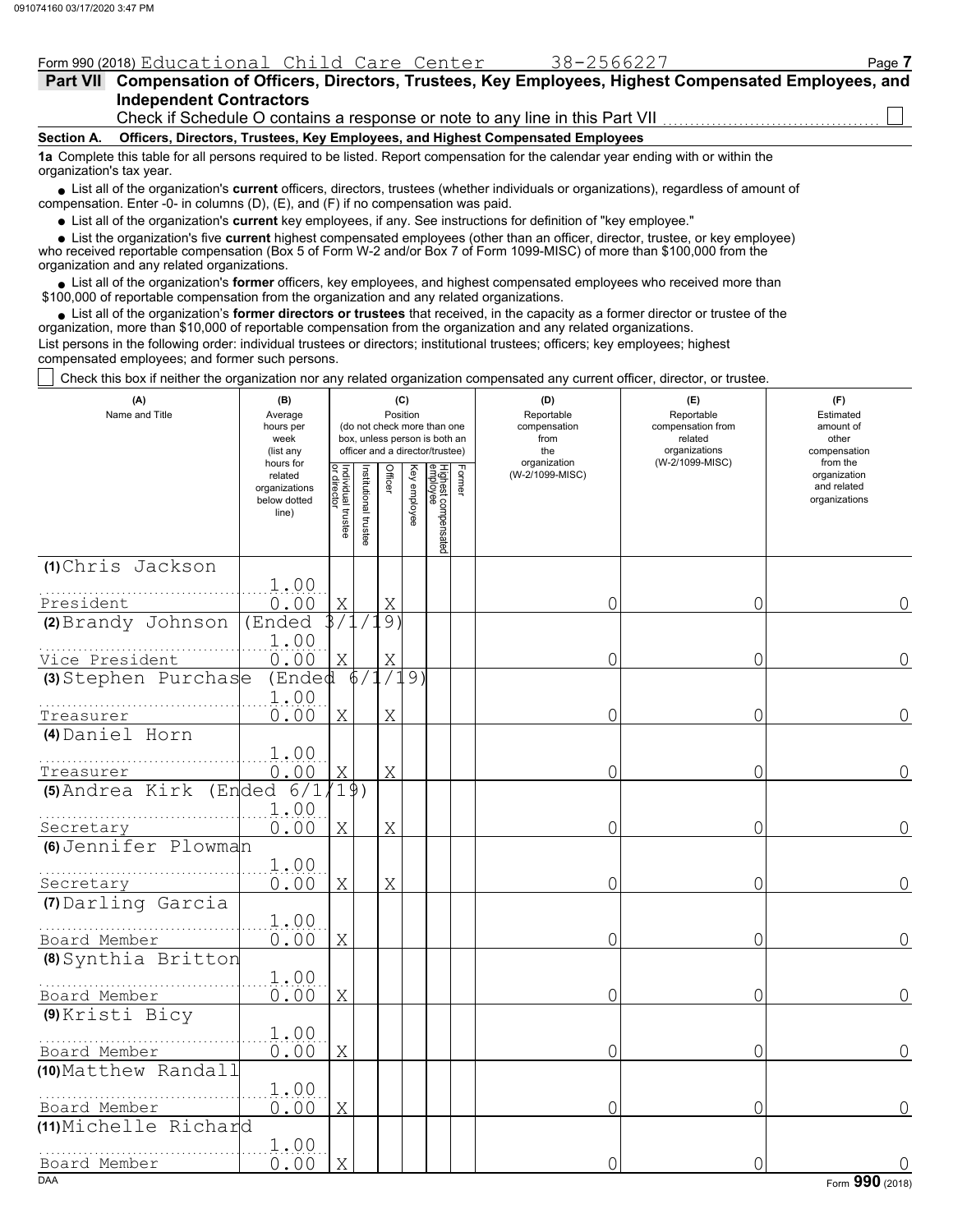| Form 990 (2018) Educational Child Care Center                                                                                                                                                                                                                                                                                               |                                                                                                                                                                        |                                   |                       |                    |                                           |                                 |                     |                                                                                       | 38-2566227                                                         |                                                                                                        | Page 8                                       |                |
|---------------------------------------------------------------------------------------------------------------------------------------------------------------------------------------------------------------------------------------------------------------------------------------------------------------------------------------------|------------------------------------------------------------------------------------------------------------------------------------------------------------------------|-----------------------------------|-----------------------|--------------------|-------------------------------------------|---------------------------------|---------------------|---------------------------------------------------------------------------------------|--------------------------------------------------------------------|--------------------------------------------------------------------------------------------------------|----------------------------------------------|----------------|
| Part VII                                                                                                                                                                                                                                                                                                                                    |                                                                                                                                                                        |                                   |                       |                    |                                           |                                 |                     |                                                                                       |                                                                    | Section A. Officers, Directors, Trustees, Key Employees, and Highest Compensated Employees (continued) |                                              |                |
| (A)<br>Name and title                                                                                                                                                                                                                                                                                                                       | (B)<br>(C)<br>Position<br>Average<br>(do not check more than one<br>hours per<br>box, unless person is both an<br>week<br>officer and a director/trustee)<br>(list any |                                   |                       |                    | Reportable<br>compensation<br>from<br>the |                                 | (D)<br>organization | (E)<br>Reportable<br>compensation from<br>related<br>organizations<br>(W-2/1099-MISC) | (F)<br>Estimated<br>amount of<br>other<br>compensation<br>from the |                                                                                                        |                                              |                |
|                                                                                                                                                                                                                                                                                                                                             | hours for<br>related<br>organizations<br>below dotted<br>line)                                                                                                         | Individual trustee<br>or director | Institutional trustee | Officer            | Key employee                              | Highest compensatec<br>employee | Former              |                                                                                       | (W-2/1099-MISC)                                                    |                                                                                                        | organization<br>and related<br>organizations |                |
| Carrie Rosingana (Ended 9/1/19)<br>(12)                                                                                                                                                                                                                                                                                                     |                                                                                                                                                                        |                                   |                       |                    |                                           |                                 |                     |                                                                                       |                                                                    |                                                                                                        |                                              |                |
| Board Member                                                                                                                                                                                                                                                                                                                                | 1.00<br>0.00                                                                                                                                                           | Χ                                 |                       |                    |                                           |                                 |                     |                                                                                       |                                                                    | 0<br>0                                                                                                 |                                              | 0              |
| Rachel Mangiavellano<br>(13)                                                                                                                                                                                                                                                                                                                |                                                                                                                                                                        |                                   |                       |                    |                                           |                                 |                     | Ended 6/1/19)                                                                         |                                                                    |                                                                                                        |                                              |                |
| Board Member                                                                                                                                                                                                                                                                                                                                | 1.00<br>0.00                                                                                                                                                           | Χ                                 |                       |                    |                                           |                                 |                     |                                                                                       |                                                                    | 0<br>0                                                                                                 |                                              | $\overline{0}$ |
| Brenton Coderre<br>(14)                                                                                                                                                                                                                                                                                                                     | (Ended                                                                                                                                                                 |                                   |                       | $\frac{1}{5}/1/19$ |                                           |                                 |                     |                                                                                       |                                                                    |                                                                                                        |                                              |                |
| Board Member                                                                                                                                                                                                                                                                                                                                | 1.00<br>0.00                                                                                                                                                           | $\mathbf X$                       |                       |                    |                                           |                                 |                     |                                                                                       |                                                                    | 0<br>0                                                                                                 |                                              | 0              |
| Brad Wurfel<br>(15)                                                                                                                                                                                                                                                                                                                         | (Ended                                                                                                                                                                 |                                   |                       | 1/1/18             |                                           |                                 |                     |                                                                                       |                                                                    |                                                                                                        |                                              |                |
|                                                                                                                                                                                                                                                                                                                                             | 1.00                                                                                                                                                                   |                                   |                       |                    |                                           |                                 |                     |                                                                                       |                                                                    |                                                                                                        |                                              |                |
| Board Member<br>Elisabeth Tobia<br>(16)                                                                                                                                                                                                                                                                                                     | 0.00                                                                                                                                                                   | X                                 |                       |                    |                                           |                                 |                     |                                                                                       |                                                                    | 0<br>0                                                                                                 |                                              | 0              |
|                                                                                                                                                                                                                                                                                                                                             | 55.00                                                                                                                                                                  |                                   |                       |                    |                                           |                                 |                     |                                                                                       |                                                                    |                                                                                                        |                                              |                |
| Executive Director<br>Beverly Miller<br>(17)                                                                                                                                                                                                                                                                                                | 0.00                                                                                                                                                                   |                                   |                       | Χ                  |                                           |                                 |                     |                                                                                       | 59,454                                                             | 0                                                                                                      | 11,680                                       |                |
|                                                                                                                                                                                                                                                                                                                                             | 0.00<br>0.00                                                                                                                                                           |                                   |                       | Χ                  |                                           |                                 |                     |                                                                                       | 51,998                                                             | 0                                                                                                      |                                              | $\Omega$       |
| Program Director<br>Lisbeth Clinton<br>(18)                                                                                                                                                                                                                                                                                                 |                                                                                                                                                                        |                                   |                       |                    |                                           |                                 |                     |                                                                                       |                                                                    |                                                                                                        |                                              |                |
|                                                                                                                                                                                                                                                                                                                                             | 0.00                                                                                                                                                                   |                                   |                       |                    |                                           |                                 |                     |                                                                                       |                                                                    |                                                                                                        |                                              |                |
| Program Director                                                                                                                                                                                                                                                                                                                            | 0.00                                                                                                                                                                   |                                   |                       | Χ                  |                                           |                                 |                     |                                                                                       | 48,348                                                             | 0                                                                                                      |                                              | $\overline{0}$ |
|                                                                                                                                                                                                                                                                                                                                             |                                                                                                                                                                        |                                   |                       |                    |                                           |                                 |                     |                                                                                       |                                                                    |                                                                                                        |                                              |                |
| 1b Sub-total                                                                                                                                                                                                                                                                                                                                |                                                                                                                                                                        |                                   |                       |                    |                                           |                                 |                     |                                                                                       | 159,800                                                            |                                                                                                        | 11,680                                       |                |
| c Total from continuation sheets to Part VII, Section A                                                                                                                                                                                                                                                                                     |                                                                                                                                                                        |                                   |                       |                    |                                           |                                 |                     |                                                                                       |                                                                    |                                                                                                        |                                              |                |
| Total number of individuals (including but not limited to those listed above) who received more than \$100,000 of<br>$\mathbf{2}$                                                                                                                                                                                                           |                                                                                                                                                                        |                                   |                       |                    |                                           |                                 |                     |                                                                                       | 159,800                                                            |                                                                                                        | 11,680                                       |                |
| reportable compensation from the organization $\blacktriangleright$                                                                                                                                                                                                                                                                         |                                                                                                                                                                        |                                   |                       |                    |                                           |                                 |                     |                                                                                       |                                                                    |                                                                                                        | Yes                                          | No             |
| Did the organization list any former officer, director, or trustee, key employee, or highest compensated<br>3<br>employee on line 1a? If "Yes," complete Schedule J for such individual                                                                                                                                                     |                                                                                                                                                                        |                                   |                       |                    |                                           |                                 |                     |                                                                                       |                                                                    |                                                                                                        | 3                                            | Χ              |
| Copyright of this case of this case, in the set of the sum of reportable compensation and other compensation from the For any individual listed on line 1a, is the sum of reportable compensation and other compensation from<br>4<br>organization and related organizations greater than \$150,000? If "Yes," complete Schedule J for such |                                                                                                                                                                        |                                   |                       |                    |                                           |                                 |                     |                                                                                       |                                                                    |                                                                                                        |                                              |                |
| individual<br>Did any person listed on line 1a receive or accrue compensation from any unrelated organization or individual<br>5                                                                                                                                                                                                            |                                                                                                                                                                        |                                   |                       |                    |                                           |                                 |                     |                                                                                       |                                                                    |                                                                                                        | 4                                            | Χ              |
|                                                                                                                                                                                                                                                                                                                                             |                                                                                                                                                                        |                                   |                       |                    |                                           |                                 |                     |                                                                                       |                                                                    |                                                                                                        | 5                                            | Χ              |
| <b>Section B. Independent Contractors</b><br>Complete this table for your five highest compensated independent contractors that received more than \$100,000 of<br>1                                                                                                                                                                        |                                                                                                                                                                        |                                   |                       |                    |                                           |                                 |                     |                                                                                       |                                                                    |                                                                                                        |                                              |                |
| compensation from the organization. Report compensation for the calendar year ending with or within the organization's tax year.                                                                                                                                                                                                            |                                                                                                                                                                        |                                   |                       |                    |                                           |                                 |                     |                                                                                       |                                                                    |                                                                                                        |                                              |                |
|                                                                                                                                                                                                                                                                                                                                             | (A)<br>Name and business address                                                                                                                                       |                                   |                       |                    |                                           |                                 |                     |                                                                                       |                                                                    | (B)<br>Description of services                                                                         | (C)<br>Compensation                          |                |
|                                                                                                                                                                                                                                                                                                                                             |                                                                                                                                                                        |                                   |                       |                    |                                           |                                 |                     |                                                                                       |                                                                    |                                                                                                        |                                              |                |
|                                                                                                                                                                                                                                                                                                                                             |                                                                                                                                                                        |                                   |                       |                    |                                           |                                 |                     |                                                                                       |                                                                    |                                                                                                        |                                              |                |
|                                                                                                                                                                                                                                                                                                                                             |                                                                                                                                                                        |                                   |                       |                    |                                           |                                 |                     |                                                                                       |                                                                    |                                                                                                        |                                              |                |
|                                                                                                                                                                                                                                                                                                                                             |                                                                                                                                                                        |                                   |                       |                    |                                           |                                 |                     |                                                                                       |                                                                    |                                                                                                        |                                              |                |
|                                                                                                                                                                                                                                                                                                                                             |                                                                                                                                                                        |                                   |                       |                    |                                           |                                 |                     |                                                                                       |                                                                    |                                                                                                        |                                              |                |
|                                                                                                                                                                                                                                                                                                                                             |                                                                                                                                                                        |                                   |                       |                    |                                           |                                 |                     |                                                                                       |                                                                    |                                                                                                        |                                              |                |
| Total number of independent contractors (including but not limited to those listed above) who<br>2                                                                                                                                                                                                                                          |                                                                                                                                                                        |                                   |                       |                    |                                           |                                 |                     |                                                                                       |                                                                    |                                                                                                        |                                              |                |
| received more than \$100,000 of compensation from the organization ▶                                                                                                                                                                                                                                                                        |                                                                                                                                                                        |                                   |                       |                    |                                           |                                 |                     |                                                                                       |                                                                    | $\mathbf{0}$                                                                                           |                                              |                |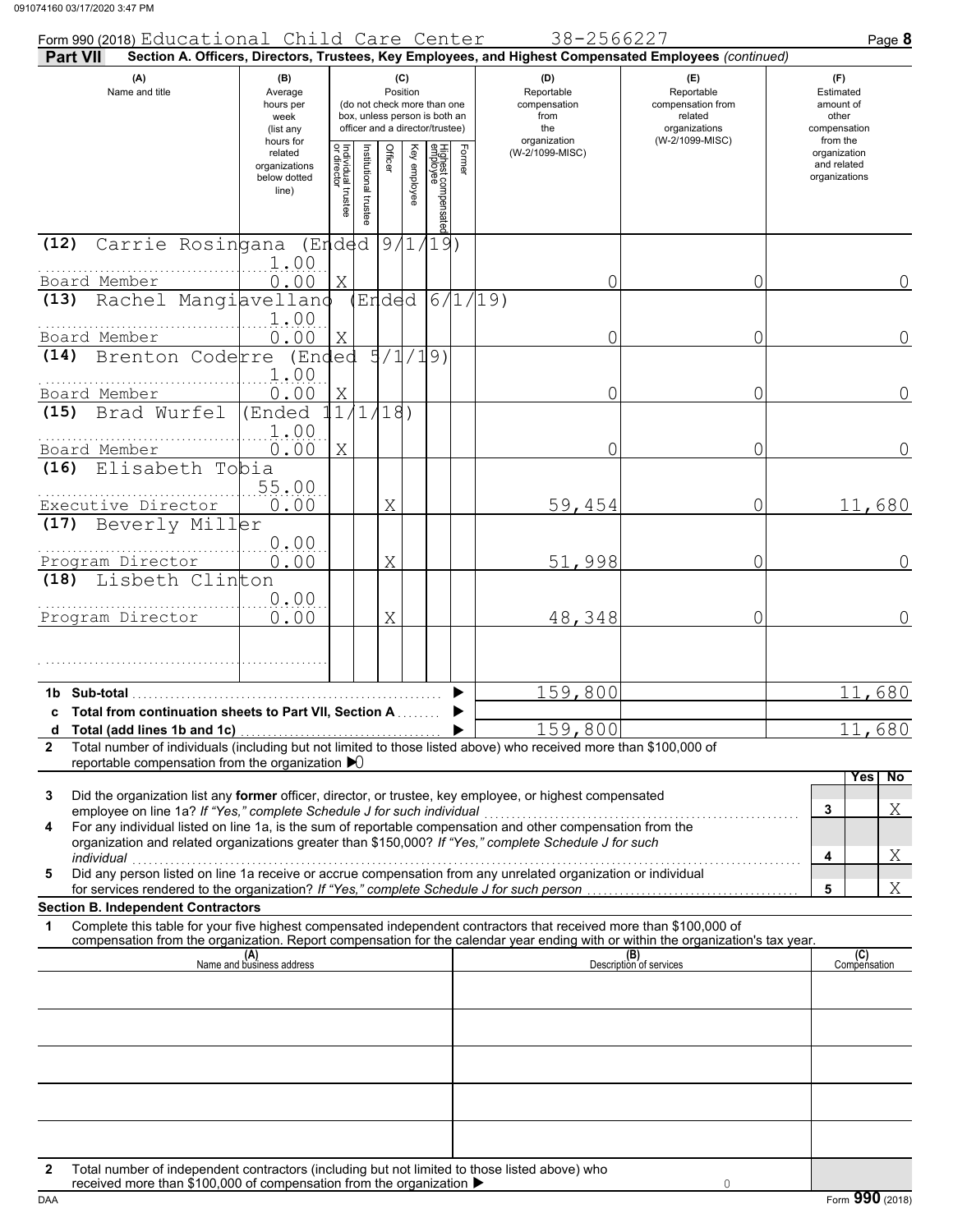Form 990 (2018) Educational Child Care Center 38-2566227 Page 9

#### **Part VIII Statement of Revenue** Check if Schedule O contains a response or note to any line in this Part VIII. (A) (B) (C) (O) (D)<br>Total revenue Related or Unrelated Reven Total revenue Related or Unrelated Revenue excluded from tax exempt business function revenue under sections 512-514 revenue **Contributions, Gifts, Grants and Other Similar Amounts** Grants **1a 1a** Federated campaigns . . . . . Gifts, Gra<br>illar Amou **1b b** Membership dues  $\begin{bmatrix} 1 & 1 & 1 & 1 \\ 1 & 1 & 1 & 1 \\ 1 & 1 & 1 & 1 \\ 1 & 1 & 1 & 1 \\ 1 & 1 & 1 & 1 \\ 1 & 1 & 1 & 1 \\ 1 & 1 & 1 & 1 \\ 1 & 1 & 1 & 1 \\ 1 & 1 & 1 & 1 \\ 1 & 1 & 1 & 1 \\ 1 & 1 & 1 & 1 \\ 1 & 1 & 1 & 1 \\ 1 & 1 & 1 & 1 \\ 1 & 1 & 1 & 1 \\ 1 & 1 & 1 & 1 \\ 1 & 1 & 1 & 1 \\ 1$ 4,250 **1c c** Fundraising events . . . . . . . . **1d d** Related organizations . . . . . Program Service RevenueContributions,<br>Program Service Revenue<br>and Other Sim **e** Government grants (contributions) . . **1e f** All other contributions, gifts, grants, and similar amounts not included above **1f** 584,861 **g** Noncash contributions included in lines 1a-1f:  $\$\quad$ 589,111  $\blacksquare$ **h Total.** Add lines 1a–1f . . . . . . . . . . . . . . . . . . . . . . . . . . . . . **Program Service Revenue Busn. Code** . . . . . . . . . . . . . . . . . . . . . . . . . . . . . . . . . . . . . . . . . . . . Tuition and fees 611600 2,074,017 2,074,017 **2a b** . . . . . . . . . . . . . . . . . . . . . . . . . . . . . . . . . . . . . . . . . . . . **c d** . . . . . . . . . . . . . . . . . . . . . . . . . . . . . . . . . . . . . . . . . . . . **e** . . . . . . . . . . . . . . . . . . . . . . . . . . . . . . . . . . . . . . . . . . . . **f** All other program service revenue . . . . . . . . 2,074,017 **g Total.** Add lines 2a–2f . . . . . . . . . . . . . . . . . . . . . . . . . . . . . **3** Investment income (including dividends, interest, and other similar amounts)  $\blacksquare$ 31 31 **4** Income from investment of tax-exempt bond proceed **5** Royalties . . . . . . . . . . . . . . . . . . . . . . . . . . . . . . . . . . . . . . . . . . . b (i) Real (ii) Personal **6a** Gross rents **b** Less: rental exps. **c** Rental inc. or (loss)  $\blacktriangleright$ **d** Net rental income or (loss) . . . . . . . . . . . . . . . . . . . . . . . . . **7a** Gross amount from (i) Securities (ii) Other sales of assets other than inventor **b** Less: cost or other basis & sales exps. **c** Gain or (loss) **d** Net gain or (loss) . . . . . . . . . . . . . . . . . . . . . . . . . . . . . . . . . . . **8a** Gross income from fundraising events **Other Revenue Other Revenue** (not including \$ . . . . . . . . . . . . . . . . . . . . 4,250 of contributions reported on line 1c). See Part IV, line 18 . . . . . . . . . . . . . . 33,548 **a b** 14,649 **b** Less: direct expenses <sub>.</sub> . . . . . . . 18,899 18,899 **c** Net income or (loss) from fundraising events . . . . . . ▶ **9a** Gross income from gaming activities. See Part IV, line 19 . . . . . . . . . . . . . . **a b b** Less: direct expenses  $\ldots$  $\blacktriangleright$ Net income or (loss) from gaming activities . . . . . . . **c** 10a Gross sales of inventory, less returns and allowances **a b b** Less:  $\cosh$  of goods  $\sinh$ ь Net income or (loss) from sales of inventory . . . . . . . **c** Miscellaneous Revenue **Busn. Code** . . . . . . . . . . . . . . . . . . . . . . . . . . . . . . . . . . . . . . . . . . . . Administration Fee 561000 8,808 8,808 **11a b** . . . . . . . . . . . . . . . . . . . . . . . . . . . . . . . . . . . . . . . . . . . . **c** . . . . . . . . . . . . . . . . . . . . . . . . . . . . . . . . . . . . . . . . . . . . **d** All other revenue . . . . . . . . . . . . . . . . . . . . . . . . . . 8,808  $\blacktriangleright$ **e Total.** Add lines 11a–11d . . . . . . . . . . . . . . . . . . . . . . . . . . 2,690,866 2,074,017 0 27,738 ь **Total revenue.** See instructions. . . . . . . . . . . . . . . . . . . **12**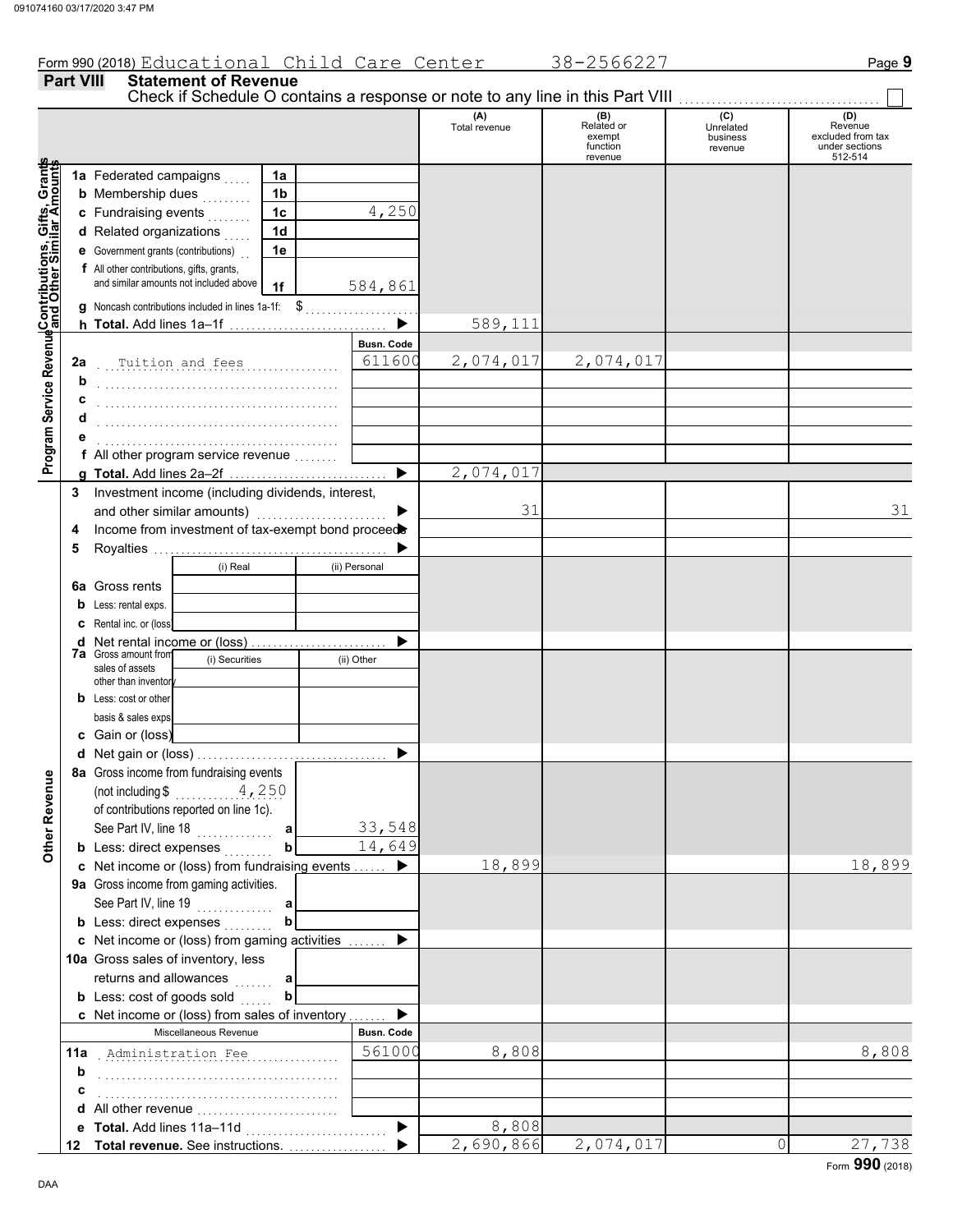### Form 990 (2018) Educational Child Care Center 38-2566227 Page 10

**Part IX Statement of Functional Expenses** *Section 501(c)(3) and 501(c)(4) organizations must complete all columns. All other organizations must complete column (A). Do not include amounts reported on lines 6b, 7b, 8b, 9b, and 10b of Part VIII.* **1 2 3 4 5 6 7 8 9 10 11 a** Management .............................. **b** Legal **c** Accounting . . . . . . . . . . . . . . . . . . . . . . . . . . . . . . . . **d** Lobbying . . . . . . . . . . . . . . . . . . . . . . . . . . . . . . . . . . . **e f g** Other. (If line 11g amount exceeds 10% of line 25, column **12** Advertising and promotion **. . . . . . . . . . . .** . . **13 14 15 16 17 18 19 20 21 22 23 24 a b c d e** All other expenses . . . . . . . . . . . . . . . . . . . . . . . . **25 Total functional expenses.** Add lines 1 through 24e . . . **26** Grants and other assistance to domestic organizations and domestic governments. See Part IV, line 21 Grants and other assistance to domestic individuals. See Part IV, line 22 Grants and other assistance to foreign organizations, foreign governments, and foreign individuals. See Part IV, lines 15 and 16 Benefits paid to or for members . . . . . . . . . . Compensation of current officers, directors, trustees, and key employees ......... Compensation not included above, to disqualified persons (as defined under section 4958(f)(1)) and persons described in section 4958(c)(3)(B) Other salaries and wages .................... Pension plan accruals and contributions (include section 401(k) and 403(b) employer contributions) Other employee benefits . . . . . . . . . . . . . . . . . . Payroll taxes . . . . . . . . . . . . . . . . . . . . . . . . . . . . . . Fees for services (non-employees): Legal . . . . . . . . . . . . . . . . . . . . . . . . . . . . . . . . . . . . . . Professional fundraising services. See Part IV, line 17 Investment management fees ............. Office expenses . . . . . . . . . . . . . . . . . . . . . . . . . . . Information technology . . . . . . . . . . . . . . . . . . . . Royalties . . . . . . . . . . . . . . . . . . . . . . . . . . . . . . . . . . Occupancy . . . . . . . . . . . . . . . . . . . . . . . . . . . . . . . . Travel . . . . . . . . . . . . . . . . . . . . . . . . . . . . . . . . . . . . . . Payments of travel or entertainment expenses for any federal, state, or local public officials Conferences, conventions, and meetings . Interest . . . . . . . . . . . . . . . . . . . . . . . . . . . . . . . . . . . . Payments to affiliates ....................... Depreciation, depletion, and amortization . Insurance . . . . . . . . . . . . . . . . . . . . . . . . . . . . . . . . . . Other expenses. Itemize expenses not covered above (List miscellaneous expenses in line 24e. If line 24e amount exceeds 10% of line 25, column (A) amount, list line 24e expenses on Schedule O.) fundraising solicitation. Check here  $\blacktriangleright$  | if organization reported in column (B) joint costs from a combined educational campaign and following SOP 98-2 (ASC 958-720) **(A) (B)** (B) (B) (C) (C) (A) (D)<br>Total expenses Program service Management and Fundrai expenses and general expenses (D)<br>Fundraising expenses . . . . . . . . . . . . . . . . . . . . . . . . . . . . . . . . . . . . . . . . . . . . . Food 94,202 91,376 1,884 942 . . . . . . . . . . . . . . . . . . . . . . . . . . . . . . . . . . . . . . . . . . . . . Supplies 90,432 81,389 8,139 904 . Bank service charges ... 29,745 27,663 2,082 . . . . . . . . . . . . . . . . . . . . . . . . . . . . . . . . . . . . . . . . . . . . . Bad debt 6,201 6,201 Check if Schedule O contains a response or note to any line in this Part IX **Joint costs.** Complete this line only if the (A) amount, list line 11g expenses on Schedule O.) . . . . . . . 23,967 23,967 177,406 177,406 <mark>1,762,286</mark> 1,590,548 152,342 19,396 118,334 97,034 20,116 1,184 153,148 125,582 26,035 1,531 <mark>7,189</mark> 1,797 5,320 72 15,045 12,337 2,558 150 2,329 1,398 815 116 7,133 6,419 642 72 23,833 9,534 14,061 238 92,334 73,868 17,543 923 20,230 19,218 1,012 9,711 8,740 971 29,802 23,842 5,662 298  $\overline{26,416}$   $\overline{21,133}$  5,283 3,550 724 2,826 2,693,293 2,222,770 444,697 25,826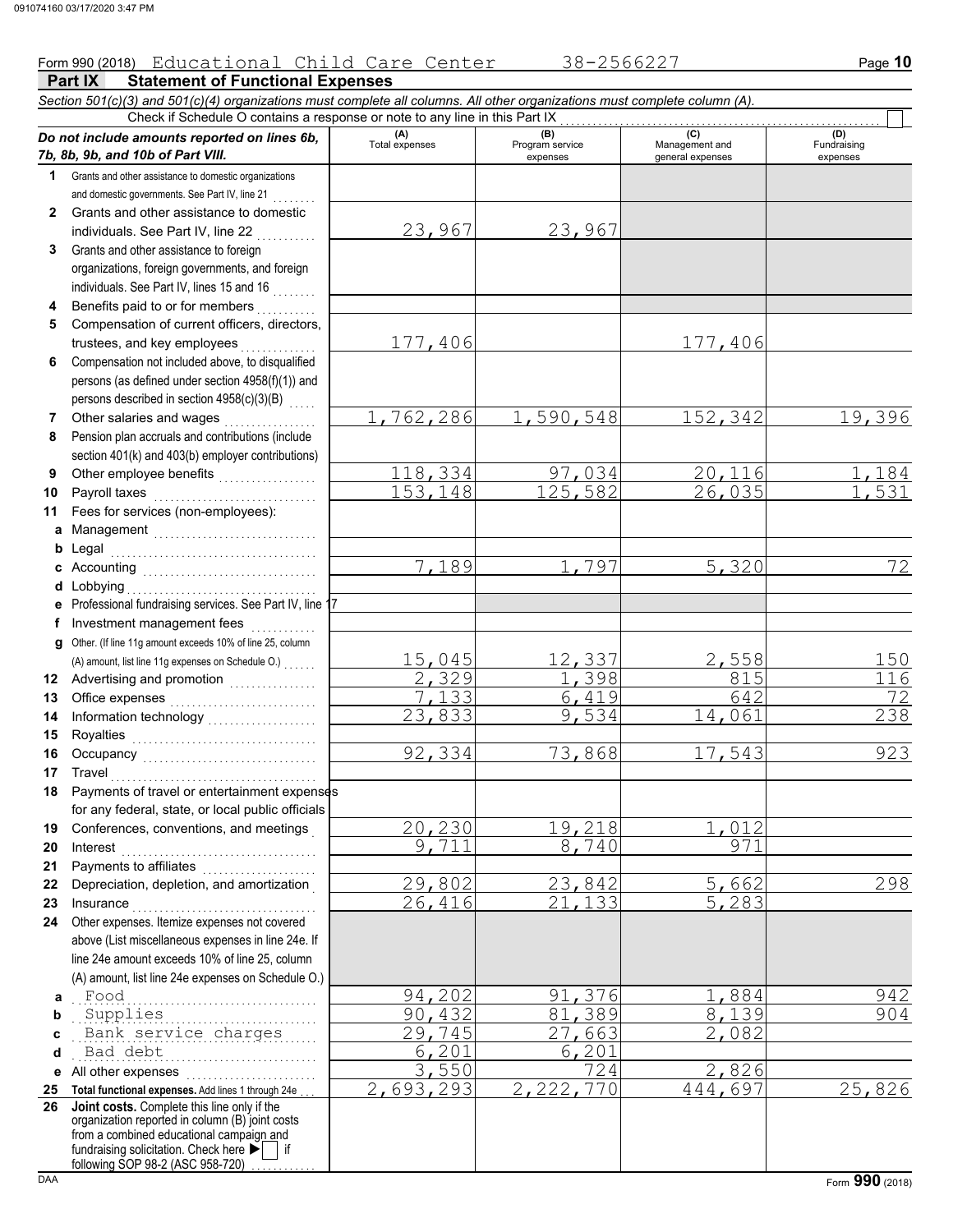#### Form 990 (2018) Educational Child Care Center 38-2566227 Page 11 Educational Child Care Center 38-2566227

|                             | Part X | <b>Balance Sheet</b>                                                                                                                          |                 |                           |                          |                 |                    |
|-----------------------------|--------|-----------------------------------------------------------------------------------------------------------------------------------------------|-----------------|---------------------------|--------------------------|-----------------|--------------------|
|                             |        | Check if Schedule O contains a response or note to any line in this Part X                                                                    |                 |                           |                          |                 |                    |
|                             |        |                                                                                                                                               |                 |                           | (A)<br>Beginning of year |                 | (B)<br>End of year |
|                             | 1      | Cash-non-interest bearing                                                                                                                     |                 |                           | 57,831                   | $\mathbf{1}$    | 57,626             |
|                             | 2      |                                                                                                                                               |                 |                           | 7,511                    | $\overline{2}$  | 45,893             |
|                             | 3      |                                                                                                                                               |                 |                           |                          | 3               |                    |
|                             | 4      | Accounts receivable, net                                                                                                                      |                 |                           | 37,397                   | 4               | 26,612             |
|                             | 5      | Loans and other receivables from current and former officers, directors,                                                                      |                 |                           |                          |                 |                    |
|                             |        | trustees, key employees, and highest compensated employees.                                                                                   |                 |                           |                          |                 |                    |
|                             |        | Complete Part II of Schedule L                                                                                                                |                 |                           |                          | 5               |                    |
|                             | 6      | Loans and other receivables from other disqualified persons (as defined under section                                                         |                 |                           |                          |                 |                    |
|                             |        | 4958(f)(1)), persons described in section 4958(c)(3)(B), and contributing employers and                                                       |                 |                           |                          |                 |                    |
|                             |        | sponsoring organizations of section 501(c)(9) voluntary employees' beneficiary                                                                |                 |                           |                          |                 |                    |
|                             |        | organizations (see instructions). Complete Part II of Schedule L                                                                              |                 |                           |                          | 6               |                    |
|                             | 7      |                                                                                                                                               |                 |                           |                          | $\overline{7}$  |                    |
| Assets                      | 8      | Inventories for sale or use                                                                                                                   |                 |                           |                          | 8               |                    |
|                             | 9      | Prepaid expenses and deferred charges                                                                                                         |                 |                           | 179                      | 9               |                    |
|                             |        | 10a Land, buildings, and equipment: cost or                                                                                                   |                 |                           |                          |                 |                    |
|                             |        |                                                                                                                                               |                 |                           |                          |                 |                    |
|                             |        | other basis. Complete Part VI of Schedule D  10a                                                                                              | 10 <sub>b</sub> | $\frac{687,515}{326,276}$ | 388,016                  | 10 <sub>c</sub> | 361,239            |
|                             |        | <b>b</b> Less: accumulated depreciation<br>.                                                                                                  |                 |                           |                          | 11              |                    |
|                             | 11     | Investments-publicly traded securities                                                                                                        |                 |                           |                          |                 |                    |
|                             | 12     |                                                                                                                                               |                 |                           |                          | 12              |                    |
|                             | 13     |                                                                                                                                               |                 |                           |                          | 13              |                    |
|                             | 14     | Intangible assets                                                                                                                             |                 |                           |                          | 14              |                    |
|                             | 15     | Other assets. See Part IV, line 11                                                                                                            |                 |                           | 490,934                  | 15              |                    |
|                             | 16     |                                                                                                                                               |                 |                           | 328,978                  | 16              | 491,370<br>228,120 |
|                             | 17     | Accounts payable and accrued expenses [[11][11] Accounts payable and accrued expenses [[11] Accounts and accrue                               |                 |                           |                          | 17<br>18        |                    |
|                             | 18     | Grants payable<br>Deferred revenue                                                                                                            |                 | 19                        | 59,490                   |                 |                    |
|                             | 19     |                                                                                                                                               |                 |                           |                          |                 |                    |
|                             | 20     | Tax-exempt bond liabilities                                                                                                                   |                 |                           | 20                       |                 |                    |
|                             | 21     |                                                                                                                                               |                 |                           |                          | 21              |                    |
| Liabilities                 | 22     | Loans and other payables to current and former officers, directors,                                                                           |                 |                           |                          |                 |                    |
|                             |        | trustees, key employees, highest compensated employees, and                                                                                   |                 |                           |                          |                 |                    |
|                             |        | disqualified persons. Complete Part II of Schedule L                                                                                          | 219,702         | 22                        |                          |                 |                    |
|                             | 23     |                                                                                                                                               |                 |                           | 23                       | 263,933         |                    |
|                             | 24     | Unsecured notes and loans payable to unrelated third parties<br>25 Other liabilities (including federal income tax, payables to related third |                 | 24                        |                          |                 |                    |
|                             |        | parties, and other liabilities not included on lines 17-24). Complete Part X                                                                  |                 |                           |                          |                 |                    |
|                             |        | of Schedule D                                                                                                                                 |                 |                           |                          | 25              |                    |
|                             | 26     |                                                                                                                                               | 548,680         | 26                        | 551,543                  |                 |                    |
|                             |        | Organizations that follow SFAS 117 (ASC 958), check here $\blacktriangleright \boxed{\text{X}}$ and                                           |                 |                           |                          |                 |                    |
|                             |        | complete lines 27 through 29, and lines 33 and 34.                                                                                            |                 |                           |                          |                 |                    |
|                             | 27     | Unrestricted net assets                                                                                                                       |                 | $-64,439$                 | 27                       | <u>–68,178</u>  |                    |
|                             | 28     | Temporarily restricted net assets                                                                                                             |                 | 6,693                     | 28                       | 8,005           |                    |
|                             | 29     | Permanently restricted net assets                                                                                                             |                 |                           | 29                       |                 |                    |
|                             |        | Organizations that do not follow SFAS 117 (ASC 958), check here                                                                               |                 | and                       |                          |                 |                    |
|                             |        | complete lines 30 through 34.                                                                                                                 |                 |                           |                          |                 |                    |
| Net Assets or Fund Balances | 30     | Capital stock or trust principal, or current funds                                                                                            |                 |                           |                          | 30              |                    |
|                             | 31     | Paid-in or capital surplus, or land, building, or equipment fund                                                                              |                 |                           |                          | 31              |                    |
|                             | 32     | Retained earnings, endowment, accumulated income, or other funds                                                                              |                 |                           |                          | 32              |                    |
|                             | 33     | Total net assets or fund balances                                                                                                             |                 |                           | $-57,746$                | 33              | $-60, 173$         |
|                             | 34     |                                                                                                                                               |                 |                           | 490,934                  | 34              | 491.               |
|                             |        |                                                                                                                                               |                 |                           |                          |                 |                    |

Form **990** (2018)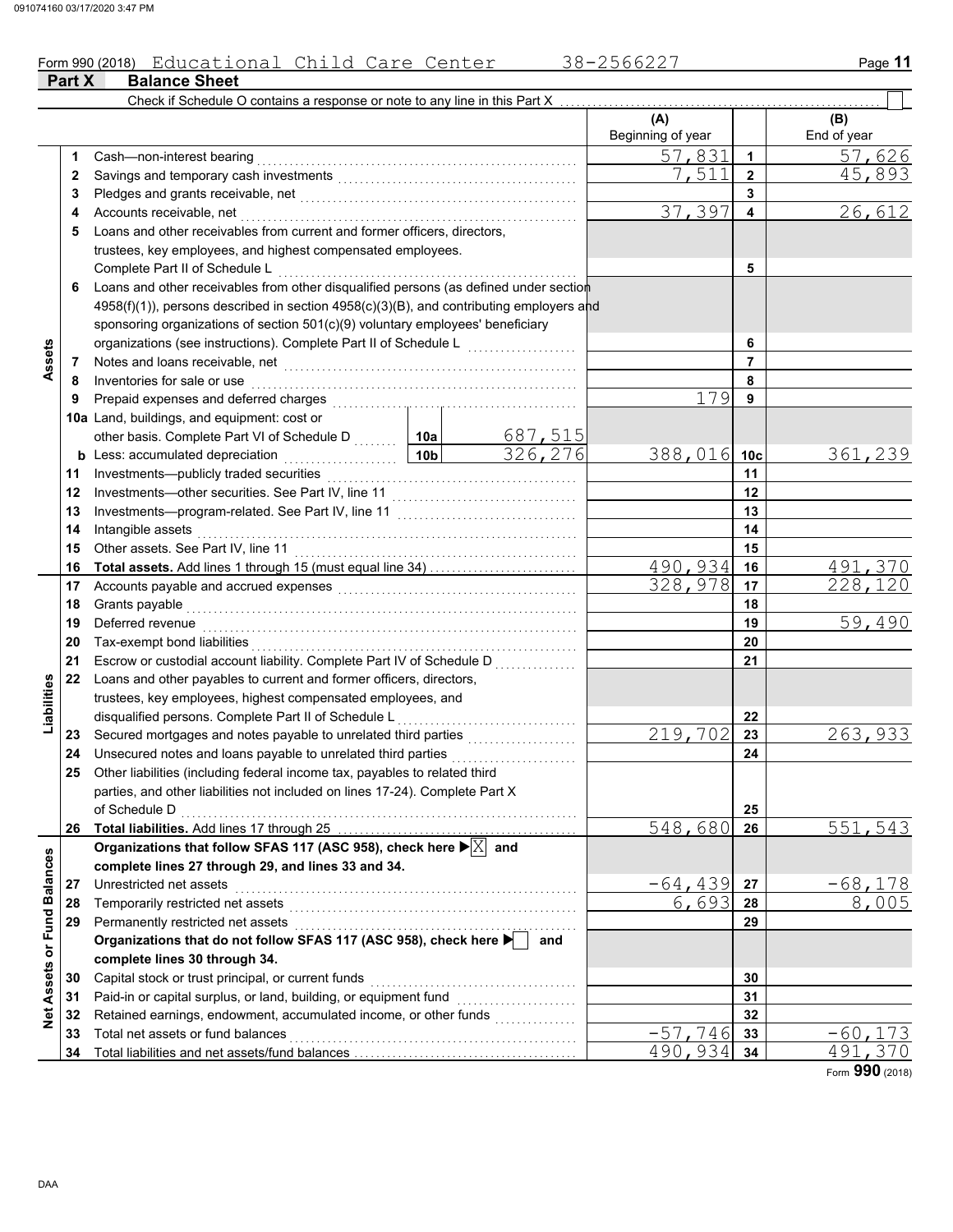| <b>Reconciliation of Net Assets</b><br><b>Part XI</b><br>Check if Schedule O contains a response or note to any line in this Part XI<br>2,690,866<br>1<br>2,693,293<br>$\overline{2}$<br>2<br>$-2,427$<br>Revenue less expenses. Subtract line 2 from line 1<br>3<br>3<br>$-57,746$<br>Net assets or fund balances at beginning of year (must equal Part X, line 33, column (A)) [[[[[[[[[[[[[[[[[[[<br>$\overline{\mathbf{4}}$<br>4<br>5<br>Net unrealized gains (losses) on investments [11] with the content of the content of the content of the content of the content of the content of the content of the content of the content of the content of the content of th<br>5<br>6<br>6<br>$\overline{7}$<br>Investment expenses<br>7<br>Prior period adjustments<br>8<br>8<br>Other changes in net assets or fund balances (explain in Schedule O)<br>9<br>9<br>Net assets or fund balances at end of year. Combine lines 3 through 9 (must equal Part X, line<br>10<br>$-60, 173$<br>10<br>33, column (B))<br><b>Financial Statements and Reporting</b><br><b>Part XII</b><br>Yes<br>$ \mathrm{X} $<br>Accounting method used to prepare the Form 990:     Cash<br>Accrual<br>Other<br>1<br>If the organization changed its method of accounting from a prior year or checked "Other," explain in<br>Schedule O.<br>2a Were the organization's financial statements compiled or reviewed by an independent accountant?<br>Χ<br>2a<br>If "Yes," check a box below to indicate whether the financial statements for the year were compiled or<br>reviewed on a separate basis, consolidated basis, or both:<br>$ \mathrm{X} $<br>Separate basis<br><b>Consolidated basis</b><br>Both consolidated and separate basis<br><b>b</b> Were the organization's financial statements audited by an independent accountant?<br>2b<br>If "Yes," check a box below to indicate whether the financial statements for the year were audited on a<br>separate basis, consolidated basis, or both:<br><b>Consolidated basis</b><br>Both consolidated and separate basis<br>Separate basis<br>c If "Yes" to line 2a or 2b, does the organization have a committee that assumes responsibility for oversight<br>Χ<br>of the audit, review, or compilation of its financial statements and selection of an independent accountant?<br>2 <sub>c</sub><br>If the organization changed either its oversight process or selection process during the tax year, explain in | 38-2566227<br>Form 990 (2018) Educational Child Care Center |  | Page 12   |
|---------------------------------------------------------------------------------------------------------------------------------------------------------------------------------------------------------------------------------------------------------------------------------------------------------------------------------------------------------------------------------------------------------------------------------------------------------------------------------------------------------------------------------------------------------------------------------------------------------------------------------------------------------------------------------------------------------------------------------------------------------------------------------------------------------------------------------------------------------------------------------------------------------------------------------------------------------------------------------------------------------------------------------------------------------------------------------------------------------------------------------------------------------------------------------------------------------------------------------------------------------------------------------------------------------------------------------------------------------------------------------------------------------------------------------------------------------------------------------------------------------------------------------------------------------------------------------------------------------------------------------------------------------------------------------------------------------------------------------------------------------------------------------------------------------------------------------------------------------------------------------------------------------------------------------------------------------------------------------------------------------------------------------------------------------------------------------------------------------------------------------------------------------------------------------------------------------------------------------------------------------------------------------------------------------------------------------------------------------------------------------------------------------------------------------------------------------|-------------------------------------------------------------|--|-----------|
|                                                                                                                                                                                                                                                                                                                                                                                                                                                                                                                                                                                                                                                                                                                                                                                                                                                                                                                                                                                                                                                                                                                                                                                                                                                                                                                                                                                                                                                                                                                                                                                                                                                                                                                                                                                                                                                                                                                                                                                                                                                                                                                                                                                                                                                                                                                                                                                                                                                         |                                                             |  |           |
|                                                                                                                                                                                                                                                                                                                                                                                                                                                                                                                                                                                                                                                                                                                                                                                                                                                                                                                                                                                                                                                                                                                                                                                                                                                                                                                                                                                                                                                                                                                                                                                                                                                                                                                                                                                                                                                                                                                                                                                                                                                                                                                                                                                                                                                                                                                                                                                                                                                         |                                                             |  |           |
|                                                                                                                                                                                                                                                                                                                                                                                                                                                                                                                                                                                                                                                                                                                                                                                                                                                                                                                                                                                                                                                                                                                                                                                                                                                                                                                                                                                                                                                                                                                                                                                                                                                                                                                                                                                                                                                                                                                                                                                                                                                                                                                                                                                                                                                                                                                                                                                                                                                         |                                                             |  |           |
|                                                                                                                                                                                                                                                                                                                                                                                                                                                                                                                                                                                                                                                                                                                                                                                                                                                                                                                                                                                                                                                                                                                                                                                                                                                                                                                                                                                                                                                                                                                                                                                                                                                                                                                                                                                                                                                                                                                                                                                                                                                                                                                                                                                                                                                                                                                                                                                                                                                         |                                                             |  |           |
|                                                                                                                                                                                                                                                                                                                                                                                                                                                                                                                                                                                                                                                                                                                                                                                                                                                                                                                                                                                                                                                                                                                                                                                                                                                                                                                                                                                                                                                                                                                                                                                                                                                                                                                                                                                                                                                                                                                                                                                                                                                                                                                                                                                                                                                                                                                                                                                                                                                         |                                                             |  |           |
|                                                                                                                                                                                                                                                                                                                                                                                                                                                                                                                                                                                                                                                                                                                                                                                                                                                                                                                                                                                                                                                                                                                                                                                                                                                                                                                                                                                                                                                                                                                                                                                                                                                                                                                                                                                                                                                                                                                                                                                                                                                                                                                                                                                                                                                                                                                                                                                                                                                         |                                                             |  |           |
|                                                                                                                                                                                                                                                                                                                                                                                                                                                                                                                                                                                                                                                                                                                                                                                                                                                                                                                                                                                                                                                                                                                                                                                                                                                                                                                                                                                                                                                                                                                                                                                                                                                                                                                                                                                                                                                                                                                                                                                                                                                                                                                                                                                                                                                                                                                                                                                                                                                         |                                                             |  |           |
|                                                                                                                                                                                                                                                                                                                                                                                                                                                                                                                                                                                                                                                                                                                                                                                                                                                                                                                                                                                                                                                                                                                                                                                                                                                                                                                                                                                                                                                                                                                                                                                                                                                                                                                                                                                                                                                                                                                                                                                                                                                                                                                                                                                                                                                                                                                                                                                                                                                         |                                                             |  |           |
|                                                                                                                                                                                                                                                                                                                                                                                                                                                                                                                                                                                                                                                                                                                                                                                                                                                                                                                                                                                                                                                                                                                                                                                                                                                                                                                                                                                                                                                                                                                                                                                                                                                                                                                                                                                                                                                                                                                                                                                                                                                                                                                                                                                                                                                                                                                                                                                                                                                         |                                                             |  |           |
|                                                                                                                                                                                                                                                                                                                                                                                                                                                                                                                                                                                                                                                                                                                                                                                                                                                                                                                                                                                                                                                                                                                                                                                                                                                                                                                                                                                                                                                                                                                                                                                                                                                                                                                                                                                                                                                                                                                                                                                                                                                                                                                                                                                                                                                                                                                                                                                                                                                         |                                                             |  |           |
|                                                                                                                                                                                                                                                                                                                                                                                                                                                                                                                                                                                                                                                                                                                                                                                                                                                                                                                                                                                                                                                                                                                                                                                                                                                                                                                                                                                                                                                                                                                                                                                                                                                                                                                                                                                                                                                                                                                                                                                                                                                                                                                                                                                                                                                                                                                                                                                                                                                         |                                                             |  |           |
|                                                                                                                                                                                                                                                                                                                                                                                                                                                                                                                                                                                                                                                                                                                                                                                                                                                                                                                                                                                                                                                                                                                                                                                                                                                                                                                                                                                                                                                                                                                                                                                                                                                                                                                                                                                                                                                                                                                                                                                                                                                                                                                                                                                                                                                                                                                                                                                                                                                         |                                                             |  |           |
|                                                                                                                                                                                                                                                                                                                                                                                                                                                                                                                                                                                                                                                                                                                                                                                                                                                                                                                                                                                                                                                                                                                                                                                                                                                                                                                                                                                                                                                                                                                                                                                                                                                                                                                                                                                                                                                                                                                                                                                                                                                                                                                                                                                                                                                                                                                                                                                                                                                         |                                                             |  |           |
|                                                                                                                                                                                                                                                                                                                                                                                                                                                                                                                                                                                                                                                                                                                                                                                                                                                                                                                                                                                                                                                                                                                                                                                                                                                                                                                                                                                                                                                                                                                                                                                                                                                                                                                                                                                                                                                                                                                                                                                                                                                                                                                                                                                                                                                                                                                                                                                                                                                         |                                                             |  |           |
|                                                                                                                                                                                                                                                                                                                                                                                                                                                                                                                                                                                                                                                                                                                                                                                                                                                                                                                                                                                                                                                                                                                                                                                                                                                                                                                                                                                                                                                                                                                                                                                                                                                                                                                                                                                                                                                                                                                                                                                                                                                                                                                                                                                                                                                                                                                                                                                                                                                         |                                                             |  |           |
|                                                                                                                                                                                                                                                                                                                                                                                                                                                                                                                                                                                                                                                                                                                                                                                                                                                                                                                                                                                                                                                                                                                                                                                                                                                                                                                                                                                                                                                                                                                                                                                                                                                                                                                                                                                                                                                                                                                                                                                                                                                                                                                                                                                                                                                                                                                                                                                                                                                         |                                                             |  | <b>No</b> |
|                                                                                                                                                                                                                                                                                                                                                                                                                                                                                                                                                                                                                                                                                                                                                                                                                                                                                                                                                                                                                                                                                                                                                                                                                                                                                                                                                                                                                                                                                                                                                                                                                                                                                                                                                                                                                                                                                                                                                                                                                                                                                                                                                                                                                                                                                                                                                                                                                                                         |                                                             |  |           |
|                                                                                                                                                                                                                                                                                                                                                                                                                                                                                                                                                                                                                                                                                                                                                                                                                                                                                                                                                                                                                                                                                                                                                                                                                                                                                                                                                                                                                                                                                                                                                                                                                                                                                                                                                                                                                                                                                                                                                                                                                                                                                                                                                                                                                                                                                                                                                                                                                                                         |                                                             |  |           |
|                                                                                                                                                                                                                                                                                                                                                                                                                                                                                                                                                                                                                                                                                                                                                                                                                                                                                                                                                                                                                                                                                                                                                                                                                                                                                                                                                                                                                                                                                                                                                                                                                                                                                                                                                                                                                                                                                                                                                                                                                                                                                                                                                                                                                                                                                                                                                                                                                                                         |                                                             |  |           |
|                                                                                                                                                                                                                                                                                                                                                                                                                                                                                                                                                                                                                                                                                                                                                                                                                                                                                                                                                                                                                                                                                                                                                                                                                                                                                                                                                                                                                                                                                                                                                                                                                                                                                                                                                                                                                                                                                                                                                                                                                                                                                                                                                                                                                                                                                                                                                                                                                                                         |                                                             |  |           |
|                                                                                                                                                                                                                                                                                                                                                                                                                                                                                                                                                                                                                                                                                                                                                                                                                                                                                                                                                                                                                                                                                                                                                                                                                                                                                                                                                                                                                                                                                                                                                                                                                                                                                                                                                                                                                                                                                                                                                                                                                                                                                                                                                                                                                                                                                                                                                                                                                                                         |                                                             |  |           |
|                                                                                                                                                                                                                                                                                                                                                                                                                                                                                                                                                                                                                                                                                                                                                                                                                                                                                                                                                                                                                                                                                                                                                                                                                                                                                                                                                                                                                                                                                                                                                                                                                                                                                                                                                                                                                                                                                                                                                                                                                                                                                                                                                                                                                                                                                                                                                                                                                                                         |                                                             |  |           |
|                                                                                                                                                                                                                                                                                                                                                                                                                                                                                                                                                                                                                                                                                                                                                                                                                                                                                                                                                                                                                                                                                                                                                                                                                                                                                                                                                                                                                                                                                                                                                                                                                                                                                                                                                                                                                                                                                                                                                                                                                                                                                                                                                                                                                                                                                                                                                                                                                                                         |                                                             |  |           |
|                                                                                                                                                                                                                                                                                                                                                                                                                                                                                                                                                                                                                                                                                                                                                                                                                                                                                                                                                                                                                                                                                                                                                                                                                                                                                                                                                                                                                                                                                                                                                                                                                                                                                                                                                                                                                                                                                                                                                                                                                                                                                                                                                                                                                                                                                                                                                                                                                                                         |                                                             |  | Χ         |
|                                                                                                                                                                                                                                                                                                                                                                                                                                                                                                                                                                                                                                                                                                                                                                                                                                                                                                                                                                                                                                                                                                                                                                                                                                                                                                                                                                                                                                                                                                                                                                                                                                                                                                                                                                                                                                                                                                                                                                                                                                                                                                                                                                                                                                                                                                                                                                                                                                                         |                                                             |  |           |
|                                                                                                                                                                                                                                                                                                                                                                                                                                                                                                                                                                                                                                                                                                                                                                                                                                                                                                                                                                                                                                                                                                                                                                                                                                                                                                                                                                                                                                                                                                                                                                                                                                                                                                                                                                                                                                                                                                                                                                                                                                                                                                                                                                                                                                                                                                                                                                                                                                                         |                                                             |  |           |
|                                                                                                                                                                                                                                                                                                                                                                                                                                                                                                                                                                                                                                                                                                                                                                                                                                                                                                                                                                                                                                                                                                                                                                                                                                                                                                                                                                                                                                                                                                                                                                                                                                                                                                                                                                                                                                                                                                                                                                                                                                                                                                                                                                                                                                                                                                                                                                                                                                                         |                                                             |  |           |
|                                                                                                                                                                                                                                                                                                                                                                                                                                                                                                                                                                                                                                                                                                                                                                                                                                                                                                                                                                                                                                                                                                                                                                                                                                                                                                                                                                                                                                                                                                                                                                                                                                                                                                                                                                                                                                                                                                                                                                                                                                                                                                                                                                                                                                                                                                                                                                                                                                                         |                                                             |  |           |
|                                                                                                                                                                                                                                                                                                                                                                                                                                                                                                                                                                                                                                                                                                                                                                                                                                                                                                                                                                                                                                                                                                                                                                                                                                                                                                                                                                                                                                                                                                                                                                                                                                                                                                                                                                                                                                                                                                                                                                                                                                                                                                                                                                                                                                                                                                                                                                                                                                                         |                                                             |  |           |
|                                                                                                                                                                                                                                                                                                                                                                                                                                                                                                                                                                                                                                                                                                                                                                                                                                                                                                                                                                                                                                                                                                                                                                                                                                                                                                                                                                                                                                                                                                                                                                                                                                                                                                                                                                                                                                                                                                                                                                                                                                                                                                                                                                                                                                                                                                                                                                                                                                                         |                                                             |  |           |
|                                                                                                                                                                                                                                                                                                                                                                                                                                                                                                                                                                                                                                                                                                                                                                                                                                                                                                                                                                                                                                                                                                                                                                                                                                                                                                                                                                                                                                                                                                                                                                                                                                                                                                                                                                                                                                                                                                                                                                                                                                                                                                                                                                                                                                                                                                                                                                                                                                                         | Schedule O.                                                 |  |           |
| 3a As a result of a federal award, was the organization required to undergo an audit or audits as set forth in                                                                                                                                                                                                                                                                                                                                                                                                                                                                                                                                                                                                                                                                                                                                                                                                                                                                                                                                                                                                                                                                                                                                                                                                                                                                                                                                                                                                                                                                                                                                                                                                                                                                                                                                                                                                                                                                                                                                                                                                                                                                                                                                                                                                                                                                                                                                          |                                                             |  |           |
| the Single Audit Act and OMB Circular A-133?<br>3a                                                                                                                                                                                                                                                                                                                                                                                                                                                                                                                                                                                                                                                                                                                                                                                                                                                                                                                                                                                                                                                                                                                                                                                                                                                                                                                                                                                                                                                                                                                                                                                                                                                                                                                                                                                                                                                                                                                                                                                                                                                                                                                                                                                                                                                                                                                                                                                                      |                                                             |  | Χ         |
| b If "Yes," did the organization undergo the required audit or audits? If the organization did not undergo the                                                                                                                                                                                                                                                                                                                                                                                                                                                                                                                                                                                                                                                                                                                                                                                                                                                                                                                                                                                                                                                                                                                                                                                                                                                                                                                                                                                                                                                                                                                                                                                                                                                                                                                                                                                                                                                                                                                                                                                                                                                                                                                                                                                                                                                                                                                                          |                                                             |  |           |
| required audit or audits, explain why in Schedule O and describe any steps taken to undergo such audits.<br>3 <sub>b</sub>                                                                                                                                                                                                                                                                                                                                                                                                                                                                                                                                                                                                                                                                                                                                                                                                                                                                                                                                                                                                                                                                                                                                                                                                                                                                                                                                                                                                                                                                                                                                                                                                                                                                                                                                                                                                                                                                                                                                                                                                                                                                                                                                                                                                                                                                                                                              |                                                             |  |           |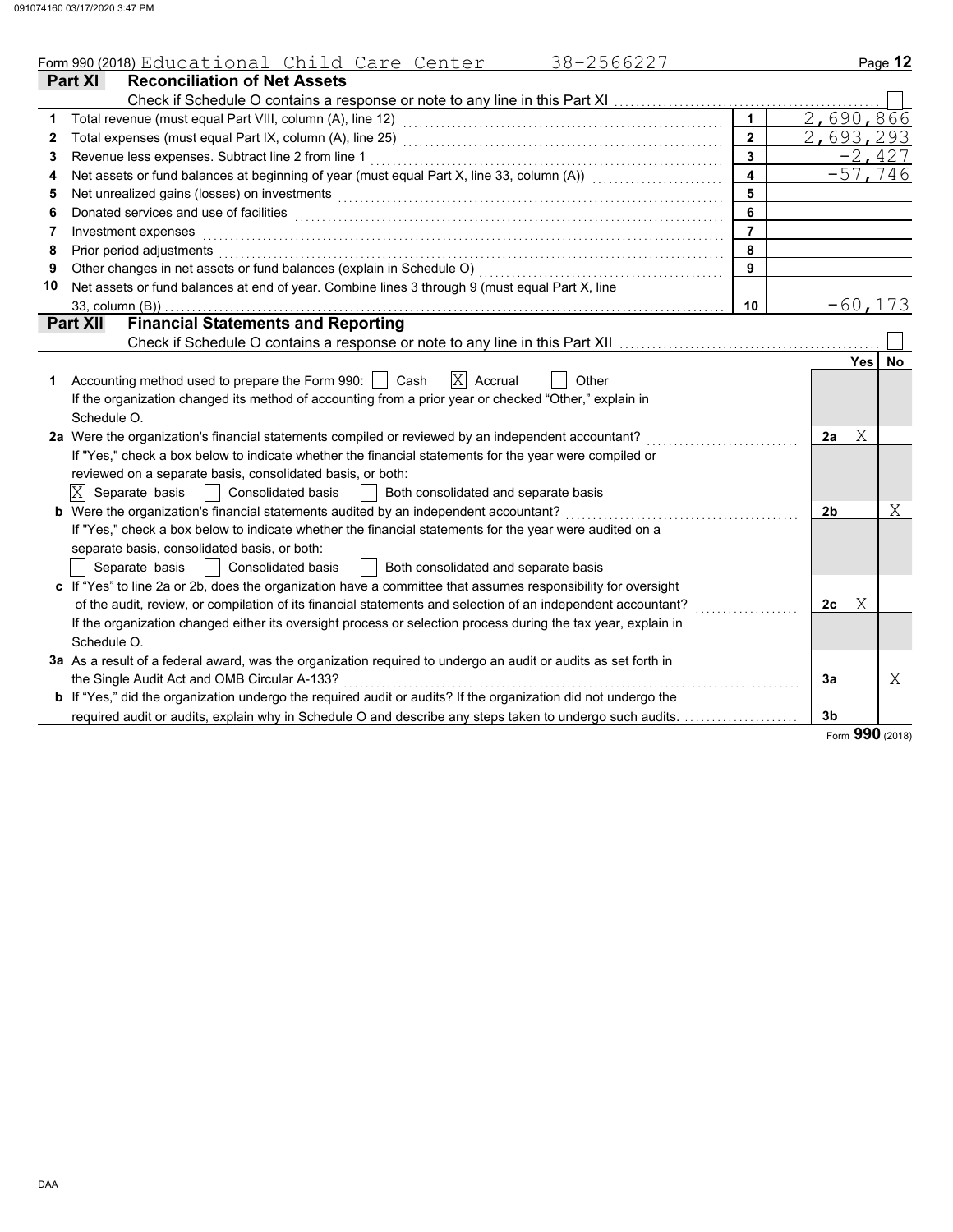# **SCHEDULE A Public Charity Status and Public Support**

 **Attach to Form 990 or Form 990-EZ. Complete if the organization is a section 501(c)(3) organization or a section 4947(a)(1) nonexempt charitable trust. (Form 990 or 990-EZ)**

| OMB No. 1545-0047     |
|-----------------------|
| 2018                  |
| <b>Open to Public</b> |
| Inspection            |

| Name of the organization   |
|----------------------------|
| Internal Revenue Service   |
| Department of the Treasury |

| Internal Revenue Service<br>Go to www.irs.gov/Form990 for instructions and the latest information. |                                                                                                                                                    |                                               |                                                            |                                                                                                                                                                                                                                                                |     | <b>Inspection</b>                     |                        |                                       |  |  |  |  |
|----------------------------------------------------------------------------------------------------|----------------------------------------------------------------------------------------------------------------------------------------------------|-----------------------------------------------|------------------------------------------------------------|----------------------------------------------------------------------------------------------------------------------------------------------------------------------------------------------------------------------------------------------------------------|-----|---------------------------------------|------------------------|---------------------------------------|--|--|--|--|
|                                                                                                    |                                                                                                                                                    | Name of the organization                      |                                                            |                                                                                                                                                                                                                                                                |     |                                       |                        | <b>Employer identification number</b> |  |  |  |  |
|                                                                                                    |                                                                                                                                                    |                                               |                                                            | Educational Child Care Center                                                                                                                                                                                                                                  |     |                                       | 38-2566227             |                                       |  |  |  |  |
|                                                                                                    | Part I                                                                                                                                             |                                               |                                                            | Reason for Public Charity Status (All organizations must complete this part.) See instructions.                                                                                                                                                                |     |                                       |                        |                                       |  |  |  |  |
|                                                                                                    |                                                                                                                                                    |                                               |                                                            | The organization is not a private foundation because it is: (For lines 1 through 12, check only one box.)                                                                                                                                                      |     |                                       |                        |                                       |  |  |  |  |
| 1                                                                                                  |                                                                                                                                                    |                                               |                                                            | A church, convention of churches, or association of churches described in section 170(b)(1)(A)(i).                                                                                                                                                             |     |                                       |                        |                                       |  |  |  |  |
| 2                                                                                                  | Χ                                                                                                                                                  |                                               |                                                            | A school described in section 170(b)(1)(A)(ii). (Attach Schedule E (Form 990 or 990-EZ).)                                                                                                                                                                      |     |                                       |                        |                                       |  |  |  |  |
| 3<br>4                                                                                             |                                                                                                                                                    |                                               |                                                            | A hospital or a cooperative hospital service organization described in section 170(b)(1)(A)(iii).<br>A medical research organization operated in conjunction with a hospital described in section 170(b)(1)(A)(iii). Enter the hospital's name,                |     |                                       |                        |                                       |  |  |  |  |
|                                                                                                    |                                                                                                                                                    |                                               |                                                            |                                                                                                                                                                                                                                                                |     |                                       |                        |                                       |  |  |  |  |
|                                                                                                    | city, and state:<br>An organization operated for the benefit of a college or university owned or operated by a governmental unit described in<br>5 |                                               |                                                            |                                                                                                                                                                                                                                                                |     |                                       |                        |                                       |  |  |  |  |
|                                                                                                    |                                                                                                                                                    | section 170(b)(1)(A)(iv). (Complete Part II.) |                                                            |                                                                                                                                                                                                                                                                |     |                                       |                        |                                       |  |  |  |  |
| 6                                                                                                  | A federal, state, or local government or governmental unit described in section 170(b)(1)(A)(v).                                                   |                                               |                                                            |                                                                                                                                                                                                                                                                |     |                                       |                        |                                       |  |  |  |  |
| 7                                                                                                  |                                                                                                                                                    |                                               |                                                            | An organization that normally receives a substantial part of its support from a governmental unit or from the general public                                                                                                                                   |     |                                       |                        |                                       |  |  |  |  |
|                                                                                                    |                                                                                                                                                    |                                               | described in section 170(b)(1)(A)(vi). (Complete Part II.) |                                                                                                                                                                                                                                                                |     |                                       |                        |                                       |  |  |  |  |
| 8                                                                                                  |                                                                                                                                                    |                                               |                                                            | A community trust described in section 170(b)(1)(A)(vi). (Complete Part II.)                                                                                                                                                                                   |     |                                       |                        |                                       |  |  |  |  |
| 9                                                                                                  |                                                                                                                                                    |                                               |                                                            | An agricultural research organization described in section 170(b)(1)(A)(ix) operated in conjunction with a land-grant college                                                                                                                                  |     |                                       |                        |                                       |  |  |  |  |
|                                                                                                    |                                                                                                                                                    |                                               |                                                            | or university or a non-land-grant college of agriculture (see instructions). Enter the name, city, and state of the college or                                                                                                                                 |     |                                       |                        |                                       |  |  |  |  |
|                                                                                                    |                                                                                                                                                    | university:                                   |                                                            |                                                                                                                                                                                                                                                                |     |                                       |                        |                                       |  |  |  |  |
| 10                                                                                                 |                                                                                                                                                    |                                               |                                                            | An organization that normally receives: (1) more than 33 1/3% of its support from contributions, membership fees, and gross<br>receipts from activities related to its exempt functions—subject to certain exceptions, and (2) no more than 33 1/3% of its     |     |                                       |                        |                                       |  |  |  |  |
|                                                                                                    |                                                                                                                                                    |                                               |                                                            | support from gross investment income and unrelated business taxable income (less section 511 tax) from businesses                                                                                                                                              |     |                                       |                        |                                       |  |  |  |  |
|                                                                                                    |                                                                                                                                                    |                                               |                                                            | acquired by the organization after June 30, 1975. See section 509(a)(2). (Complete Part III.)                                                                                                                                                                  |     |                                       |                        |                                       |  |  |  |  |
| 11                                                                                                 |                                                                                                                                                    |                                               |                                                            | An organization organized and operated exclusively to test for public safety. See section 509(a)(4).                                                                                                                                                           |     |                                       |                        |                                       |  |  |  |  |
| 12                                                                                                 |                                                                                                                                                    |                                               |                                                            | An organization organized and operated exclusively for the benefit of, to perform the functions of, or to carry out the purposes                                                                                                                               |     |                                       |                        |                                       |  |  |  |  |
|                                                                                                    |                                                                                                                                                    |                                               |                                                            | of one or more publicly supported organizations described in section 509(a)(1) or section 509(a)(2). See section 509(a)(3).<br>Check the box in lines 12a through 12d that describes the type of supporting organization and complete lines 12e, 12f, and 12g. |     |                                       |                        |                                       |  |  |  |  |
|                                                                                                    | а                                                                                                                                                  |                                               |                                                            | Type I. A supporting organization operated, supervised, or controlled by its supported organization(s), typically by giving                                                                                                                                    |     |                                       |                        |                                       |  |  |  |  |
|                                                                                                    |                                                                                                                                                    |                                               |                                                            | the supported organization(s) the power to regularly appoint or elect a majority of the directors or trustees of the                                                                                                                                           |     |                                       |                        |                                       |  |  |  |  |
|                                                                                                    |                                                                                                                                                    |                                               |                                                            | supporting organization. You must complete Part IV, Sections A and B.                                                                                                                                                                                          |     |                                       |                        |                                       |  |  |  |  |
|                                                                                                    | b                                                                                                                                                  |                                               |                                                            | Type II. A supporting organization supervised or controlled in connection with its supported organization(s), by having                                                                                                                                        |     |                                       |                        |                                       |  |  |  |  |
|                                                                                                    |                                                                                                                                                    |                                               |                                                            | control or management of the supporting organization vested in the same persons that control or manage the supported                                                                                                                                           |     |                                       |                        |                                       |  |  |  |  |
|                                                                                                    |                                                                                                                                                    |                                               |                                                            | organization(s). You must complete Part IV, Sections A and C.<br>Type III functionally integrated. A supporting organization operated in connection with, and functionally integrated with,                                                                    |     |                                       |                        |                                       |  |  |  |  |
|                                                                                                    | с                                                                                                                                                  |                                               |                                                            | its supported organization(s) (see instructions). You must complete Part IV, Sections A, D, and E.                                                                                                                                                             |     |                                       |                        |                                       |  |  |  |  |
|                                                                                                    | d                                                                                                                                                  |                                               |                                                            | Type III non-functionally integrated. A supporting organization operated in connection with its supported organization(s)                                                                                                                                      |     |                                       |                        |                                       |  |  |  |  |
|                                                                                                    |                                                                                                                                                    |                                               |                                                            | that is not functionally integrated. The organization generally must satisfy a distribution requirement and an attentiveness                                                                                                                                   |     |                                       |                        |                                       |  |  |  |  |
|                                                                                                    |                                                                                                                                                    |                                               |                                                            | requirement (see instructions). You must complete Part IV, Sections A and D, and Part V.                                                                                                                                                                       |     |                                       |                        |                                       |  |  |  |  |
|                                                                                                    | е                                                                                                                                                  |                                               |                                                            | Check this box if the organization received a written determination from the IRS that it is a Type I, Type II, Type III<br>functionally integrated, or Type III non-functionally integrated supporting organization.                                           |     |                                       |                        |                                       |  |  |  |  |
|                                                                                                    | f                                                                                                                                                  |                                               | Enter the number of supported organizations                |                                                                                                                                                                                                                                                                |     |                                       |                        |                                       |  |  |  |  |
|                                                                                                    | g                                                                                                                                                  |                                               |                                                            | Provide the following information about the supported organization(s).                                                                                                                                                                                         |     |                                       |                        |                                       |  |  |  |  |
|                                                                                                    |                                                                                                                                                    | (i) Name of supported                         | (ii) EIN                                                   | (iii) Type of organization                                                                                                                                                                                                                                     |     | (iv) Is the organization              | (v) Amount of monetary | (vi) Amount of                        |  |  |  |  |
|                                                                                                    |                                                                                                                                                    | organization                                  |                                                            | (described on lines 1-10<br>above (see instructions))                                                                                                                                                                                                          |     | listed in your governing<br>document? | support (see           | other support (see                    |  |  |  |  |
|                                                                                                    |                                                                                                                                                    |                                               |                                                            |                                                                                                                                                                                                                                                                | Yes | No                                    | instructions)          | instructions)                         |  |  |  |  |
| (A)                                                                                                |                                                                                                                                                    |                                               |                                                            |                                                                                                                                                                                                                                                                |     |                                       |                        |                                       |  |  |  |  |
|                                                                                                    |                                                                                                                                                    |                                               |                                                            |                                                                                                                                                                                                                                                                |     |                                       |                        |                                       |  |  |  |  |
| (B)                                                                                                |                                                                                                                                                    |                                               |                                                            |                                                                                                                                                                                                                                                                |     |                                       |                        |                                       |  |  |  |  |
|                                                                                                    |                                                                                                                                                    |                                               |                                                            |                                                                                                                                                                                                                                                                |     |                                       |                        |                                       |  |  |  |  |
| (C)                                                                                                |                                                                                                                                                    |                                               |                                                            |                                                                                                                                                                                                                                                                |     |                                       |                        |                                       |  |  |  |  |
|                                                                                                    |                                                                                                                                                    |                                               |                                                            |                                                                                                                                                                                                                                                                |     |                                       |                        |                                       |  |  |  |  |
| (D)                                                                                                |                                                                                                                                                    |                                               |                                                            |                                                                                                                                                                                                                                                                |     |                                       |                        |                                       |  |  |  |  |
|                                                                                                    |                                                                                                                                                    |                                               |                                                            |                                                                                                                                                                                                                                                                |     |                                       |                        |                                       |  |  |  |  |
| (E)                                                                                                |                                                                                                                                                    |                                               |                                                            |                                                                                                                                                                                                                                                                |     |                                       |                        |                                       |  |  |  |  |
|                                                                                                    |                                                                                                                                                    |                                               |                                                            |                                                                                                                                                                                                                                                                |     |                                       |                        |                                       |  |  |  |  |
|                                                                                                    |                                                                                                                                                    |                                               |                                                            |                                                                                                                                                                                                                                                                |     |                                       |                        |                                       |  |  |  |  |
| Total                                                                                              |                                                                                                                                                    |                                               |                                                            | For Paperwork Reduction Act Notice, see the Instructions for Form 990 or 990-EZ.                                                                                                                                                                               |     |                                       |                        | Schedule A (Form 990 or 990-EZ) 2018  |  |  |  |  |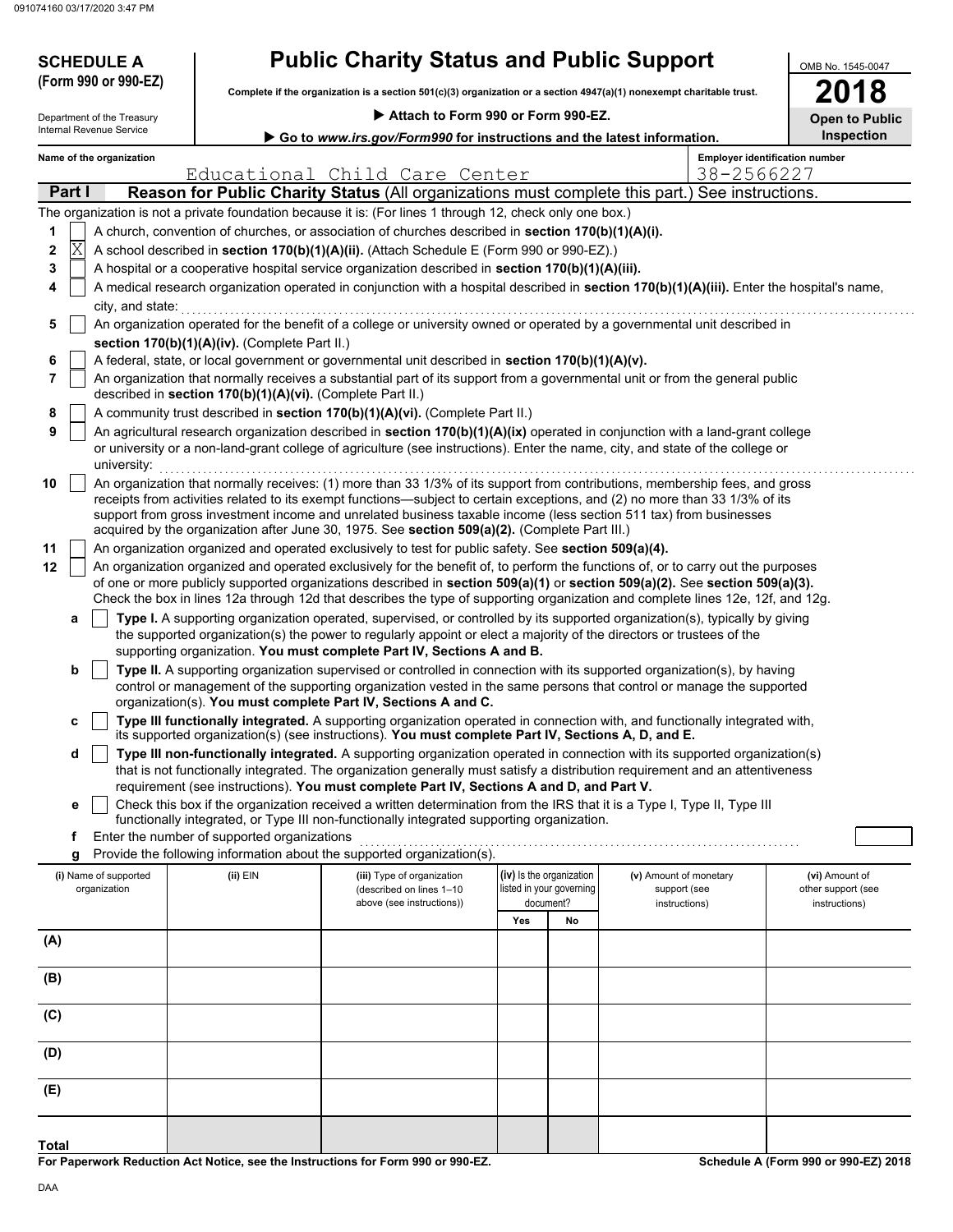(Explain in Part VI.) . . . . . . . . . . . . . . . . .

loss from the sale of capital assets Other income. Do not include gain or is regularly carried on . . . . . . . . . . . . . . . . activities, whether or not the business Net income from unrelated business

**Total support.** Add lines 7 through 10

|              | 074100 03/17/2020 3.47 PM                                                                                                                                                                                                                                                                                                                 |          |          |            |                                          |          |           |
|--------------|-------------------------------------------------------------------------------------------------------------------------------------------------------------------------------------------------------------------------------------------------------------------------------------------------------------------------------------------|----------|----------|------------|------------------------------------------|----------|-----------|
|              | Schedule A (Form 990 or 990-EZ) 2018                                                                                                                                                                                                                                                                                                      |          |          |            | Educational Child Care Center 38-2566227 |          | Page 2    |
|              | Support Schedule for Organizations Described in Sections 170(b)(1)(A)(iv) and 170(b)(1)(A)(vi)<br>Part II<br>(Complete only if you checked the box on line 5, 7, or 8 of Part I or if the organization failed to qualify under<br>Part III. If the organization fails to qualify under the tests listed below, please complete Part III.) |          |          |            |                                          |          |           |
|              | <b>Section A. Public Support</b>                                                                                                                                                                                                                                                                                                          |          |          |            |                                          |          |           |
|              | Calendar year (or fiscal year beginning in) $\blacktriangleright$                                                                                                                                                                                                                                                                         | (a) 2014 | (b) 2015 | $(c)$ 2016 | $(d)$ 2017                               | (e) 2018 | (f) Total |
| 1            | Gifts, grants, contributions, and<br>membership fees received. (Do not<br>include any "unusual grants.")                                                                                                                                                                                                                                  |          |          |            |                                          |          |           |
| $\mathbf{2}$ | Tax revenues levied for the<br>organization's benefit and either paid<br>to or expended on its behalf                                                                                                                                                                                                                                     |          |          |            |                                          |          |           |
| 3            | The value of services or facilities<br>furnished by a governmental unit to the<br>organization without charge                                                                                                                                                                                                                             |          |          |            |                                          |          |           |
| 4            | Total. Add lines 1 through 3                                                                                                                                                                                                                                                                                                              |          |          |            |                                          |          |           |
| 5            | The portion of total contributions by<br>each person (other than a<br>governmental unit or publicly<br>supported organization) included on<br>line 1 that exceeds 2% of the amount<br>shown on line 11, column (f)                                                                                                                        |          |          |            |                                          |          |           |
| 6            | Public support. Subtract line 5 from line 4                                                                                                                                                                                                                                                                                               |          |          |            |                                          |          |           |
|              | <b>Section B. Total Support</b>                                                                                                                                                                                                                                                                                                           |          |          |            |                                          |          |           |
|              | Calendar year (or fiscal year beginning in) ▶                                                                                                                                                                                                                                                                                             | (a) 2014 | (b) 2015 | $(c)$ 2016 | $(d)$ 2017                               | (e) 2018 | (f) Total |
| 7            | Amounts from line 4                                                                                                                                                                                                                                                                                                                       |          |          |            |                                          |          |           |
| 8            | Gross income from interest, dividends,<br>payments received on securities loans,<br>rents, royalties, and income from<br>similar sources                                                                                                                                                                                                  |          |          |            |                                          |          |           |

| 12  | Gross receipts from related activities, etc. (see instructions)                                                                                                                                                                      | 12 |                                      |  |  |  |  |  |  |
|-----|--------------------------------------------------------------------------------------------------------------------------------------------------------------------------------------------------------------------------------------|----|--------------------------------------|--|--|--|--|--|--|
| 13  | First five years. If the Form 990 is for the organization's first, second, third, fourth, or fifth tax year as a section $501(c)(3)$                                                                                                 |    |                                      |  |  |  |  |  |  |
|     | organization, check this box and stop here <b>construct the construct of the construct of the construct of the construct of the construct of the construct of the construct of the construct of the construction of the construc</b> |    |                                      |  |  |  |  |  |  |
|     | Section C. Computation of Public Support Percentage                                                                                                                                                                                  |    |                                      |  |  |  |  |  |  |
| 14  | Public support percentage for 2018 (line 6, column (f) divided by line 11, column (f))                                                                                                                                               | 14 | ℅                                    |  |  |  |  |  |  |
| 15  | Public support percentage from 2017 Schedule A, Part II, line 14                                                                                                                                                                     | 15 | ℅                                    |  |  |  |  |  |  |
| 16а | 33 1/3% support test—2018. If the organization did not check the box on line 13, and line 14 is 33 1/3% or more, check this                                                                                                          |    |                                      |  |  |  |  |  |  |
|     | box and stop here. The organization qualifies as a publicly supported organization                                                                                                                                                   |    |                                      |  |  |  |  |  |  |
| b   | 33 1/3% support test—2017. If the organization did not check a box on line 13 or 16a, and line 15 is 33 1/3% or more, check                                                                                                          |    |                                      |  |  |  |  |  |  |
|     | this box and <b>stop here.</b> The organization qualifies as a publicly supported organization                                                                                                                                       |    |                                      |  |  |  |  |  |  |
| 17a | 10%-facts-and-circumstances test-2018. If the organization did not check a box on line 13, 16a, or 16b, and line 14 is                                                                                                               |    |                                      |  |  |  |  |  |  |
|     | 10% or more, and if the organization meets the "facts-and-circumstances" test, check this box and <b>stop here.</b> Explain in                                                                                                       |    |                                      |  |  |  |  |  |  |
|     | Part VI how the organization meets the "facts-and-circumstances" test. The organization qualifies as a publicly supported                                                                                                            |    |                                      |  |  |  |  |  |  |
|     | organization                                                                                                                                                                                                                         |    |                                      |  |  |  |  |  |  |
| b   | 10%-facts-and-circumstances test-2017. If the organization did not check a box on line 13, 16a, 16b, or 17a, and line                                                                                                                |    |                                      |  |  |  |  |  |  |
|     | 15 is 10% or more, and if the organization meets the "facts-and-circumstances" test, check this box and <b>stop here.</b>                                                                                                            |    |                                      |  |  |  |  |  |  |
|     | Explain in Part VI how the organization meets the "facts-and-circumstances" test. The organization qualifies as a publicly                                                                                                           |    |                                      |  |  |  |  |  |  |
|     | supported organization                                                                                                                                                                                                               |    |                                      |  |  |  |  |  |  |
| 18  | Private foundation. If the organization did not check a box on line 13, 16a, 16b, 17a, or 17b, check this box and see                                                                                                                |    |                                      |  |  |  |  |  |  |
|     | instructions                                                                                                                                                                                                                         |    |                                      |  |  |  |  |  |  |
|     |                                                                                                                                                                                                                                      |    | Schodule A (Form 000 or 000 F7) 2019 |  |  |  |  |  |  |

**Schedule A (Form 990 or 990-EZ) 2018**

**11**

**9**

**10**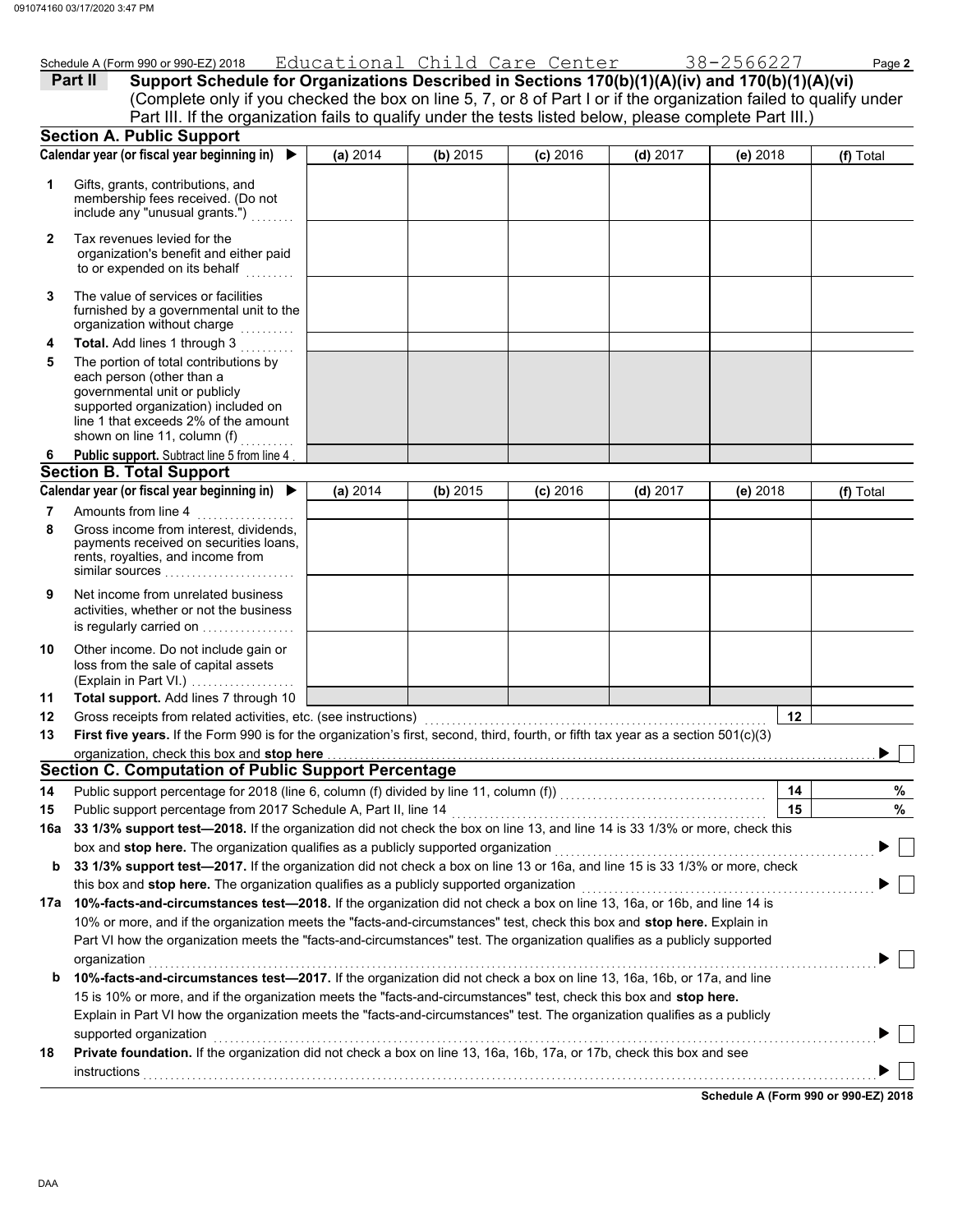|              | Schedule A (Form 990 or 990-EZ) 2018                                                                                                                                                                                                |          |          | Educational Child Care Center |            | 38-2566227 | Page 3    |
|--------------|-------------------------------------------------------------------------------------------------------------------------------------------------------------------------------------------------------------------------------------|----------|----------|-------------------------------|------------|------------|-----------|
|              | Support Schedule for Organizations Described in Section 509(a)(2)<br>Part III                                                                                                                                                       |          |          |                               |            |            |           |
|              | (Complete only if you checked the box on line 10 of Part I or if the organization failed to qualify under Part II.                                                                                                                  |          |          |                               |            |            |           |
|              | If the organization fails to qualify under the tests listed below, please complete Part II.)                                                                                                                                        |          |          |                               |            |            |           |
|              | <b>Section A. Public Support</b>                                                                                                                                                                                                    |          |          |                               |            |            |           |
|              | Calendar year (or fiscal year beginning in) ▶                                                                                                                                                                                       | (a) 2014 | (b) 2015 | $(c)$ 2016                    | $(d)$ 2017 | $(e)$ 2018 | (f) Total |
| 1            | Gifts, grants, contributions, and membership                                                                                                                                                                                        |          |          |                               |            |            |           |
|              | fees received. (Do not include any "unusual grants.")                                                                                                                                                                               |          |          |                               |            |            |           |
|              |                                                                                                                                                                                                                                     |          |          |                               |            |            |           |
| $\mathbf{2}$ | Gross receipts from admissions, merchandise<br>sold or services performed, or facilities                                                                                                                                            |          |          |                               |            |            |           |
|              | furnished in any activity that is related to the                                                                                                                                                                                    |          |          |                               |            |            |           |
|              | organization's tax-exempt purpose                                                                                                                                                                                                   |          |          |                               |            |            |           |
| 3            | Gross receipts from activities that are not an                                                                                                                                                                                      |          |          |                               |            |            |           |
|              | unrelated trade or business under section 513                                                                                                                                                                                       |          |          |                               |            |            |           |
| 4            | Tax revenues levied for the                                                                                                                                                                                                         |          |          |                               |            |            |           |
|              | organization's benefit and either paid                                                                                                                                                                                              |          |          |                               |            |            |           |
|              | to or expended on its behalf                                                                                                                                                                                                        |          |          |                               |            |            |           |
| 5            | The value of services or facilities                                                                                                                                                                                                 |          |          |                               |            |            |           |
|              | furnished by a governmental unit to the                                                                                                                                                                                             |          |          |                               |            |            |           |
|              | organization without charge                                                                                                                                                                                                         |          |          |                               |            |            |           |
| 6            | Total. Add lines 1 through 5<br>.                                                                                                                                                                                                   |          |          |                               |            |            |           |
|              | 7a Amounts included on lines 1, 2, and 3                                                                                                                                                                                            |          |          |                               |            |            |           |
|              | received from disqualified persons                                                                                                                                                                                                  |          |          |                               |            |            |           |
| b            | Amounts included on lines 2 and 3<br>received from other than disqualified                                                                                                                                                          |          |          |                               |            |            |           |
|              | persons that exceed the greater of \$5,000                                                                                                                                                                                          |          |          |                               |            |            |           |
|              | or 1% of the amount on line 13 for the year                                                                                                                                                                                         |          |          |                               |            |            |           |
| C            | Add lines 7a and 7b<br>.                                                                                                                                                                                                            |          |          |                               |            |            |           |
| 8            | Public support. (Subtract line 7c from                                                                                                                                                                                              |          |          |                               |            |            |           |
|              | line $6.$ )                                                                                                                                                                                                                         |          |          |                               |            |            |           |
|              | <b>Section B. Total Support</b>                                                                                                                                                                                                     |          |          |                               |            |            |           |
|              | Calendar year (or fiscal year beginning in)                                                                                                                                                                                         | (a) 2014 | (b) 2015 | $(c)$ 2016                    | $(d)$ 2017 | (e) 2018   | (f) Total |
| 9            | Amounts from line 6                                                                                                                                                                                                                 |          |          |                               |            |            |           |
|              |                                                                                                                                                                                                                                     |          |          |                               |            |            |           |
| 10a          | Gross income from interest, dividends,<br>payments received on securities loans, rents,                                                                                                                                             |          |          |                               |            |            |           |
|              | royalties, and income from similar sources.                                                                                                                                                                                         |          |          |                               |            |            |           |
|              | Unrelated business taxable income (less                                                                                                                                                                                             |          |          |                               |            |            |           |
| b            | section 511 taxes) from businesses                                                                                                                                                                                                  |          |          |                               |            |            |           |
|              | acquired after June 30, 1975                                                                                                                                                                                                        |          |          |                               |            |            |           |
|              |                                                                                                                                                                                                                                     |          |          |                               |            |            |           |
|              | c Add lines 10a and 10b $\ldots$                                                                                                                                                                                                    |          |          |                               |            |            |           |
| 11           | Net income from unrelated business                                                                                                                                                                                                  |          |          |                               |            |            |           |
|              | activities not included in line 10b, whether                                                                                                                                                                                        |          |          |                               |            |            |           |
|              | or not the business is regularly carried on.                                                                                                                                                                                        |          |          |                               |            |            |           |
| 12           | Other income. Do not include gain or<br>loss from the sale of capital assets                                                                                                                                                        |          |          |                               |            |            |           |
|              | (Explain in Part VI.)                                                                                                                                                                                                               |          |          |                               |            |            |           |
| 13           | Total support. (Add lines 9, 10c, 11,                                                                                                                                                                                               |          |          |                               |            |            |           |
|              | and 12.)                                                                                                                                                                                                                            |          |          |                               |            |            |           |
| 14           | First five years. If the Form 990 is for the organization's first, second, third, fourth, or fifth tax year as a section 501(c)(3)                                                                                                  |          |          |                               |            |            |           |
|              | organization, check this box and stop here <b>construction</b> and construction of the state of the state of the state of the state of the state of the state of the state of the state of the state of the state of the state of t |          |          |                               |            |            |           |
|              | <b>Section C. Computation of Public Support Percentage</b>                                                                                                                                                                          |          |          |                               |            |            |           |
| 15           |                                                                                                                                                                                                                                     |          |          |                               |            | 15         | $\%$      |
| 16           |                                                                                                                                                                                                                                     |          |          |                               |            | 16         | %         |
|              | Section D. Computation of Investment Income Percentage                                                                                                                                                                              |          |          |                               |            |            |           |
| 17           | Investment income percentage for 2018 (line 10c, column (f), divided by line 13, column (f)) [[[[[[[[[[[[[[[[                                                                                                                       |          |          |                               |            | 17         | $\%$      |
|              | Investment income percentage from 2017 Schedule A, Part III, line 17                                                                                                                                                                |          |          |                               |            | 18         | %         |
| 18           |                                                                                                                                                                                                                                     |          |          |                               |            |            |           |
|              | 19a 33 1/3% support tests-2018. If the organization did not check the box on line 14, and line 15 is more than 33 1/3%, and line                                                                                                    |          |          |                               |            |            |           |
|              | 17 is not more than 33 1/3%, check this box and stop here. The organization qualifies as a publicly supported organization                                                                                                          |          |          |                               |            |            |           |
|              |                                                                                                                                                                                                                                     |          |          |                               |            |            |           |
| b            | 33 1/3% support tests-2017. If the organization did not check a box on line 14 or line 19a, and line 16 is more than 33 1/3%, and                                                                                                   |          |          |                               |            |            |           |
| 20           | line 18 is not more than 33 1/3%, check this box and stop here. The organization qualifies as a publicly supported organization                                                                                                     |          |          |                               |            |            |           |

**Schedule A (Form 990 or 990-EZ) 2018**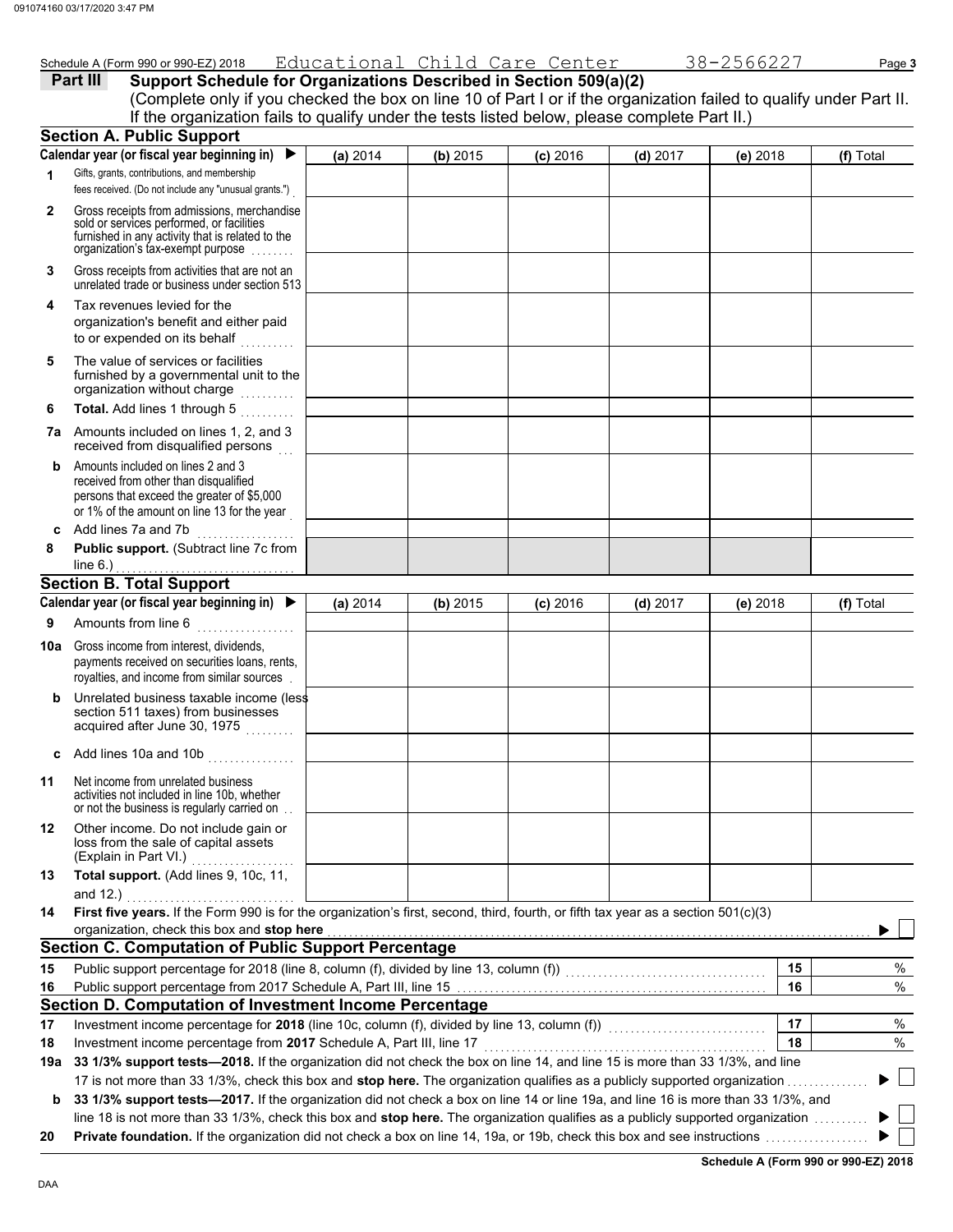### Schedule A (Form 990 or 990-EZ) 2018 Educational Child Care Center 38-2566227 Page **4**

**Part IV Supporting Organizations** Sections A, D, and E. If you checked 12d of Part I, complete Sections A and D, and complete Part V.) (Complete only if you checked a box in line 12 on Part I. If you checked 12a of Part I, complete Sections A and B. If you checked 12b of Part I, complete Sections A and C. If you checked 12c of Part I, complete

### **Section A. All Supporting Organizations**

- Are all of the organization's supported organizations listed by name in the organization's governing documents? *If "No," describe in Part VI how the supported organizations are designated. If designated by class or purpose, describe the designation. If historic and continuing relationship, explain.* **1**
- Did the organization have any supported organization that does not have an IRS determination of status under section 509(a)(1) or (2)? *If "Yes," explain in Part VI how the organization determined that the supported organization was described in section 509(a)(1) or (2).* **2**
- **3a** Did the organization have a supported organization described in section 501(c)(4), (5), or (6)? *If "Yes," answer (b) and (c) below.*
- **b** Did the organization confirm that each supported organization qualified under section  $501(c)(4)$ ,  $(5)$ , or  $(6)$  and satisfied the public support tests under section 509(a)(2)? *If "Yes," describe in Part VI when and how the organization made the determination.*
- **c** Did the organization ensure that all support to such organizations was used exclusively for section  $170(c)(2)(B)$ purposes? *If "Yes," explain in Part VI what controls the organization put in place to ensure such use.*
- **4a** Was any supported organization not organized in the United States ("foreign supported organization")? *If "Yes," and if you checked 12a or 12b in Part I, answer (b) and (c) below.*
- **b** Did the organization have ultimate control and discretion in deciding whether to make grants to the foreign supported organization? *If "Yes," describe in Part VI how the organization had such control and discretion despite being controlled or supervised by or in connection with its supported organizations.*
- **c** Did the organization support any foreign supported organization that does not have an IRS determination under sections 501(c)(3) and 509(a)(1) or (2)? *If "Yes," explain in Part VI what controls the organization used to ensure that all support to the foreign supported organization was used exclusively for section 170(c)(2)(B) purposes.*
- **5a** Did the organization add, substitute, or remove any supported organizations during the tax year? *If "Yes," answer (b) and (c) below (if applicable). Also, provide detail in Part VI, including (i) the names and EIN numbers of the supported organizations added, substituted, or removed; (ii) the reasons for each such action; (iii) the authority under the organization's organizing document authorizing such action; and (iv) how the action was accomplished (such as by amendment to the organizing document).*
- **b Type I or Type II only.** Was any added or substituted supported organization part of a class already designated in the organization's organizing document?
- **c Substitutions only.** Was the substitution the result of an event beyond the organization's control?
- **6** Did the organization provide support (whether in the form of grants or the provision of services or facilities) to anyone other than (i) its supported organizations, (ii) individuals that are part of the charitable class benefited by one or more of its supported organizations, or (iii) other supporting organizations that also support or benefit one or more of the filing organization's supported organizations? *If "Yes," provide detail in Part VI.*
- **7** Did the organization provide a grant, loan, compensation, or other similar payment to a substantial contributor (as defined in section 4958(c)(3)(C)), a family member of a substantial contributor, or a 35% controlled entity with regard to a substantial contributor? *If "Yes," complete Part I of Schedule L (Form 990 or 990-EZ).*
- **8** Did the organization make a loan to a disqualified person (as defined in section 4958) not described in line 7? *If "Yes," complete Part I of Schedule L (Form 990 or 990-EZ).*
- **9a** Was the organization controlled directly or indirectly at any time during the tax year by one or more disqualified persons as defined in section 4946 (other than foundation managers and organizations described in section 509(a)(1) or (2))? *If "Yes," provide detail in Part VI.*
- **b** Did one or more disqualified persons (as defined in line 9a) hold a controlling interest in any entity in which the supporting organization had an interest? *If "Yes," provide detail in Part VI.*
- **c** Did a disqualified person (as defined in line 9a) have an ownership interest in, or derive any personal benefit from, assets in which the supporting organization also had an interest? *If "Yes," provide detail in Part VI.*
- **10a** Was the organization subject to the excess business holdings rules of section 4943 because of section 4943(f) (regarding certain Type II supporting organizations, and all Type III non-functionally integrated supporting organizations)? *If "Yes," answer 10b below.*
- **b** Did the organization have any excess business holdings in the tax year? *(Use Schedule C, Form 4720, to determine whether the organization had excess business holdings.)*

|                 | Yes | No |
|-----------------|-----|----|
|                 |     |    |
| 1               |     |    |
|                 |     |    |
| $\overline{2}$  |     |    |
| <u>3a</u>       |     |    |
| 3b              |     |    |
| 3c              |     |    |
| 4a              |     |    |
|                 |     |    |
| 4b              |     |    |
|                 |     |    |
| 4c              |     |    |
|                 |     |    |
|                 |     |    |
| 5a              |     |    |
| 5b              |     |    |
| 5c              |     |    |
|                 |     |    |
| 6               |     |    |
| 7               |     |    |
| 8               |     |    |
|                 |     |    |
| 9а              |     |    |
| 9b              |     |    |
| 9c              |     |    |
|                 |     |    |
| 10a             |     |    |
| 10 <sub>b</sub> |     |    |

**Schedule A (Form 990 or 990-EZ) 2018**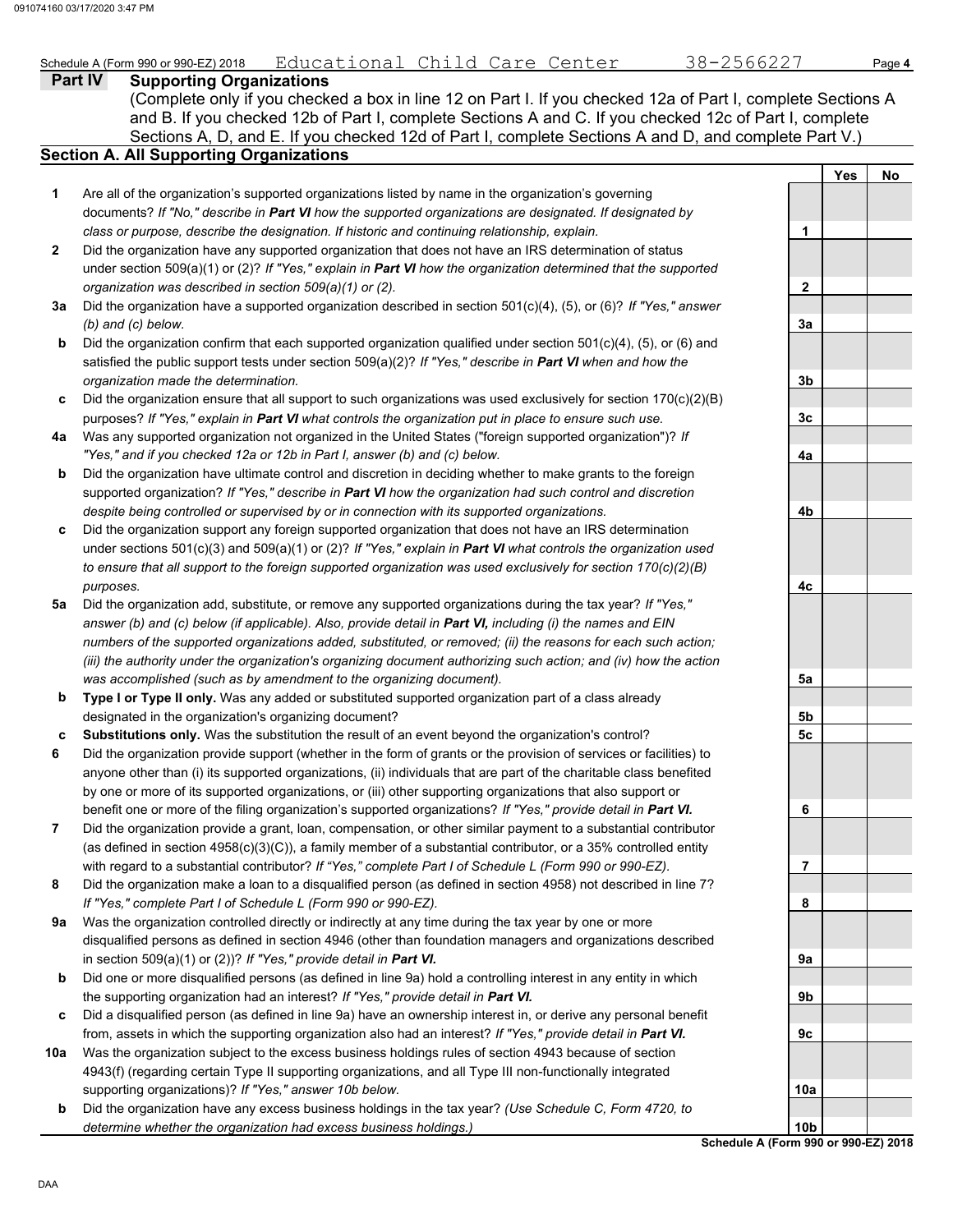|              | Educational Child Care Center<br>38-2566227<br>Schedule A (Form 990 or 990-EZ) 2018                                                                                          |                 |     | Page 5 |
|--------------|------------------------------------------------------------------------------------------------------------------------------------------------------------------------------|-----------------|-----|--------|
|              | <b>Supporting Organizations (continued)</b><br><b>Part IV</b>                                                                                                                |                 |     |        |
|              |                                                                                                                                                                              |                 | Yes | No     |
| 11           | Has the organization accepted a gift or contribution from any of the following persons?                                                                                      |                 |     |        |
| a            | A person who directly or indirectly controls, either alone or together with persons described in (b) and (c)                                                                 |                 |     |        |
|              | below, the governing body of a supported organization?                                                                                                                       | 11a             |     |        |
|              | <b>b</b> A family member of a person described in (a) above?                                                                                                                 | 11 <sub>b</sub> |     |        |
|              | c A 35% controlled entity of a person described in (a) or (b) above? If "Yes" to a, b, or c, provide detail in Part VI.<br><b>Section B. Type I Supporting Organizations</b> | 11c             |     |        |
|              |                                                                                                                                                                              |                 | Yes | No     |
| 1            | Did the directors, trustees, or membership of one or more supported organizations have the power to                                                                          |                 |     |        |
|              | regularly appoint or elect at least a majority of the organization's directors or trustees at all times during the                                                           |                 |     |        |
|              | tax year? If "No," describe in Part VI how the supported organization(s) effectively operated, supervised, or                                                                |                 |     |        |
|              | controlled the organization's activities. If the organization had more than one supported organization,                                                                      |                 |     |        |
|              | describe how the powers to appoint and/or remove directors or trustees were allocated among the supported                                                                    |                 |     |        |
|              | organizations and what conditions or restrictions, if any, applied to such powers during the tax year.                                                                       |                 |     |        |
|              |                                                                                                                                                                              | 1               |     |        |
| $\mathbf{2}$ | Did the organization operate for the benefit of any supported organization other than the supported                                                                          |                 |     |        |
|              | organization(s) that operated, supervised, or controlled the supporting organization? If "Yes," explain in Part                                                              |                 |     |        |
|              | VI how providing such benefit carried out the purposes of the supported organization(s) that operated,                                                                       |                 |     |        |
|              | supervised, or controlled the supporting organization.<br><b>Section C. Type II Supporting Organizations</b>                                                                 | 2               |     |        |
|              |                                                                                                                                                                              |                 | Yes | No     |
| 1            | Were a majority of the organization's directors or trustees during the tax year also a majority of the directors                                                             |                 |     |        |
|              | or trustees of each of the organization's supported organization(s)? If "No," describe in Part VI how control                                                                |                 |     |        |
|              | or management of the supporting organization was vested in the same persons that controlled or managed                                                                       |                 |     |        |
|              | the supported organization(s).                                                                                                                                               | 1               |     |        |
|              | <b>Section D. All Type III Supporting Organizations</b>                                                                                                                      |                 |     |        |
|              |                                                                                                                                                                              |                 | Yes | No     |
| 1            | Did the organization provide to each of its supported organizations, by the last day of the fifth month of the                                                               |                 |     |        |
|              | organization's tax year, (i) a written notice describing the type and amount of support provided during the prior tax                                                        |                 |     |        |
|              | year, (ii) a copy of the Form 990 that was most recently filed as of the date of notification, and (iii) copies of the                                                       |                 |     |        |
|              | organization's governing documents in effect on the date of notification, to the extent not previously provided?                                                             | 1               |     |        |
| $\mathbf{2}$ | Were any of the organization's officers, directors, or trustees either (i) appointed or elected by the supported                                                             |                 |     |        |
|              | organization(s) or (ii) serving on the governing body of a supported organization? If "No," explain in Part VI how                                                           |                 |     |        |
|              | the organization maintained a close and continuous working relationship with the supported organization(s).                                                                  | 2               |     |        |
| 3            | By reason of the relationship described in (2), did the organization's supported organizations have a                                                                        |                 |     |        |
|              | significant voice in the organization's investment policies and in directing the use of the organization's                                                                   |                 |     |        |
|              | income or assets at all times during the tax year? If "Yes," describe in Part VI the role the organization's                                                                 |                 |     |        |
|              | supported organizations played in this regard.                                                                                                                               | 3               |     |        |
|              | Section E. Type III Functionally-Integrated Supporting Organizations                                                                                                         |                 |     |        |
| 1            | Check the box next to the method that the organization used to satisfy the Integral Part Test during the year (see instructions).                                            |                 |     |        |
| а            | The organization satisfied the Activities Test. Complete line 2 below.                                                                                                       |                 |     |        |
| b            | The organization is the parent of each of its supported organizations. Complete line 3 below.                                                                                |                 |     |        |
| c            | The organization supported a governmental entity. Describe in Part VI how you supported a government entity (see instructions).                                              |                 |     |        |
| $\mathbf{z}$ | Activities Test. Answer (a) and (b) below.                                                                                                                                   |                 | Yes | No     |
| а            | Did substantially all of the organization's activities during the tax year directly further the exempt purposes of                                                           |                 |     |        |
|              | the supported organization(s) to which the organization was responsive? If "Yes," then in Part VI identify                                                                   |                 |     |        |
|              |                                                                                                                                                                              |                 |     |        |

- **b** Did the activities described in (a) constitute activities that, but for the organization's involvement, one or more *those supported organizations and explain how these activities directly furthered their exempt purposes, how the organization was responsive to those supported organizations, and how the organization determined that these activities constituted substantially all of its activities.* of the organization's supported organization(s) would have been engaged in? *If "Yes," explain in Part VI the*
- *reasons for the organization's position that its supported organization(s) would have engaged in these activities but for the organization's involvement.*
- **3** Parent of Supported Organizations. *Answer (a) and (b) below.*
- **a** Did the organization have the power to regularly appoint or elect a majority of the officers, directors, or trustees of each of the supported organizations? *Provide details in Part VI.*
- **b** Did the organization exercise a substantial degree of direction over the policies, programs, and activities of each of its supported organizations? *If "Yes," describe in Part VI the role played by the organization in this regard.*

DAA **Schedule A (Form 990 or 990-EZ) 2018 3b**

**3a**

**2a**

**2b**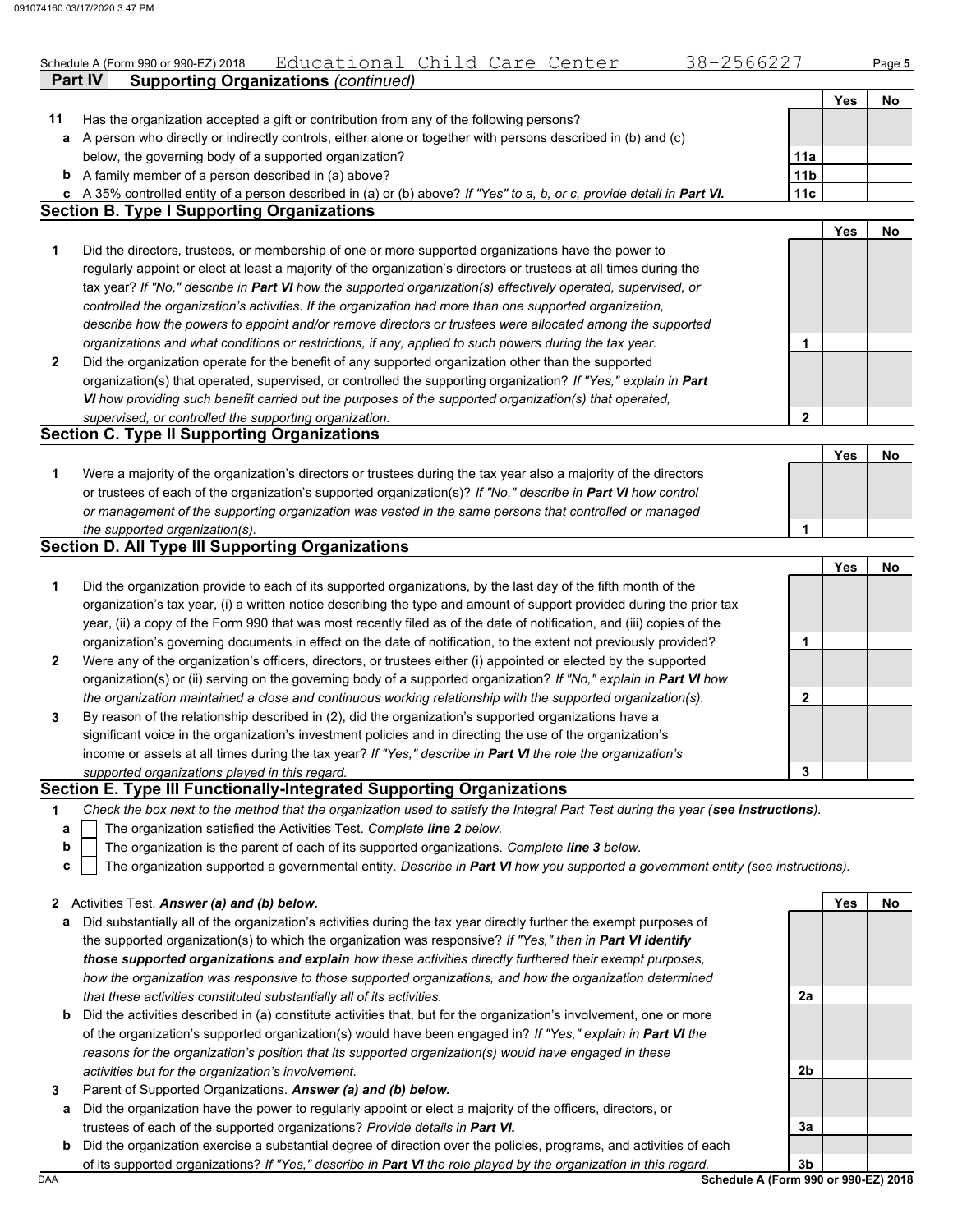|               | Schedule A (Form 990 or 990-EZ) 2018 Educational Child Care Center                                                               |                | 38-2566227     | Page 6                         |  |  |  |  |  |  |
|---------------|----------------------------------------------------------------------------------------------------------------------------------|----------------|----------------|--------------------------------|--|--|--|--|--|--|
| <b>Part V</b> | Type III Non-Functionally Integrated 509(a)(3) Supporting Organizations                                                          |                |                |                                |  |  |  |  |  |  |
| 1             | Check here if the organization satisfied the Integral Part Test as a qualifying trust on Nov. 20, 1970 (explain in Part VI). See |                |                |                                |  |  |  |  |  |  |
|               | instructions. All other Type III non-functionally integrated supporting organizations must complete Sections A through E.        |                |                |                                |  |  |  |  |  |  |
|               | <b>Section A - Adjusted Net Income</b>                                                                                           |                | (A) Prior Year | (B) Current Year<br>(optional) |  |  |  |  |  |  |
| 1.            | Net short-term capital gain                                                                                                      | $\mathbf{1}$   |                |                                |  |  |  |  |  |  |
| $\mathbf{2}$  | Recoveries of prior-year distributions                                                                                           | 2              |                |                                |  |  |  |  |  |  |
| 3             | Other gross income (see instructions)                                                                                            | 3              |                |                                |  |  |  |  |  |  |
| 4             | Add lines 1 through 3.                                                                                                           | 4              |                |                                |  |  |  |  |  |  |
| 5             | Depreciation and depletion                                                                                                       | 5              |                |                                |  |  |  |  |  |  |
| 6             | Portion of operating expenses paid or incurred for production or                                                                 |                |                |                                |  |  |  |  |  |  |
|               | collection of gross income or for management, conservation, or                                                                   |                |                |                                |  |  |  |  |  |  |
|               | maintenance of property held for production of income (see instructions)                                                         | 6              |                |                                |  |  |  |  |  |  |
| 7             | Other expenses (see instructions)                                                                                                | 7              |                |                                |  |  |  |  |  |  |
| 8             | Adjusted Net Income (subtract lines 5, 6, and 7 from line 4)                                                                     | 8              |                |                                |  |  |  |  |  |  |
|               | <b>Section B - Minimum Asset Amount</b>                                                                                          |                | (A) Prior Year | (B) Current Year<br>(optional) |  |  |  |  |  |  |
| 1.            | Aggregate fair market value of all non-exempt-use assets (see                                                                    |                |                |                                |  |  |  |  |  |  |
|               | instructions for short tax year or assets held for part of year):                                                                |                |                |                                |  |  |  |  |  |  |
|               | Average monthly value of securities<br>a                                                                                         | 1a             |                |                                |  |  |  |  |  |  |
|               | Average monthly cash balances<br>b                                                                                               | 1 <sub>b</sub> |                |                                |  |  |  |  |  |  |
|               | c Fair market value of other non-exempt-use assets                                                                               | 1 <sub>c</sub> |                |                                |  |  |  |  |  |  |
|               | Total (add lines 1a, 1b, and 1c)<br>d                                                                                            | 1d             |                |                                |  |  |  |  |  |  |
|               | <b>Discount</b> claimed for blockage or other<br>e                                                                               |                |                |                                |  |  |  |  |  |  |
|               | factors (explain in detail in <b>Part VI)</b> :                                                                                  |                |                |                                |  |  |  |  |  |  |
| $\mathbf{2}$  | Acquisition indebtedness applicable to non-exempt-use assets                                                                     | $\mathbf{2}$   |                |                                |  |  |  |  |  |  |
| 3             | Subtract line 2 from line 1d.                                                                                                    | 3              |                |                                |  |  |  |  |  |  |
| 4             | Cash deemed held for exempt use. Enter 1-1/2% of line 3 (for greater amount,                                                     |                |                |                                |  |  |  |  |  |  |
|               | see instructions)                                                                                                                | 4              |                |                                |  |  |  |  |  |  |
| 5             | Net value of non-exempt-use assets (subtract line 4 from line 3)                                                                 | 5              |                |                                |  |  |  |  |  |  |
| 6             | Multiply line 5 by 035.                                                                                                          | 6              |                |                                |  |  |  |  |  |  |
| 7             | Recoveries of prior-year distributions                                                                                           | $\overline{7}$ |                |                                |  |  |  |  |  |  |
| 8             | Minimum Asset Amount (add line 7 to line 6)                                                                                      | 8              |                |                                |  |  |  |  |  |  |
|               | <b>Section C - Distributable Amount</b>                                                                                          |                |                | <b>Current Year</b>            |  |  |  |  |  |  |
| 1             | Adjusted net income for prior year (from Section A, line 8, Column A)                                                            | 1              |                |                                |  |  |  |  |  |  |
| $\mathbf{2}$  | Enter 85% of line 1                                                                                                              | $\overline{2}$ |                |                                |  |  |  |  |  |  |
| 3             | Minimum asset amount for prior year (from Section B, line 8, Column A)                                                           | 3              |                |                                |  |  |  |  |  |  |
| 4             | Enter greater of line 2 or line 3.                                                                                               | 4              |                |                                |  |  |  |  |  |  |
| 5             | Income tax imposed in prior year                                                                                                 | 5              |                |                                |  |  |  |  |  |  |
| 6             | <b>Distributable Amount.</b> Subtract line 5 from line 4, unless subject to                                                      |                |                |                                |  |  |  |  |  |  |
|               | emergency temporary reduction (see instructions)                                                                                 | 6              |                |                                |  |  |  |  |  |  |

**7** Check here if the current year is the organization's first as a non-functionally integrated Type III supporting organization (see instructions).

**Schedule A (Form 990 or 990-EZ) 2018**

DAA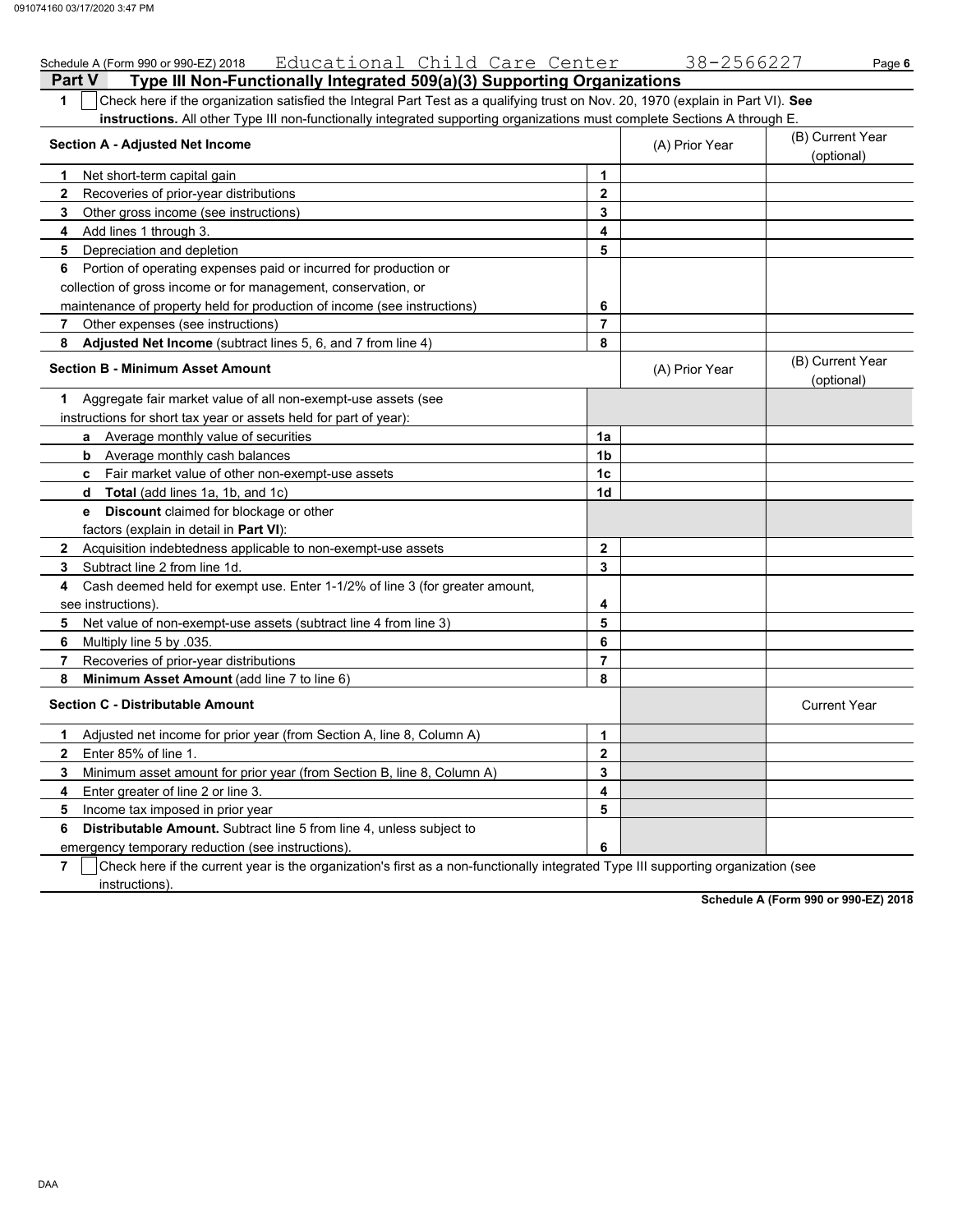|              | Educational Child Care Center<br>Schedule A (Form 990 or 990-EZ) 2018                                                       |                                    | 38-2566227                                    | Page 7                                           |
|--------------|-----------------------------------------------------------------------------------------------------------------------------|------------------------------------|-----------------------------------------------|--------------------------------------------------|
|              | Type III Non-Functionally Integrated 509(a)(3) Supporting Organizations (continued)<br><b>Part V</b>                        |                                    |                                               |                                                  |
|              | <b>Section D - Distributions</b>                                                                                            |                                    |                                               | <b>Current Year</b>                              |
| 1            | Amounts paid to supported organizations to accomplish exempt purposes                                                       |                                    |                                               |                                                  |
| $\mathbf{2}$ | Amounts paid to perform activity that directly furthers exempt purposes of supported                                        |                                    |                                               |                                                  |
|              | organizations, in excess of income from activity                                                                            |                                    |                                               |                                                  |
| 3            | Administrative expenses paid to accomplish exempt purposes of supported organizations                                       |                                    |                                               |                                                  |
| 4            | Amounts paid to acquire exempt-use assets                                                                                   |                                    |                                               |                                                  |
| 5            | Qualified set-aside amounts (prior IRS approval required)                                                                   |                                    |                                               |                                                  |
| 6            | Other distributions (describe in Part VI). See instructions.                                                                |                                    |                                               |                                                  |
| 7            | Total annual distributions. Add lines 1 through 6.                                                                          |                                    |                                               |                                                  |
| 8            | Distributions to attentive supported organizations to which the organization is responsive                                  |                                    |                                               |                                                  |
|              | (provide details in Part VI). See instructions.                                                                             |                                    |                                               |                                                  |
| 9            | Distributable amount for 2018 from Section C, line 6                                                                        |                                    |                                               |                                                  |
| 10           | Line 8 amount divided by line 9 amount                                                                                      |                                    |                                               |                                                  |
|              | Section E - Distribution Allocations (see instructions)                                                                     | (i)<br><b>Excess Distributions</b> | (ii)<br><b>Underdistributions</b><br>Pre-2018 | (iii)<br><b>Distributable</b><br>Amount for 2018 |
| 1            | Distributable amount for 2018 from Section C. line 6                                                                        |                                    |                                               |                                                  |
| 2            | Underdistributions, if any, for years prior to 2018<br>(reasonable cause required-explain in Part VI). See<br>instructions. |                                    |                                               |                                                  |
| 3.           | Excess distributions carryover, if any, to 2018                                                                             |                                    |                                               |                                                  |
|              | a From 2013                                                                                                                 |                                    |                                               |                                                  |
|              | $b$ From 2014                                                                                                               |                                    |                                               |                                                  |
|              | <b>c</b> From 2015                                                                                                          |                                    |                                               |                                                  |
|              | <b>d</b> From 2016                                                                                                          |                                    |                                               |                                                  |
|              | e From 2017                                                                                                                 |                                    |                                               |                                                  |
|              | f Total of lines 3a through e                                                                                               |                                    |                                               |                                                  |
|              | g Applied to underdistributions of prior years                                                                              |                                    |                                               |                                                  |
|              | h Applied to 2018 distributable amount                                                                                      |                                    |                                               |                                                  |
|              | Carryover from 2013 not applied (see instructions)                                                                          |                                    |                                               |                                                  |
|              | Remainder. Subtract lines 3g, 3h, and 3i from 3f.                                                                           |                                    |                                               |                                                  |
| 4            | Distributions for 2018 from                                                                                                 |                                    |                                               |                                                  |
|              | \$<br>Section D, line 7:                                                                                                    |                                    |                                               |                                                  |
|              | a Applied to underdistributions of prior years                                                                              |                                    |                                               |                                                  |
|              | <b>b</b> Applied to 2018 distributable amount                                                                               |                                    |                                               |                                                  |
|              | c Remainder. Subtract lines 4a and 4b from 4.                                                                               |                                    |                                               |                                                  |
| 5            | Remaining underdistributions for years prior to 2018, if                                                                    |                                    |                                               |                                                  |
|              | any. Subtract lines 3g and 4a from line 2. For result                                                                       |                                    |                                               |                                                  |
|              | greater than zero, explain in Part VI. See instructions.                                                                    |                                    |                                               |                                                  |
| 6            | Remaining underdistributions for 2018. Subtract lines 3h                                                                    |                                    |                                               |                                                  |
|              | and 4b from line 1. For result greater than zero, explain in                                                                |                                    |                                               |                                                  |
|              | Part VI. See instructions.                                                                                                  |                                    |                                               |                                                  |
| 7            | Excess distributions carryover to 2019. Add lines 3j                                                                        |                                    |                                               |                                                  |
|              | and 4c.                                                                                                                     |                                    |                                               |                                                  |
| 8            | Breakdown of line 7:                                                                                                        |                                    |                                               |                                                  |
|              | a Excess from 2014                                                                                                          |                                    |                                               |                                                  |
|              |                                                                                                                             |                                    |                                               |                                                  |
|              | <b>b</b> Excess from 2015                                                                                                   |                                    |                                               |                                                  |
|              | c Excess from 2016                                                                                                          |                                    |                                               |                                                  |
|              | d Excess from 2017<br>.                                                                                                     |                                    |                                               |                                                  |
|              | e Excess from 2018                                                                                                          |                                    |                                               | Schedule A (Form 990 or 990-EZ) 2018             |

DAA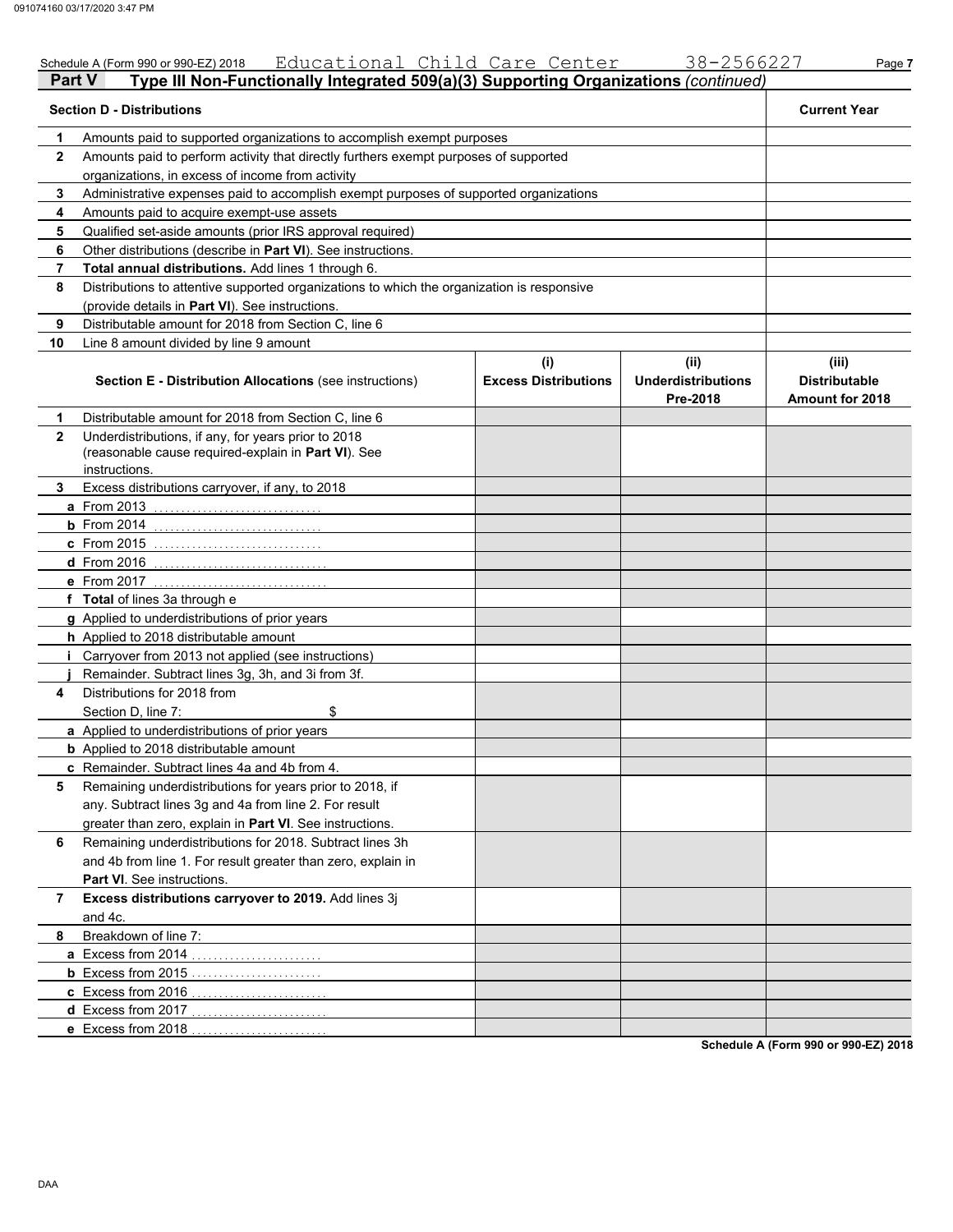|         | Schedule A (Form 990 or 990-EZ) 2018 | Educational Child Care Center |  | 38-2566227                                                                                     | Page 8                                                                                                                                                                                                                                                                                                                                                                                                                                                                                    |
|---------|--------------------------------------|-------------------------------|--|------------------------------------------------------------------------------------------------|-------------------------------------------------------------------------------------------------------------------------------------------------------------------------------------------------------------------------------------------------------------------------------------------------------------------------------------------------------------------------------------------------------------------------------------------------------------------------------------------|
| Part VI |                                      |                               |  | lines 2, 5, and 6. Also complete this part for any additional information. (See instructions.) | Supplemental Information. Provide the explanations required by Part II, line 10; Part II, line 17a or 17b; Part<br>III, line 12; Part IV, Section A, lines 1, 2, 3b, 3c, 4b, 4c, 5a, 6, 9a, 9b, 9c, 11a, 11b, and 11c; Part IV, Section<br>B, lines 1 and 2; Part IV, Section C, line 1; Part IV, Section D, lines 2 and 3; Part IV, Section E, lines 1c, 2a, 2b,<br>3a, and 3b; Part V, line 1; Part V, Section B, line 1e; Part V, Section D, lines 5, 6, and 8; and Part V, Section E, |
|         |                                      |                               |  |                                                                                                |                                                                                                                                                                                                                                                                                                                                                                                                                                                                                           |
|         |                                      |                               |  |                                                                                                |                                                                                                                                                                                                                                                                                                                                                                                                                                                                                           |
|         |                                      |                               |  |                                                                                                |                                                                                                                                                                                                                                                                                                                                                                                                                                                                                           |
|         |                                      |                               |  |                                                                                                |                                                                                                                                                                                                                                                                                                                                                                                                                                                                                           |
|         |                                      |                               |  |                                                                                                |                                                                                                                                                                                                                                                                                                                                                                                                                                                                                           |
|         |                                      |                               |  |                                                                                                |                                                                                                                                                                                                                                                                                                                                                                                                                                                                                           |
|         |                                      |                               |  |                                                                                                |                                                                                                                                                                                                                                                                                                                                                                                                                                                                                           |
|         |                                      |                               |  |                                                                                                |                                                                                                                                                                                                                                                                                                                                                                                                                                                                                           |
|         |                                      |                               |  |                                                                                                |                                                                                                                                                                                                                                                                                                                                                                                                                                                                                           |
|         |                                      |                               |  |                                                                                                |                                                                                                                                                                                                                                                                                                                                                                                                                                                                                           |
|         |                                      |                               |  |                                                                                                |                                                                                                                                                                                                                                                                                                                                                                                                                                                                                           |
|         |                                      |                               |  |                                                                                                |                                                                                                                                                                                                                                                                                                                                                                                                                                                                                           |
|         |                                      |                               |  |                                                                                                |                                                                                                                                                                                                                                                                                                                                                                                                                                                                                           |
|         |                                      |                               |  |                                                                                                |                                                                                                                                                                                                                                                                                                                                                                                                                                                                                           |
|         |                                      |                               |  |                                                                                                |                                                                                                                                                                                                                                                                                                                                                                                                                                                                                           |
|         |                                      |                               |  |                                                                                                |                                                                                                                                                                                                                                                                                                                                                                                                                                                                                           |
|         |                                      |                               |  |                                                                                                |                                                                                                                                                                                                                                                                                                                                                                                                                                                                                           |
|         |                                      |                               |  |                                                                                                |                                                                                                                                                                                                                                                                                                                                                                                                                                                                                           |
|         |                                      |                               |  |                                                                                                |                                                                                                                                                                                                                                                                                                                                                                                                                                                                                           |
|         |                                      |                               |  |                                                                                                |                                                                                                                                                                                                                                                                                                                                                                                                                                                                                           |
|         |                                      |                               |  |                                                                                                |                                                                                                                                                                                                                                                                                                                                                                                                                                                                                           |
|         |                                      |                               |  |                                                                                                |                                                                                                                                                                                                                                                                                                                                                                                                                                                                                           |
|         |                                      |                               |  |                                                                                                |                                                                                                                                                                                                                                                                                                                                                                                                                                                                                           |
|         |                                      |                               |  |                                                                                                |                                                                                                                                                                                                                                                                                                                                                                                                                                                                                           |
|         |                                      |                               |  |                                                                                                |                                                                                                                                                                                                                                                                                                                                                                                                                                                                                           |
|         |                                      |                               |  |                                                                                                |                                                                                                                                                                                                                                                                                                                                                                                                                                                                                           |
|         |                                      |                               |  |                                                                                                |                                                                                                                                                                                                                                                                                                                                                                                                                                                                                           |
|         |                                      |                               |  |                                                                                                |                                                                                                                                                                                                                                                                                                                                                                                                                                                                                           |
|         |                                      |                               |  |                                                                                                |                                                                                                                                                                                                                                                                                                                                                                                                                                                                                           |
|         |                                      |                               |  |                                                                                                |                                                                                                                                                                                                                                                                                                                                                                                                                                                                                           |
|         |                                      |                               |  |                                                                                                |                                                                                                                                                                                                                                                                                                                                                                                                                                                                                           |
|         |                                      |                               |  |                                                                                                |                                                                                                                                                                                                                                                                                                                                                                                                                                                                                           |
|         |                                      |                               |  |                                                                                                |                                                                                                                                                                                                                                                                                                                                                                                                                                                                                           |
|         |                                      |                               |  |                                                                                                |                                                                                                                                                                                                                                                                                                                                                                                                                                                                                           |
|         |                                      |                               |  |                                                                                                |                                                                                                                                                                                                                                                                                                                                                                                                                                                                                           |
|         |                                      |                               |  |                                                                                                |                                                                                                                                                                                                                                                                                                                                                                                                                                                                                           |
|         |                                      |                               |  |                                                                                                |                                                                                                                                                                                                                                                                                                                                                                                                                                                                                           |
|         |                                      |                               |  |                                                                                                |                                                                                                                                                                                                                                                                                                                                                                                                                                                                                           |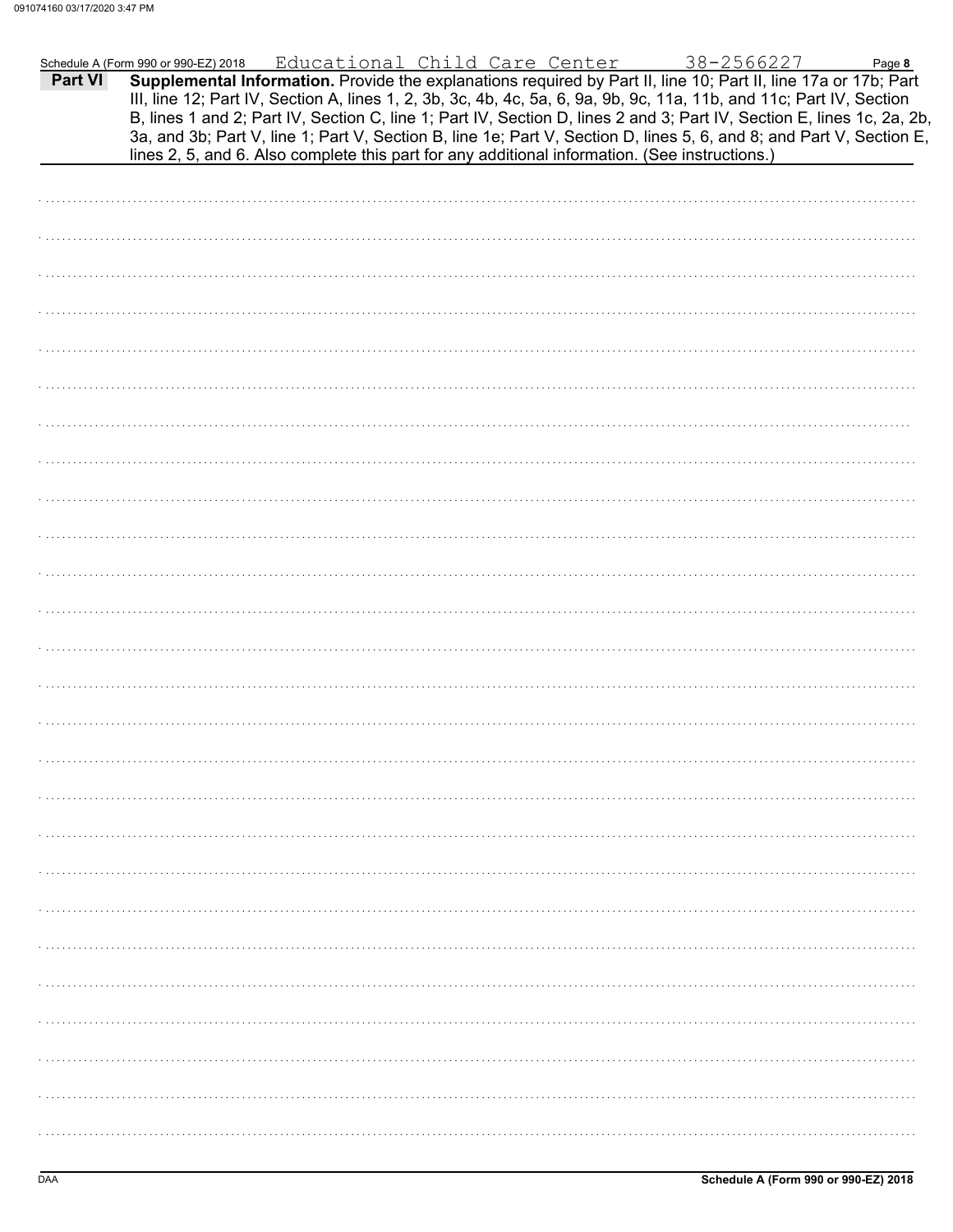#### OMB No. 1545-0047 Department of the Treasury Internal Revenue Service Name of the organization **2018 Schedule B**  $\overline{\phantom{a}}$  **Schedule of Contributors (Form 990, 990-EZ, or 990-PF) Attach to Form 990, Form 990-EZ, or Form 990-PF. Employer identification number Go to** *www.irs.gov/Form990* **for the latest information.**

### Educational Child Care Center 138-2566227

**Organization type** (check one):

| Section:                                                                           |
|------------------------------------------------------------------------------------|
| $ X $ 501(c)( $3$ ) (enter number) organization                                    |
| $4947(a)(1)$ nonexempt charitable trust <b>not</b> treated as a private foundation |
| 527 political organization                                                         |
| $501(c)(3)$ exempt private foundation                                              |
| $4947(a)(1)$ nonexempt charitable trust treated as a private foundation            |
| 501(c)(3) taxable private foundation                                               |
|                                                                                    |

Check if your organization is covered by the **General Rule** or a **Special Rule. Note:** Only a section 501(c)(7), (8), or (10) organization can check boxes for both the General Rule and a Special Rule. See instructions.

#### **General Rule**

 $\overline{\rm X}$  For an organization filing Form 990, 990-EZ, or 990-PF that received, during the year, contributions totaling \$5,000 or more (in money or property) from any one contributor. Complete Parts I and II. See instructions for determining a contributor's total contributions.

#### **Special Rules**

For an organization described in section 501(c)(3) filing Form 990 or 990-EZ that met the 33<sup>1</sup>/3% support test of the regulations under sections 509(a)(1) and 170(b)(1)(A)(vi), that checked Schedule A (Form 990 or 990-EZ), Part II, line 13, 16a, or 16b, and that received from any one contributor, during the year, total contributions of the greater of **(1)** \$5,000; or **(2)** 2% of the amount on (i) Form 990, Part VIII, line 1h; or (ii) Form 990-EZ, line 1. Complete Parts I and II.

literary, or educational purposes, or for the prevention of cruelty to children or animals. Complete Parts I (entering) For an organization described in section 501(c)(7), (8), or (10) filing Form 990 or 990-EZ that received from any one contributor, during the year, total contributions of more than \$1,000 *exclusively* for religious, charitable, scientific, "N/A" in column (b) instead of the contributor name and address), II, and III.

For an organization described in section 501(c)(7), (8), or (10) filing Form 990 or 990-EZ that received from any one contributor, during the year, contributions *exclusively* for religious, charitable, etc., purposes, but no such contributions totaled more than \$1,000. If this box is checked, enter here the total contributions that were received during the year for an *exclusively* religious, charitable, etc., purpose. Don't complete any of the parts unless the **General Rule** applies to this organization because it received *nonexclusively* religious, charitable, etc., contributions totaling \$5,000 or more during the year . . . . . . . . . . . . . . . . . . . . . . . . . . . . . . . . . . . . . . . . . . . . . . . . . . . . . . . . . . . . . . . . . . . . . . . . . . . . \$ . . . . . . . . . . . . . . . . . . . . . . . . . . .

990-EZ, or 990-PF), but it **must** answer "No" on Part IV, line 2, of its Form 990; or check the box on line H of its Form 990-EZ or on its Form 990-PF, Part I, line 2, to certify that it doesn't meet the filing requirements of Schedule B (Form 990, 990-EZ, or 990-PF). **Caution:** An organization that isn't covered by the General Rule and/or the Special Rules doesn't file Schedule B (Form 990,

**For Paperwork Reduction Act Notice, see the instructions for Form 990, 990-EZ, or 990-PF.**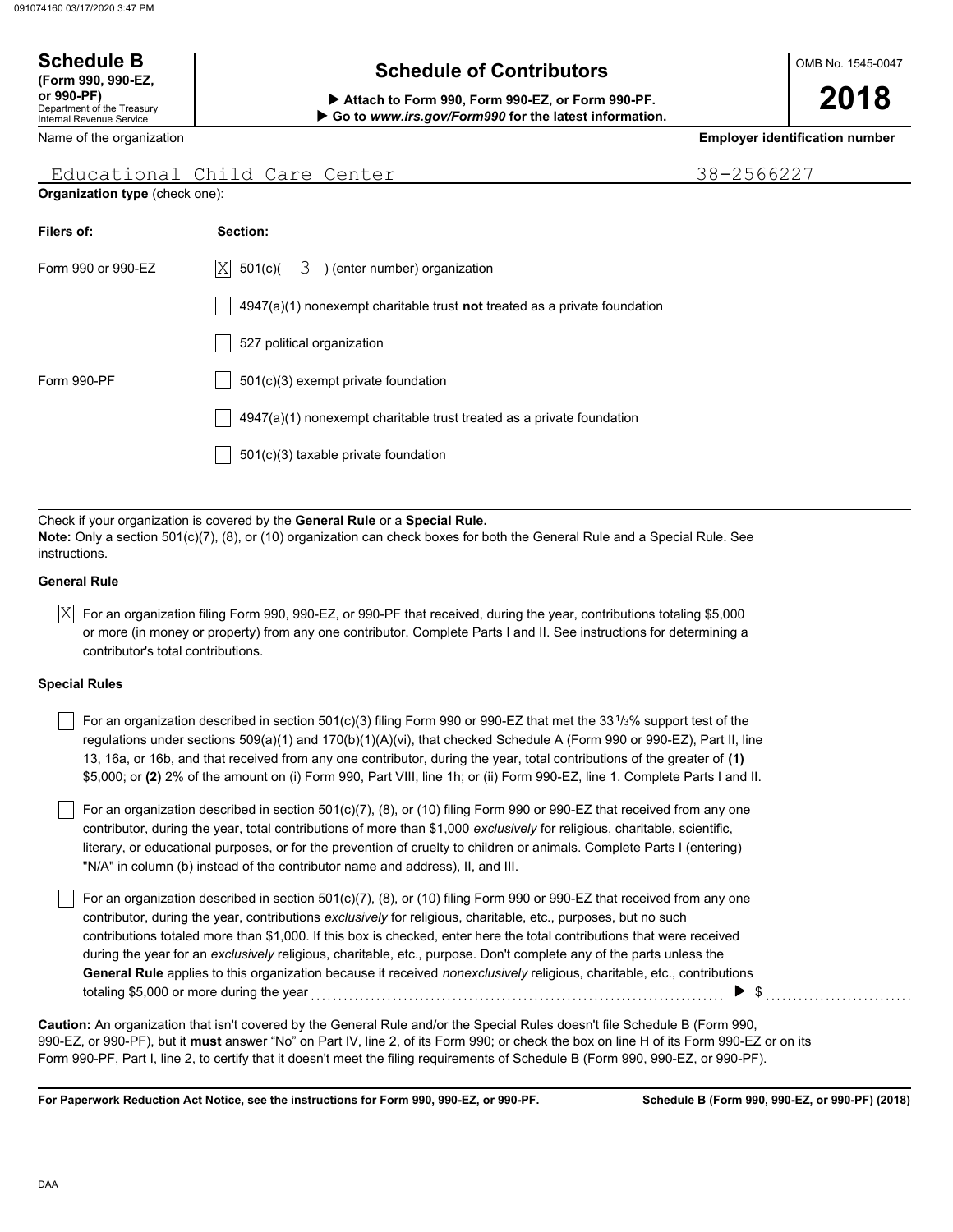| Name of organization | Schedule B (Form 990, 990-EZ, or 990-PF) (2018)                                                                                        |                                   | Page 1 of 1<br>Page 2<br><b>Employer identification number</b>                                       |
|----------------------|----------------------------------------------------------------------------------------------------------------------------------------|-----------------------------------|------------------------------------------------------------------------------------------------------|
| Part I               | Educational Child Care Center<br><b>Contributors</b> (see instructions). Use duplicate copies of Part I if additional space is needed. |                                   | 38-2566227                                                                                           |
| (a)<br>No.           | (b)<br>Name, address, and ZIP + 4                                                                                                      | (c)<br><b>Total contributions</b> | (d)<br>Type of contribution                                                                          |
| $1$                  | Bartsch Memorial Trust<br>10 S. Dearborn St<br>Chicago III 60603-2300                                                                  | \$ 25,000                         | ΙX<br>Person<br>Payroll<br><b>Noncash</b><br>(Complete Part II for<br>noncash contributions.)        |
| (a)<br>No.           | (b)<br>Name, address, and ZIP + 4                                                                                                      | (c)<br><b>Total contributions</b> | (d)<br>Type of contribution                                                                          |
| 2                    | Ingham Intermediate School District<br>2630 W Howell Rd<br>MI 48854<br>Mason                                                           | 86,156                            | ΙX<br>Person<br>Payroll<br><b>Noncash</b><br>(Complete Part II for<br>noncash contributions.)        |
| (a)<br>No.           | (b)<br>Name, address, and ZIP + 4                                                                                                      | (c)<br><b>Total contributions</b> | (d)<br><b>Type of contribution</b>                                                                   |
| $\mathfrak{Z}$       | Capital Area Community Services<br>1301 Rensen Street<br>MI 48910<br>Lansing                                                           | 89,532                            | ΙX<br><b>Person</b><br>Payroll<br><b>Noncash</b><br>(Complete Part II for<br>noncash contributions.) |
| (a)<br>No.           | (b)<br>Name, address, and ZIP + 4                                                                                                      | (c)<br><b>Total contributions</b> | (d)<br>Type of contribution                                                                          |
| $\overline{A}$       | Michigan Department of Education<br>608 W Allegan Street<br>MI 48909<br>Lansing                                                        | 56,617<br>\$                      | ΙX<br><b>Person</b><br>Payroll<br><b>Noncash</b><br>(Complete Part II for<br>noncash contributions.) |
| (a)<br>No.           | (b)<br>Name, address, and ZIP + 4                                                                                                      | (c)<br><b>Total contributions</b> | (d)<br>Type of contribution                                                                          |
| .5                   | Lansing Community College<br>411 N Washington Square<br>MI 48933<br>Lansing                                                            | \$ 288,070                        | X<br>Person<br>Payroll<br><b>Noncash</b><br>(Complete Part II for<br>noncash contributions.)         |
| (a)<br>No.           | (b)<br>Name, address, and ZIP + 4                                                                                                      | (c)<br><b>Total contributions</b> | (d)<br>Type of contribution                                                                          |
|                      |                                                                                                                                        | \$                                | Person<br>Payroll<br><b>Noncash</b><br>(Complete Part II for<br>noncash contributions.)              |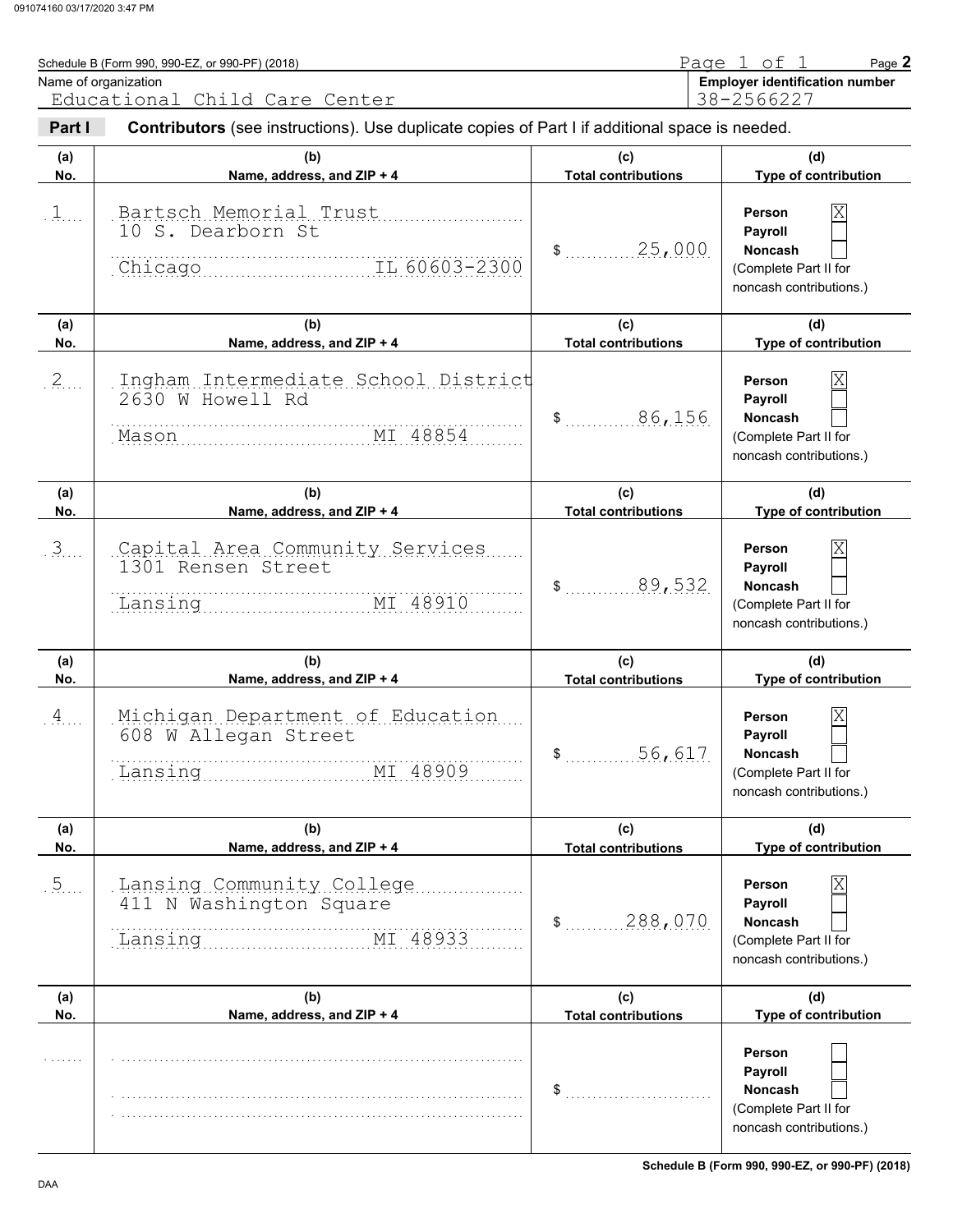Department of the Treasury Internal Revenue Service **Name of the organization**

## **SCHEDULE D Supplemental Financial Statements**

 **Attach to Form 990. (Form 990) Part IV, line 6, 7, 8, 9, 10, 11a, 11b, 11c, 11d, 11e, 11f, 12a, or 12b. Complete if the organization answered "Yes" on Form 990,**

 **Go to** *www.irs.gov/Form990* **for instructions and the latest information.**

| OMB No. 1545-0047     |
|-----------------------|
| 2018                  |
|                       |
| <b>Open to Public</b> |
| <b>Inspection</b>     |

|    | Educational Child Care Center                                                                                                                                                           |                                                    | 38-2566227     |                                 |
|----|-----------------------------------------------------------------------------------------------------------------------------------------------------------------------------------------|----------------------------------------------------|----------------|---------------------------------|
|    | Organizations Maintaining Donor Advised Funds or Other Similar Funds or Accounts.<br>Part I                                                                                             |                                                    |                |                                 |
|    | Complete if the organization answered "Yes" on Form 990, Part IV, line 6.                                                                                                               |                                                    |                |                                 |
|    |                                                                                                                                                                                         | (a) Donor advised funds                            |                | (b) Funds and other accounts    |
| 1  | Total number at end of year                                                                                                                                                             |                                                    |                |                                 |
| 2  |                                                                                                                                                                                         |                                                    |                |                                 |
| 3  |                                                                                                                                                                                         |                                                    |                |                                 |
| 4  | Aggregate value at end of year                                                                                                                                                          |                                                    |                |                                 |
| 5  | Did the organization inform all donors and donor advisors in writing that the assets held in donor advised                                                                              |                                                    |                |                                 |
|    | funds are the organization's property, subject to the organization's exclusive legal control?                                                                                           |                                                    |                | Yes<br><b>No</b>                |
| 6  | Did the organization inform all grantees, donors, and donor advisors in writing that grant funds can be used                                                                            |                                                    |                |                                 |
|    | only for charitable purposes and not for the benefit of the donor or donor advisor, or for any other purpose                                                                            |                                                    |                |                                 |
|    | conferring impermissible private benefit?                                                                                                                                               |                                                    |                | <b>Yes</b><br><b>No</b>         |
|    | Part II<br><b>Conservation Easements.</b>                                                                                                                                               |                                                    |                |                                 |
|    | Complete if the organization answered "Yes" on Form 990, Part IV, line 7.                                                                                                               |                                                    |                |                                 |
| 1. | Purpose(s) of conservation easements held by the organization (check all that apply).                                                                                                   |                                                    |                |                                 |
|    | Preservation of land for public use (e.g., recreation or education)                                                                                                                     | Preservation of a historically important land area |                |                                 |
|    | Protection of natural habitat                                                                                                                                                           | Preservation of a certified historic structure     |                |                                 |
|    | Preservation of open space                                                                                                                                                              |                                                    |                |                                 |
| 2  | Complete lines 2a through 2d if the organization held a qualified conservation contribution in the form of a conservation                                                               |                                                    |                |                                 |
|    | easement on the last day of the tax year.                                                                                                                                               |                                                    |                | Held at the End of the Tax Year |
|    | Total number of conservation easements                                                                                                                                                  |                                                    | 2a             |                                 |
| b  | Total acreage restricted by conservation easements                                                                                                                                      |                                                    | 2 <sub>b</sub> |                                 |
|    | Number of conservation easements on a certified historic structure included in (a)                                                                                                      |                                                    | 2c             |                                 |
| d  | Number of conservation easements included in (c) acquired after 7/25/06, and not on a                                                                                                   |                                                    |                |                                 |
|    | historic structure listed in the National Register                                                                                                                                      |                                                    | 2d             |                                 |
| 3  | Number of conservation easements modified, transferred, released, extinguished, or terminated by the organization during the                                                            |                                                    |                |                                 |
|    | tax year $\blacktriangleright$                                                                                                                                                          |                                                    |                |                                 |
|    | Number of states where property subject to conservation easement is located ▶<br>Does the organization have a written policy regarding the periodic monitoring, inspection, handling of |                                                    |                |                                 |
| 5  | violations, and enforcement of the conservation easements it holds?                                                                                                                     |                                                    |                | Yes<br>No                       |
| 6  | Staff and volunteer hours devoted to monitoring, inspecting, handling of violations, and enforcing conservation easements during the year                                               |                                                    |                |                                 |
|    |                                                                                                                                                                                         |                                                    |                |                                 |
|    | 7 Amount of expenses incurred in monitoring, inspecting, handling of violations, and enforcing conservation easements during the year                                                   |                                                    |                |                                 |
|    | ► \$                                                                                                                                                                                    |                                                    |                |                                 |
| 8  | Does each conservation easement reported on line $2(d)$ above satisfy the requirements of section $170(h)(4)(B)(i)$                                                                     |                                                    |                |                                 |
|    | and section $170(h)(4)(B)(ii)?$                                                                                                                                                         |                                                    |                | Yes<br><b>No</b>                |
| 9  | In Part XIII, describe how the organization reports conservation easements in its revenue and expense statement, and                                                                    |                                                    |                |                                 |
|    | balance sheet, and include, if applicable, the text of the footnote to the organization's financial statements that describes the                                                       |                                                    |                |                                 |
|    | organization's accounting for conservation easements.                                                                                                                                   |                                                    |                |                                 |
|    | Organizations Maintaining Collections of Art, Historical Treasures, or Other Similar Assets.<br>Part III                                                                                |                                                    |                |                                 |
|    | Complete if the organization answered "Yes" on Form 990, Part IV, line 8.                                                                                                               |                                                    |                |                                 |
|    | 1a If the organization elected, as permitted under SFAS 116 (ASC 958), not to report in its revenue statement and balance sheet                                                         |                                                    |                |                                 |
|    | works of art, historical treasures, or other similar assets held for public exhibition, education, or research in furtherance of                                                        |                                                    |                |                                 |
|    | public service, provide, in Part XIII, the text of the footnote to its financial statements that describes these items.                                                                 |                                                    |                |                                 |
| b  | If the organization elected, as permitted under SFAS 116 (ASC 958), to report in its revenue statement and balance sheet                                                                |                                                    |                |                                 |
|    | works of art, historical treasures, or other similar assets held for public exhibition, education, or research in furtherance of                                                        |                                                    |                |                                 |
|    | public service, provide the following amounts relating to these items:                                                                                                                  |                                                    |                |                                 |
|    |                                                                                                                                                                                         |                                                    |                |                                 |
|    | (ii) Assets included in Form 990, Part X                                                                                                                                                |                                                    |                |                                 |
| 2  | If the organization received or held works of art, historical treasures, or other similar assets for financial gain, provide the                                                        |                                                    |                |                                 |
|    | following amounts required to be reported under SFAS 116 (ASC 958) relating to these items:                                                                                             |                                                    |                |                                 |
|    |                                                                                                                                                                                         |                                                    |                |                                 |
|    | For Paperwork Reduction Act Notice, see the Instructions for Form 990.                                                                                                                  |                                                    |                | Schedule D (Form 990) 2018      |

**FUI**<br>DAA **For Paperwork Reduction Act Notice, see the Instructions for Form 990.**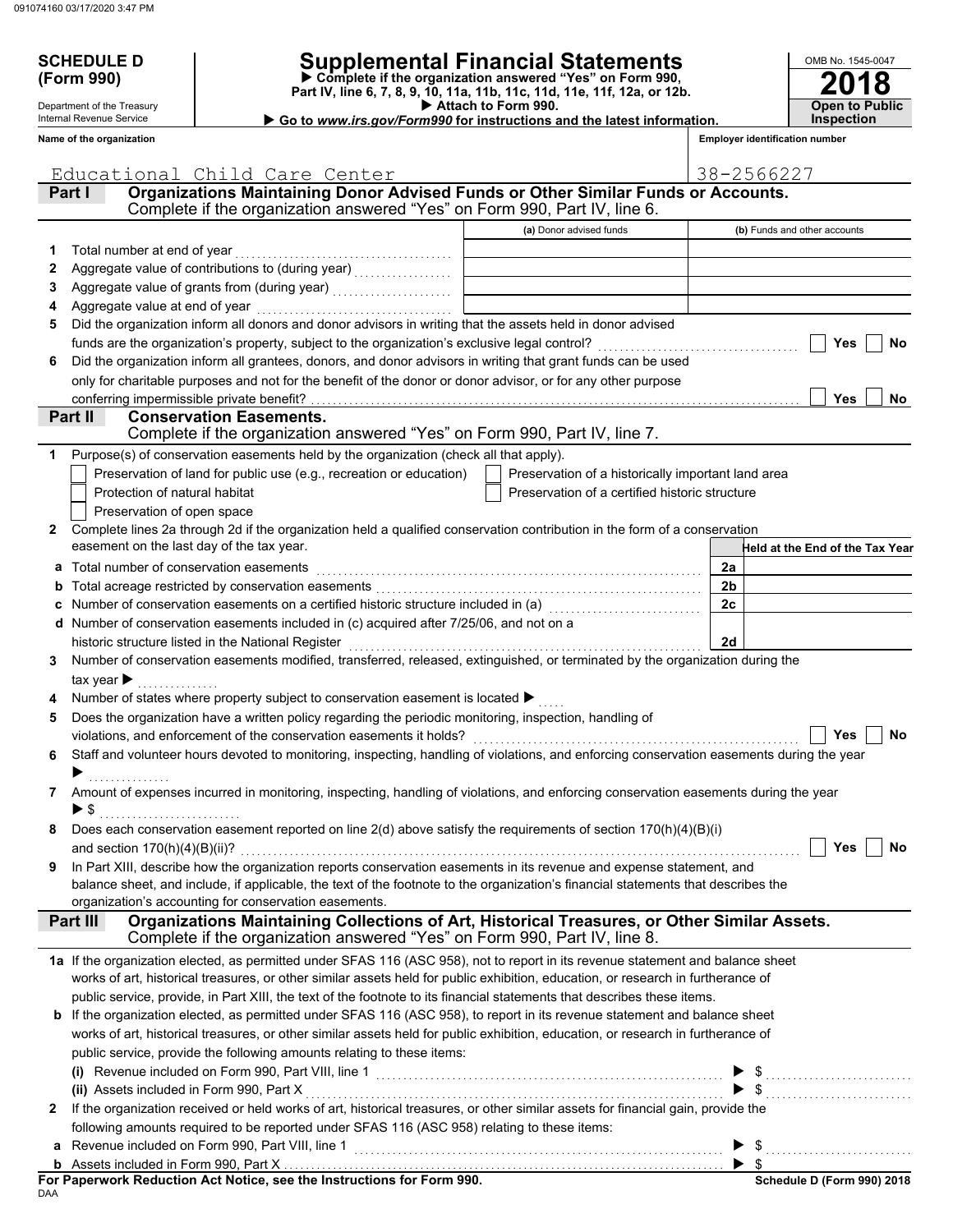|   | Schedule D (Form 990) 2018 Educational Child Care Center                                                                                                                                                                       |                         |                           |                         | 38-2566227      |                       |                | Page 2              |
|---|--------------------------------------------------------------------------------------------------------------------------------------------------------------------------------------------------------------------------------|-------------------------|---------------------------|-------------------------|-----------------|-----------------------|----------------|---------------------|
|   | Organizations Maintaining Collections of Art, Historical Treasures, or Other Similar Assets (continued)<br>Part III                                                                                                            |                         |                           |                         |                 |                       |                |                     |
| 3 | Using the organization's acquisition, accession, and other records, check any of the following that are a significant use of its<br>collection items (check all that apply):                                                   |                         |                           |                         |                 |                       |                |                     |
| a | Public exhibition                                                                                                                                                                                                              | d                       | Loan or exchange programs |                         |                 |                       |                |                     |
| b | Scholarly research                                                                                                                                                                                                             | е                       |                           |                         |                 |                       |                |                     |
| c | Preservation for future generations                                                                                                                                                                                            |                         |                           |                         |                 |                       |                |                     |
|   | Provide a description of the organization's collections and explain how they further the organization's exempt purpose in Part                                                                                                 |                         |                           |                         |                 |                       |                |                     |
|   | XIII.                                                                                                                                                                                                                          |                         |                           |                         |                 |                       |                |                     |
|   | During the year, did the organization solicit or receive donations of art, historical treasures, or other similar                                                                                                              |                         |                           |                         |                 |                       |                |                     |
|   |                                                                                                                                                                                                                                |                         |                           |                         |                 |                       | <b>Yes</b>     | <b>No</b>           |
|   | <b>Escrow and Custodial Arrangements.</b><br><b>Part IV</b>                                                                                                                                                                    |                         |                           |                         |                 |                       |                |                     |
|   | Complete if the organization answered "Yes" on Form 990, Part IV, line 9, or reported an amount on Form                                                                                                                        |                         |                           |                         |                 |                       |                |                     |
|   | 990, Part X, line 21.                                                                                                                                                                                                          |                         |                           |                         |                 |                       |                |                     |
|   | 1a Is the organization an agent, trustee, custodian or other intermediary for contributions or other assets not                                                                                                                |                         |                           |                         |                 |                       |                |                     |
|   | included on Form 990, Part X?                                                                                                                                                                                                  |                         |                           |                         |                 |                       | <b>Yes</b>     | No                  |
|   | b If "Yes," explain the arrangement in Part XIII and complete the following table:                                                                                                                                             |                         |                           |                         |                 |                       |                |                     |
|   |                                                                                                                                                                                                                                |                         |                           |                         |                 |                       | Amount         |                     |
|   | c Beginning balance                                                                                                                                                                                                            |                         |                           |                         |                 | 1c                    |                |                     |
|   | d Additions during the year contains and account of a state of the year of Additions during the year contains and a state of Additions during the year contains and a state of the state of Additional Additional Additional A |                         |                           |                         |                 | 1d                    |                |                     |
|   | Distributions during the year [1, 1, 2010] [1, 2010] [1, 2010] [1, 2010] [1, 2010] [1, 2010] [1, 2010] [1, 2010                                                                                                                |                         |                           |                         |                 | 1e                    |                |                     |
| f | Ending balance with a construction of the construction of the construction of the construction of the construction of the construction of the construction of the construction of the construction of the construction of the  |                         |                           |                         |                 | 1f                    |                |                     |
|   | 2a Did the organization include an amount on Form 990, Part X, line 21, for escrow or custodial account liability?                                                                                                             |                         |                           |                         |                 |                       | Yes            | No                  |
|   | <b>b</b> If "Yes," explain the arrangement in Part XIII. Check here if the explanation has been provided on Part XIII                                                                                                          |                         |                           |                         |                 |                       |                |                     |
|   | <b>Part V</b><br><b>Endowment Funds.</b>                                                                                                                                                                                       |                         |                           |                         |                 |                       |                |                     |
|   | Complete if the organization answered "Yes" on Form 990, Part IV, line 10.                                                                                                                                                     |                         |                           |                         |                 |                       |                |                     |
|   |                                                                                                                                                                                                                                | (a) Current year        | (b) Prior year            | (c) Two years back      |                 | (d) Three years back  |                | (e) Four years back |
|   | 1a Beginning of year balance <b>contained</b>                                                                                                                                                                                  |                         |                           |                         |                 |                       |                |                     |
|   | <b>b</b> Contributions <b>b</b>                                                                                                                                                                                                |                         |                           |                         |                 |                       |                |                     |
|   | c Net investment earnings, gains, and                                                                                                                                                                                          |                         |                           |                         |                 |                       |                |                     |
|   |                                                                                                                                                                                                                                |                         |                           |                         |                 |                       |                |                     |
|   | losses                                                                                                                                                                                                                         |                         |                           |                         |                 |                       |                |                     |
|   | d Grants or scholarships<br>.                                                                                                                                                                                                  |                         |                           |                         |                 |                       |                |                     |
|   | e Other expenditures for facilities and                                                                                                                                                                                        |                         |                           |                         |                 |                       |                |                     |
|   | programs                                                                                                                                                                                                                       |                         |                           |                         |                 |                       |                |                     |
|   | f Administrative expenses                                                                                                                                                                                                      |                         |                           |                         |                 |                       |                |                     |
|   | g End of year balance                                                                                                                                                                                                          |                         |                           |                         |                 |                       |                |                     |
|   | Provide the estimated percentage of the current year end balance (line 1g, column (a)) held as:                                                                                                                                |                         |                           |                         |                 |                       |                |                     |
|   | Board designated or quasi-endowment > %                                                                                                                                                                                        |                         |                           |                         |                 |                       |                |                     |
|   | <b>b</b> Permanent endowment $\blacktriangleright$<br>. %                                                                                                                                                                      |                         |                           |                         |                 |                       |                |                     |
|   | c Temporarily restricted endowment >                                                                                                                                                                                           | $\%$                    |                           |                         |                 |                       |                |                     |
|   | The percentages on lines 2a, 2b, and 2c should equal 100%.                                                                                                                                                                     |                         |                           |                         |                 |                       |                |                     |
|   | 3a Are there endowment funds not in the possession of the organization that are held and administered for the                                                                                                                  |                         |                           |                         |                 |                       |                |                     |
|   | organization by:                                                                                                                                                                                                               |                         |                           |                         |                 |                       |                | Yes  <br><b>No</b>  |
|   | (i) unrelated organizations entertainment and all the contract of the contract of the contract of the contract of the contract of the contract of the contract of the contract of the contract of the contract of the contract |                         |                           |                         |                 |                       | 3a(i)          |                     |
|   | (ii) related organizations                                                                                                                                                                                                     |                         |                           |                         |                 |                       | 3a(ii)         |                     |
|   | b If "Yes" on line 3a(ii), are the related organizations listed as required on Schedule R? [[[[[[[[[[[[[[[[[[[                                                                                                                 |                         |                           |                         |                 |                       | 3b             |                     |
|   | Describe in Part XIII the intended uses of the organization's endowment funds.                                                                                                                                                 |                         |                           |                         |                 |                       |                |                     |
|   | <b>Part VI</b><br>Land, Buildings, and Equipment.                                                                                                                                                                              |                         |                           |                         |                 |                       |                |                     |
|   | Complete if the organization answered "Yes" on Form 990, Part IV, line 11a. See Form 990, Part X, line 10.                                                                                                                     |                         |                           |                         |                 |                       |                |                     |
|   | Description of property                                                                                                                                                                                                        | (a) Cost or other basis |                           | (b) Cost or other basis | (c) Accumulated |                       | (d) Book value |                     |
|   |                                                                                                                                                                                                                                | (investment)            |                           | (other)                 | depreciation    |                       |                |                     |
|   | <b>1a</b> Land                                                                                                                                                                                                                 |                         |                           | 33,750                  |                 |                       |                | 33,750              |
|   | <b>b</b> Buildings                                                                                                                                                                                                             |                         |                           | 653,765                 |                 | 326,276               | 327            | 489                 |
|   | c Leasehold improvements                                                                                                                                                                                                       |                         |                           |                         |                 |                       |                |                     |
|   |                                                                                                                                                                                                                                |                         |                           |                         |                 |                       |                |                     |
|   |                                                                                                                                                                                                                                |                         |                           |                         |                 |                       |                |                     |
|   |                                                                                                                                                                                                                                |                         |                           |                         |                 | $\blacktriangleright$ |                |                     |
|   |                                                                                                                                                                                                                                |                         |                           |                         |                 |                       |                | 361,239             |

**Schedule D (Form 990) 2018**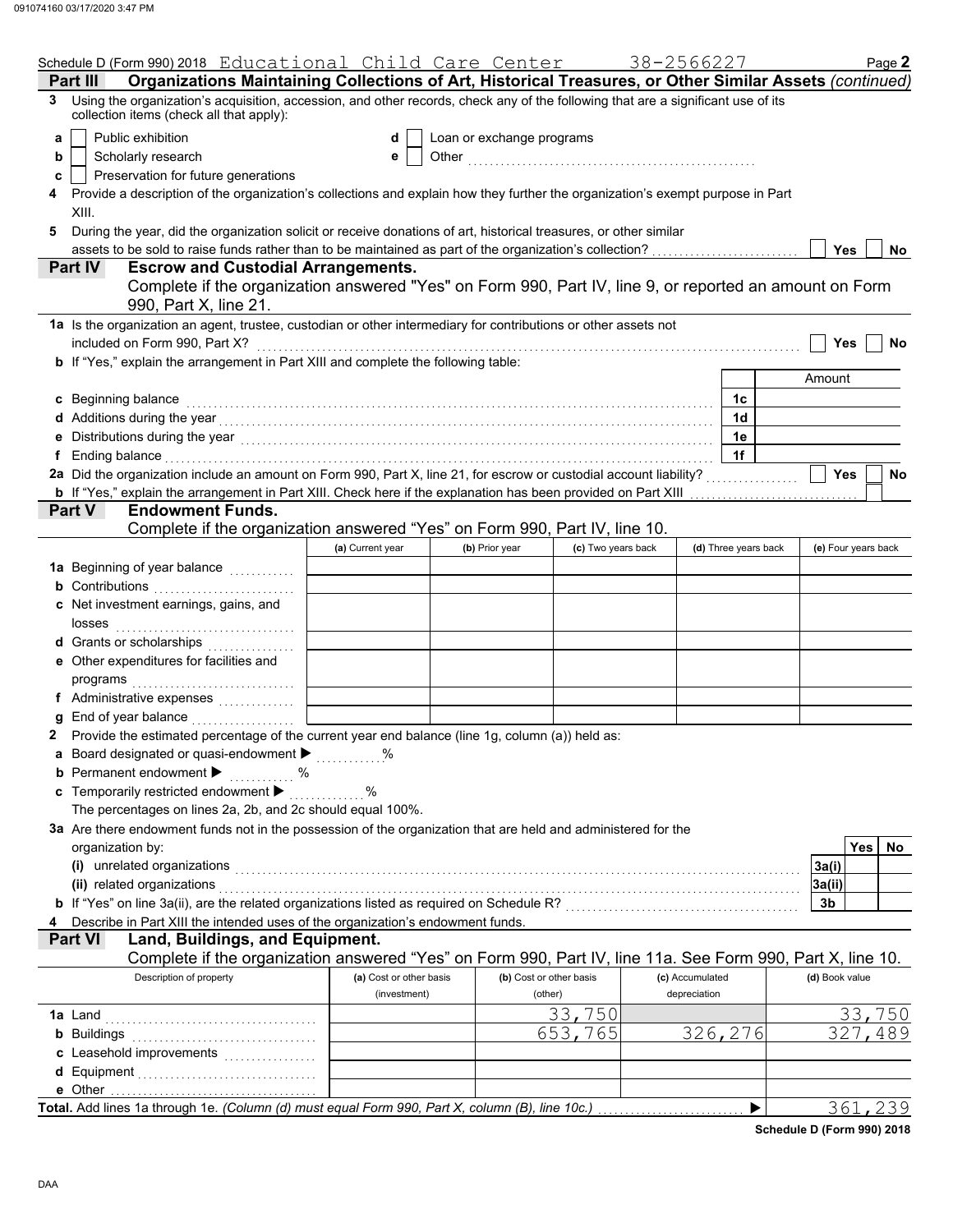|                           | Schedule D (Form 990) 2018 Educational Child Care Center                                                         |                | 38-2566227                                                   | Page 3         |
|---------------------------|------------------------------------------------------------------------------------------------------------------|----------------|--------------------------------------------------------------|----------------|
| <b>Part VII</b>           | <b>Investments-Other Securities.</b>                                                                             |                |                                                              |                |
|                           | Complete if the organization answered "Yes" on Form 990, Part IV, line 11b. See Form 990, Part X, line 12.       |                |                                                              |                |
|                           | (a) Description of security or category<br>(including name of security)                                          | (b) Book value | (c) Method of valuation:<br>Cost or end-of-year market value |                |
| (1) Financial derivatives |                                                                                                                  |                |                                                              |                |
|                           | (2) Closely-held equity interests                                                                                |                |                                                              |                |
| (3) Other                 |                                                                                                                  |                |                                                              |                |
|                           |                                                                                                                  |                |                                                              |                |
| . (B)                     |                                                                                                                  |                |                                                              |                |
| $(\mathsf{C})$ (C)        |                                                                                                                  |                |                                                              |                |
| (D)                       |                                                                                                                  |                |                                                              |                |
| $\ldots$ (E) $\ldots$     |                                                                                                                  |                |                                                              |                |
| $\ldots$ (F)              |                                                                                                                  |                |                                                              |                |
| $\alpha$ . (G)            |                                                                                                                  |                |                                                              |                |
| (H)                       |                                                                                                                  |                |                                                              |                |
|                           | Total. (Column (b) must equal Form 990, Part X, col. (B) line 12.) ▶                                             |                |                                                              |                |
| <b>Part VIII</b>          | <b>Investments-Program Related.</b>                                                                              |                |                                                              |                |
|                           | Complete if the organization answered "Yes" on Form 990, Part IV, line 11c. See Form 990, Part X, line 13.       |                |                                                              |                |
|                           | (a) Description of investment                                                                                    | (b) Book value | (c) Method of valuation:                                     |                |
|                           |                                                                                                                  |                | Cost or end-of-year market value                             |                |
| (1)                       |                                                                                                                  |                |                                                              |                |
| (2)                       |                                                                                                                  |                |                                                              |                |
| (3)                       |                                                                                                                  |                |                                                              |                |
| (4)                       |                                                                                                                  |                |                                                              |                |
| (5)                       |                                                                                                                  |                |                                                              |                |
| (6)                       |                                                                                                                  |                |                                                              |                |
| (7)                       |                                                                                                                  |                |                                                              |                |
| (8)                       |                                                                                                                  |                |                                                              |                |
| (9)                       |                                                                                                                  |                |                                                              |                |
| Part IX                   | Total. (Column (b) must equal Form 990, Part X, col. (B) line 13.) $\blacktriangleright$<br><b>Other Assets.</b> |                |                                                              |                |
|                           | Complete if the organization answered "Yes" on Form 990, Part IV, line 11d. See Form 990, Part X, line 15.       |                |                                                              |                |
|                           | (a) Description                                                                                                  |                |                                                              | (b) Book value |
| (1)                       |                                                                                                                  |                |                                                              |                |
| (2)                       |                                                                                                                  |                |                                                              |                |
| (3)                       |                                                                                                                  |                |                                                              |                |
| (4)                       |                                                                                                                  |                |                                                              |                |
| (5)                       |                                                                                                                  |                |                                                              |                |
| (6)                       |                                                                                                                  |                |                                                              |                |
| (7)                       |                                                                                                                  |                |                                                              |                |
| (8)                       |                                                                                                                  |                |                                                              |                |
| (9)                       |                                                                                                                  |                |                                                              |                |
|                           | Total. (Column (b) must equal Form 990, Part X, col. (B) line 15.)                                               |                |                                                              |                |
| Part X                    | <b>Other Liabilities.</b>                                                                                        |                |                                                              |                |
|                           | Complete if the organization answered "Yes" on Form 990, Part IV, line 11e or 11f. See Form 990, Part X,         |                |                                                              |                |
|                           | line 25.                                                                                                         |                |                                                              |                |
| 1.                        | (a) Description of liability                                                                                     | (b) Book value |                                                              |                |
| (1)                       | Federal income taxes                                                                                             |                |                                                              |                |
| (2)                       |                                                                                                                  |                |                                                              |                |
| (3)                       |                                                                                                                  |                |                                                              |                |
| (4)                       |                                                                                                                  |                |                                                              |                |
| (5)                       |                                                                                                                  |                |                                                              |                |
| (6)<br>(7)                |                                                                                                                  |                |                                                              |                |
|                           |                                                                                                                  |                |                                                              |                |

**Total.** *(Column (b) must equal Form 990, Part X, col. (B) line 25.)*   $(9)$ 

Liability for uncertain tax positions. In Part XIII, provide the text of the footnote to the organization's financial statements that reports the **2.** organization's liability for uncertain tax positions under FIN 48 (ASC 740). Check here if the text of the footnote has been provided in Part XIII

(8)

|                | Cost or end-of-year market value                                                                           |
|----------------|------------------------------------------------------------------------------------------------------------|
|                |                                                                                                            |
|                |                                                                                                            |
|                |                                                                                                            |
|                |                                                                                                            |
|                |                                                                                                            |
|                |                                                                                                            |
|                |                                                                                                            |
|                |                                                                                                            |
|                |                                                                                                            |
|                |                                                                                                            |
|                |                                                                                                            |
|                |                                                                                                            |
|                |                                                                                                            |
|                | Complete if the organization answered "Yes" on Form 990, Part IV, line 11c. See Form 990, Part X, line 13. |
| (b) Book value | (c) Method of valuation:                                                                                   |
|                | Cost or end-of-year market value                                                                           |
|                |                                                                                                            |
|                |                                                                                                            |
|                |                                                                                                            |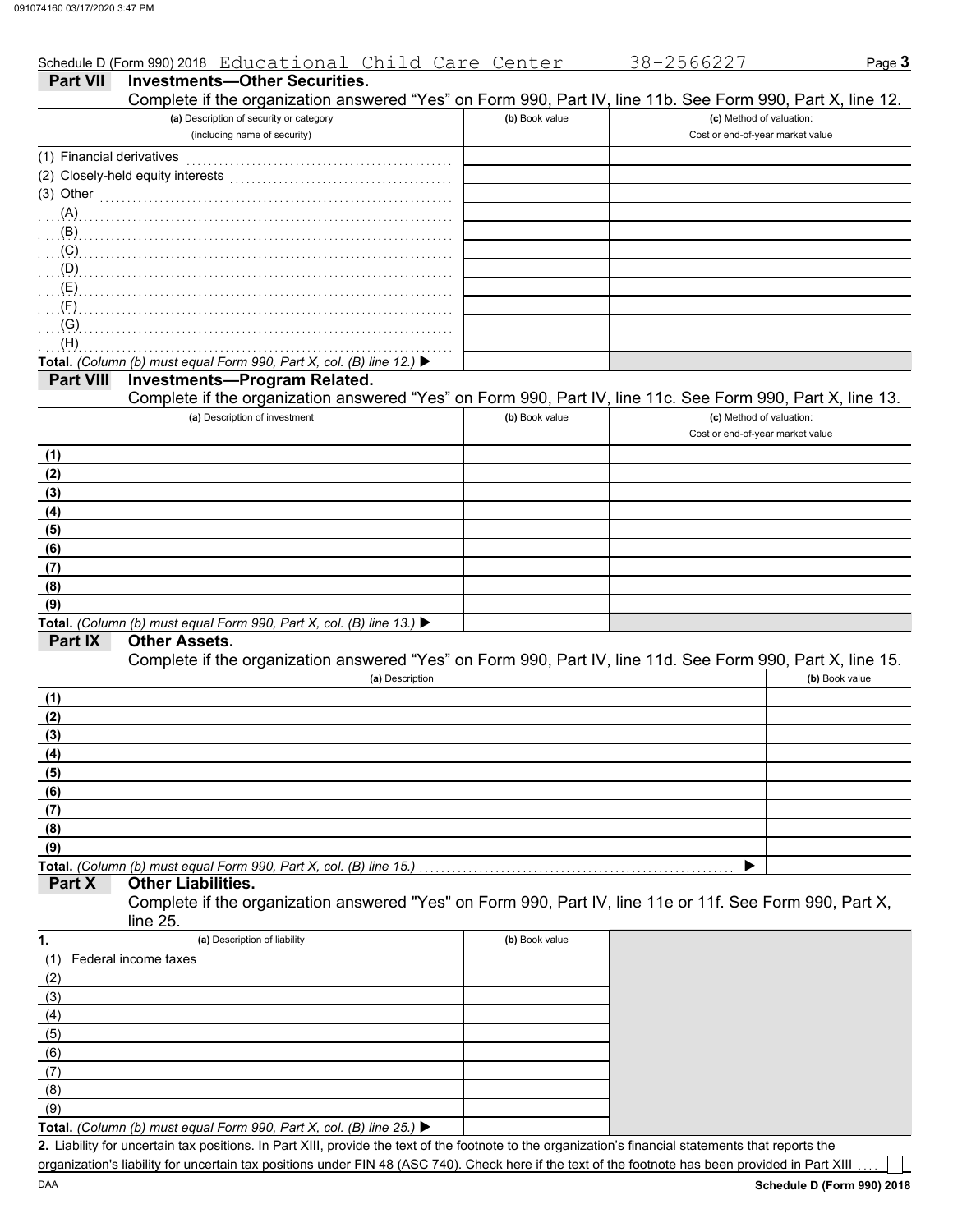| Schedule D (Form 990) 2018 Educational Child Care Center                                                                                                                                                                                |                | 38-2566227 | Page 4 |
|-----------------------------------------------------------------------------------------------------------------------------------------------------------------------------------------------------------------------------------------|----------------|------------|--------|
| Reconciliation of Revenue per Audited Financial Statements With Revenue per Return.<br>Part XI                                                                                                                                          |                |            |        |
| Complete if the organization answered "Yes" on Form 990, Part IV, line 12a.                                                                                                                                                             |                |            |        |
| 1 Total revenue, gains, and other support per audited financial statements                                                                                                                                                              |                | 1          |        |
| Amounts included on line 1 but not on Form 990, Part VIII, line 12:<br>2                                                                                                                                                                |                |            |        |
| a                                                                                                                                                                                                                                       | 2a             |            |        |
| <b>b</b> Donated services and use of facilities <b>constants</b> and the constant of the service of the service of the service of the service of the service of the service of the service of the service of the service of the service | 2 <sub>b</sub> |            |        |
|                                                                                                                                                                                                                                         | 2c             |            |        |
|                                                                                                                                                                                                                                         | 2d             |            |        |
| Add lines 2a through 2d <b>Martin Community Community</b> Add lines 2a through 1<br>е                                                                                                                                                   |                | 2e         |        |
| 3                                                                                                                                                                                                                                       |                | 3          |        |
| Amounts included on Form 990, Part VIII, line 12, but not on line 1:<br>4                                                                                                                                                               |                |            |        |
| a Investment expenses not included on Form 990, Part VIII, line 7b [[[[[[[[[[[[[[[[[[[[[[[[[[[[[[[[[                                                                                                                                    | 4a             |            |        |
| <b>b</b> Other (Describe in Part XIII.) <b>CONVERGENT</b> OF OUR <b>DESCRIPTION</b>                                                                                                                                                     | 4b             |            |        |
| c Add lines 4a and 4b                                                                                                                                                                                                                   |                | 4с         |        |
|                                                                                                                                                                                                                                         |                | 5          |        |
| Part XII Reconciliation of Expenses per Audited Financial Statements With Expenses per Return.                                                                                                                                          |                |            |        |
| Complete if the organization answered "Yes" on Form 990, Part IV, line 12a.                                                                                                                                                             |                |            |        |
| Total expenses and losses per audited financial statements<br>1.                                                                                                                                                                        |                | 1          |        |
| Amounts included on line 1 but not on Form 990, Part IX, line 25:<br>2                                                                                                                                                                  |                |            |        |
| a                                                                                                                                                                                                                                       | 2a             |            |        |
|                                                                                                                                                                                                                                         | 2 <sub>b</sub> |            |        |
|                                                                                                                                                                                                                                         | 2c             |            |        |
|                                                                                                                                                                                                                                         | 2d             |            |        |
|                                                                                                                                                                                                                                         |                | 2e         |        |
| 3                                                                                                                                                                                                                                       |                | 3          |        |
| Amounts included on Form 990, Part IX, line 25, but not on line 1:<br>4                                                                                                                                                                 |                |            |        |
|                                                                                                                                                                                                                                         | 4a             |            |        |
| <b>b</b> Other (Describe in Part XIII.) <b>CONVERGENT</b> OF OUR <b>DESCRIPTION</b>                                                                                                                                                     | 4b             |            |        |
| c Add lines 4a and 4b                                                                                                                                                                                                                   |                | 4с         |        |
|                                                                                                                                                                                                                                         |                | 5          |        |
| Part XIII Supplemental Information.                                                                                                                                                                                                     |                |            |        |
| Provide the descriptions required for Part II, lines 3, 5, and 9; Part III, lines 1a and 4; Part IV, lines 1b and 2b; Part V, line 4; Part X, line                                                                                      |                |            |        |
| 2; Part XI, lines 2d and 4b; and Part XII, lines 2d and 4b. Also complete this part to provide any additional information.                                                                                                              |                |            |        |
|                                                                                                                                                                                                                                         |                |            |        |
|                                                                                                                                                                                                                                         |                |            |        |
|                                                                                                                                                                                                                                         |                |            |        |
|                                                                                                                                                                                                                                         |                |            |        |
|                                                                                                                                                                                                                                         |                |            |        |
|                                                                                                                                                                                                                                         |                |            |        |
|                                                                                                                                                                                                                                         |                |            |        |
|                                                                                                                                                                                                                                         |                |            |        |
|                                                                                                                                                                                                                                         |                |            |        |
|                                                                                                                                                                                                                                         |                |            |        |
|                                                                                                                                                                                                                                         |                |            |        |
|                                                                                                                                                                                                                                         |                |            |        |
|                                                                                                                                                                                                                                         |                |            |        |
|                                                                                                                                                                                                                                         |                |            |        |
|                                                                                                                                                                                                                                         |                |            |        |
|                                                                                                                                                                                                                                         |                |            |        |
|                                                                                                                                                                                                                                         |                |            |        |
|                                                                                                                                                                                                                                         |                |            |        |
|                                                                                                                                                                                                                                         |                |            |        |
|                                                                                                                                                                                                                                         |                |            |        |
|                                                                                                                                                                                                                                         |                |            |        |
|                                                                                                                                                                                                                                         |                |            |        |
|                                                                                                                                                                                                                                         |                |            |        |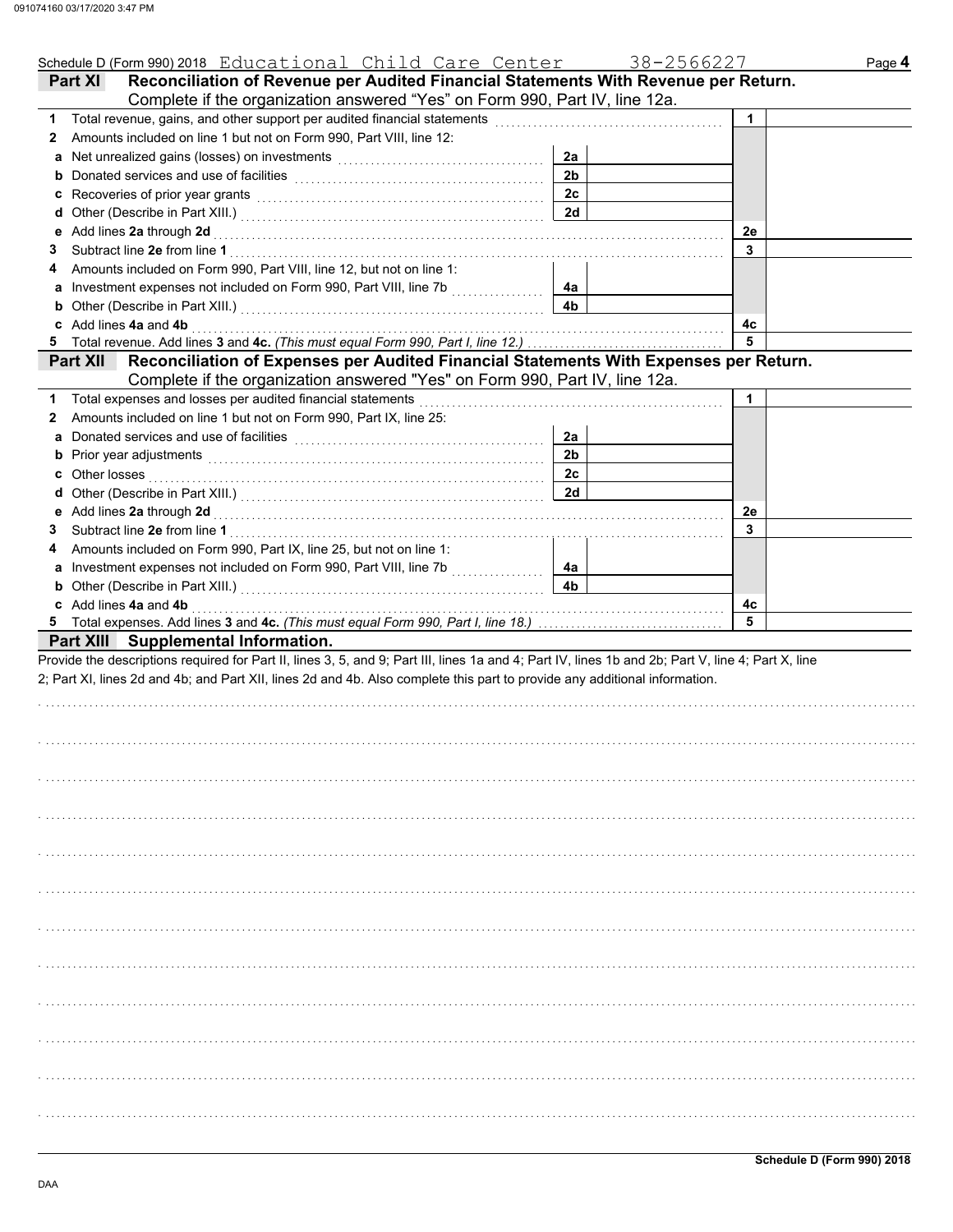| Schedule D (Form 990) 2018 Educational Child Care Center<br><b>Part XIII Supplemental Information (continued)</b> |  |  |  | 38-2566227 | Page 5 |
|-------------------------------------------------------------------------------------------------------------------|--|--|--|------------|--------|
|                                                                                                                   |  |  |  |            |        |
|                                                                                                                   |  |  |  |            |        |
|                                                                                                                   |  |  |  |            |        |
|                                                                                                                   |  |  |  |            |        |
|                                                                                                                   |  |  |  |            |        |
|                                                                                                                   |  |  |  |            |        |
|                                                                                                                   |  |  |  |            |        |
|                                                                                                                   |  |  |  |            |        |
|                                                                                                                   |  |  |  |            |        |
|                                                                                                                   |  |  |  |            |        |
|                                                                                                                   |  |  |  |            |        |
|                                                                                                                   |  |  |  |            |        |
|                                                                                                                   |  |  |  |            |        |
|                                                                                                                   |  |  |  |            |        |
|                                                                                                                   |  |  |  |            |        |
|                                                                                                                   |  |  |  |            |        |
|                                                                                                                   |  |  |  |            |        |
|                                                                                                                   |  |  |  |            |        |
|                                                                                                                   |  |  |  |            |        |
|                                                                                                                   |  |  |  |            |        |
|                                                                                                                   |  |  |  |            |        |
|                                                                                                                   |  |  |  |            |        |
|                                                                                                                   |  |  |  |            |        |
|                                                                                                                   |  |  |  |            |        |
|                                                                                                                   |  |  |  |            |        |
|                                                                                                                   |  |  |  |            |        |
|                                                                                                                   |  |  |  |            |        |
|                                                                                                                   |  |  |  |            |        |
|                                                                                                                   |  |  |  |            |        |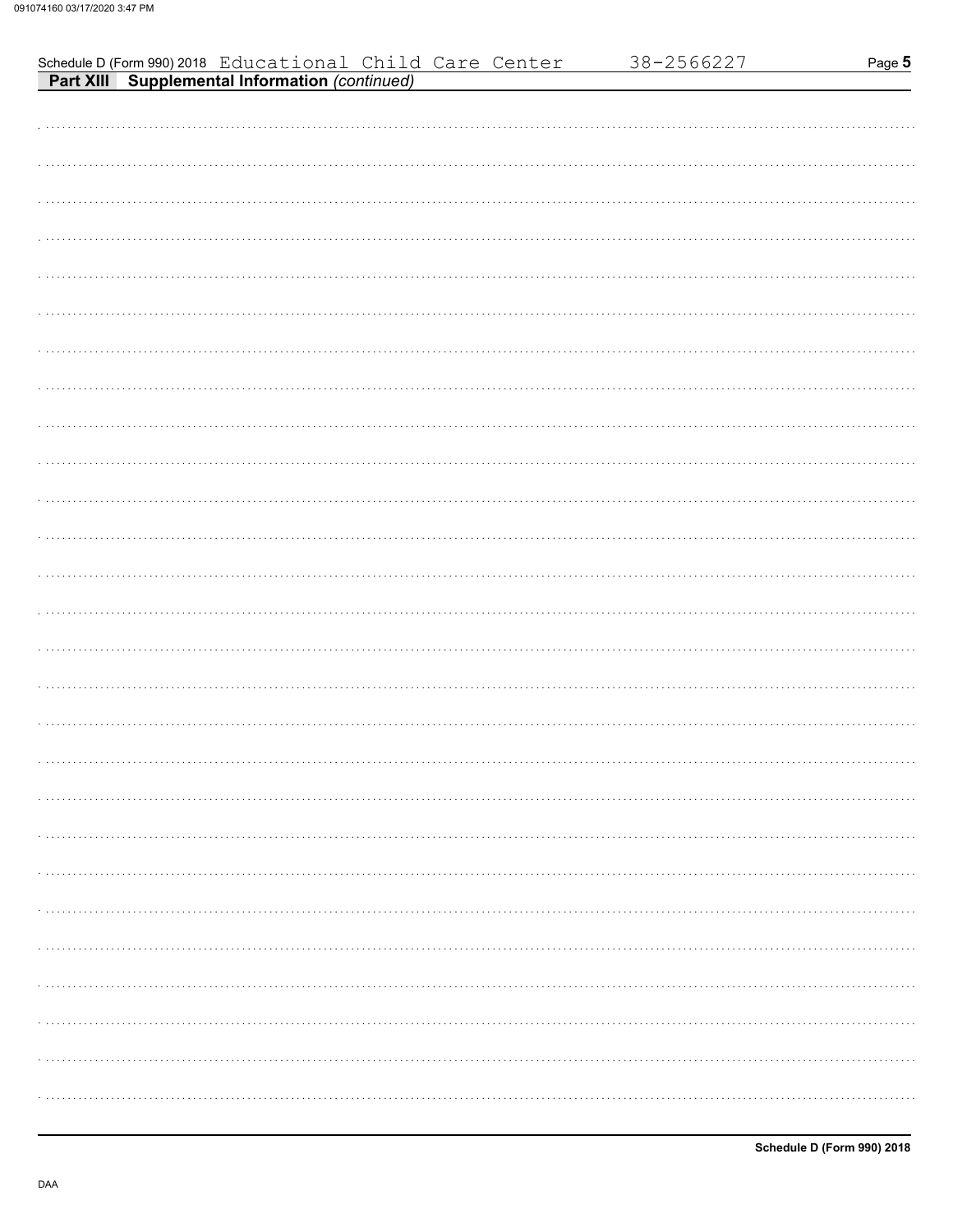|    | <b>SCHEDULE E</b><br>(Form 990 or 990-EZ)<br>Department of the Treasury<br>Internal Revenue Service |                                                                                                                                                                                                                                                                                                                                                                                                                        | OMB No. 1545-0047<br><b>Open to Public</b><br><b>Inspection</b> |                |            |     |
|----|-----------------------------------------------------------------------------------------------------|------------------------------------------------------------------------------------------------------------------------------------------------------------------------------------------------------------------------------------------------------------------------------------------------------------------------------------------------------------------------------------------------------------------------|-----------------------------------------------------------------|----------------|------------|-----|
|    | Name of the organization                                                                            |                                                                                                                                                                                                                                                                                                                                                                                                                        | <b>Employer identification number</b>                           |                |            |     |
|    | Part I                                                                                              | Educational Child Care Center                                                                                                                                                                                                                                                                                                                                                                                          | 38-2566227                                                      |                |            |     |
|    |                                                                                                     |                                                                                                                                                                                                                                                                                                                                                                                                                        |                                                                 |                | <b>YES</b> | NO. |
| 1  |                                                                                                     | Does the organization have a racially nondiscriminatory policy toward students by statement in its charter,<br>bylaws, other governing instrument, or in a resolution of its governing body?                                                                                                                                                                                                                           |                                                                 | 1              | Χ          |     |
| 2  |                                                                                                     | Does the organization include a statement of its racially nondiscriminatory policy toward students in all its<br>brochures, catalogues, and other written communications with the public dealing with student admissions,                                                                                                                                                                                              |                                                                 | $\overline{2}$ | Χ          |     |
| 3  |                                                                                                     | Has the organization publicized its racially nondiscriminatory policy through newspaper or broadcast media<br>during the period of solicitation for students, or during the registration period if it has no solicitation program,<br>in a way that makes the policy known to all parts of the general community it serves? If "Yes," please<br>describe. If "No," please explain. If you need more space, use Part II |                                                                 | 3              | Χ          |     |
|    |                                                                                                     |                                                                                                                                                                                                                                                                                                                                                                                                                        |                                                                 |                |            |     |
|    |                                                                                                     |                                                                                                                                                                                                                                                                                                                                                                                                                        |                                                                 |                |            |     |
|    |                                                                                                     |                                                                                                                                                                                                                                                                                                                                                                                                                        |                                                                 |                |            |     |
|    |                                                                                                     |                                                                                                                                                                                                                                                                                                                                                                                                                        |                                                                 |                |            |     |
| 4  |                                                                                                     | Does the organization maintain the following?                                                                                                                                                                                                                                                                                                                                                                          |                                                                 |                |            |     |
| a  |                                                                                                     |                                                                                                                                                                                                                                                                                                                                                                                                                        |                                                                 | 4a             | Χ          |     |
| b  |                                                                                                     | Records documenting that scholarships and other financial assistance are awarded on a racially                                                                                                                                                                                                                                                                                                                         |                                                                 |                |            |     |
| c  | nondiscriminatory basis?                                                                            | Copies of all catalogues, brochures, announcements, and other written communications to the public dealing                                                                                                                                                                                                                                                                                                             |                                                                 | 4b             | Χ          |     |
|    |                                                                                                     | with student admissions, programs, and scholarships?                                                                                                                                                                                                                                                                                                                                                                   |                                                                 | 4c             | Χ<br>X     |     |
| d  |                                                                                                     | If you answered "No" to any of the above, please explain. If you need more space, use Part II.                                                                                                                                                                                                                                                                                                                         |                                                                 | 4d             |            |     |
|    |                                                                                                     |                                                                                                                                                                                                                                                                                                                                                                                                                        |                                                                 |                |            |     |
|    |                                                                                                     |                                                                                                                                                                                                                                                                                                                                                                                                                        |                                                                 |                |            |     |
| 5  |                                                                                                     | Does the organization discriminate by race in any way with respect to:                                                                                                                                                                                                                                                                                                                                                 |                                                                 |                |            |     |
| a  |                                                                                                     |                                                                                                                                                                                                                                                                                                                                                                                                                        |                                                                 | 5а             |            | Χ   |
|    |                                                                                                     |                                                                                                                                                                                                                                                                                                                                                                                                                        |                                                                 |                |            |     |
|    | Admissions policies?                                                                                |                                                                                                                                                                                                                                                                                                                                                                                                                        |                                                                 | 5b             |            | Χ   |
| c  |                                                                                                     |                                                                                                                                                                                                                                                                                                                                                                                                                        |                                                                 | 5c             |            | Χ   |
| d  |                                                                                                     | Scholarships or other financial assistance?                                                                                                                                                                                                                                                                                                                                                                            |                                                                 | 5d             |            | X   |
| е  |                                                                                                     |                                                                                                                                                                                                                                                                                                                                                                                                                        |                                                                 | 5е             |            | Χ   |
|    | Use of facilities?                                                                                  |                                                                                                                                                                                                                                                                                                                                                                                                                        |                                                                 | 5f             |            | Χ   |
| g  | Athletic programs?                                                                                  |                                                                                                                                                                                                                                                                                                                                                                                                                        |                                                                 | 5g             |            | Χ   |
|    |                                                                                                     |                                                                                                                                                                                                                                                                                                                                                                                                                        |                                                                 |                |            |     |
| h  | Other extracurricular activities?                                                                   | If you answered "Yes" to any of the above, please explain. If you need more space, use Part II.                                                                                                                                                                                                                                                                                                                        |                                                                 | 5h             |            | Χ   |
|    |                                                                                                     |                                                                                                                                                                                                                                                                                                                                                                                                                        |                                                                 |                |            |     |
|    |                                                                                                     |                                                                                                                                                                                                                                                                                                                                                                                                                        |                                                                 |                |            |     |
|    |                                                                                                     |                                                                                                                                                                                                                                                                                                                                                                                                                        |                                                                 |                |            |     |
|    |                                                                                                     |                                                                                                                                                                                                                                                                                                                                                                                                                        |                                                                 |                |            |     |
| 6a |                                                                                                     |                                                                                                                                                                                                                                                                                                                                                                                                                        |                                                                 | 6а             | Χ          |     |
| b  |                                                                                                     |                                                                                                                                                                                                                                                                                                                                                                                                                        |                                                                 | 6b             |            | Χ   |
| 7  |                                                                                                     | If you answered "Yes" on either line 6a or line 6b, explain on Part II.<br>Does the organization certify that it has complied with the applicable requirements of sections 4.01 through<br>4.05 of Rev. Proc. 75-50, 1975-2 C.B. 587, covering racial nondiscrimination? If "No," explain on Part II                                                                                                                   |                                                                 | $\overline{7}$ | Χ          |     |
|    |                                                                                                     | For Panerwork Reduction Act Notice, see the Instructions for Form 990 or Form 990-FZ                                                                                                                                                                                                                                                                                                                                   | Schodule F (Form 990 or 990-F7) 2018                            |                |            |     |

**Schedule E (Form 990 or 990-EZ) 2018**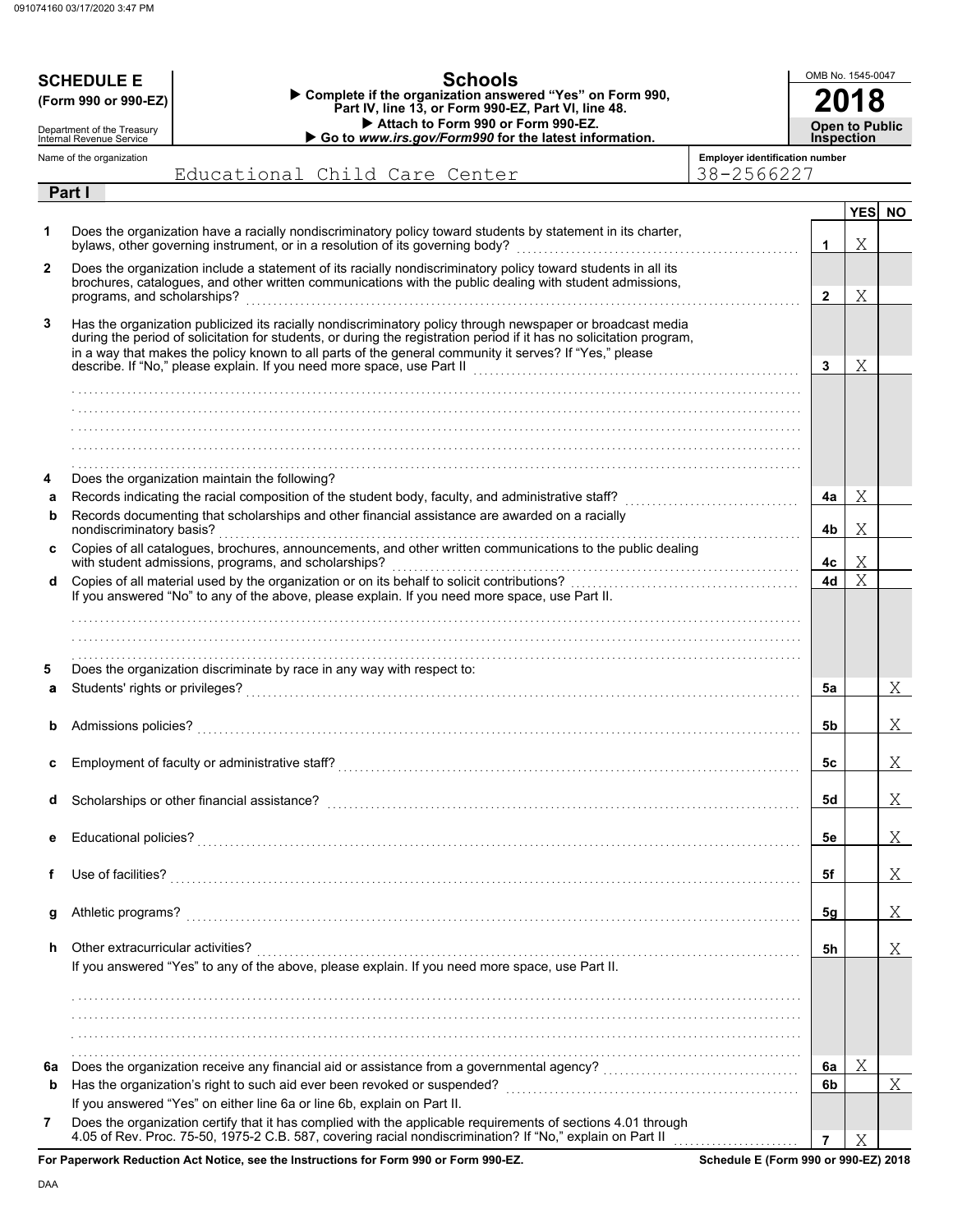| applicable. Also provide any other additional information. See instructions.<br>Sch E - Financial Aid or Government Assistance Explanation<br>Entity received grant money from several governmental agencies. | Part II | Schedule E (Form 990 or 990-EZ) 2018 | Educational Child Care Center<br>Supplemental Information. Provide the explanations required by Part I, lines 3, 4d, 5h, 6b, and 7, as | <u>38-2566227</u><br>Page 2 |
|---------------------------------------------------------------------------------------------------------------------------------------------------------------------------------------------------------------|---------|--------------------------------------|----------------------------------------------------------------------------------------------------------------------------------------|-----------------------------|
|                                                                                                                                                                                                               |         |                                      |                                                                                                                                        |                             |
|                                                                                                                                                                                                               |         |                                      |                                                                                                                                        |                             |
|                                                                                                                                                                                                               |         |                                      |                                                                                                                                        |                             |
|                                                                                                                                                                                                               |         |                                      |                                                                                                                                        |                             |
|                                                                                                                                                                                                               |         |                                      |                                                                                                                                        |                             |
|                                                                                                                                                                                                               |         |                                      |                                                                                                                                        |                             |
|                                                                                                                                                                                                               |         |                                      |                                                                                                                                        |                             |
|                                                                                                                                                                                                               |         |                                      |                                                                                                                                        |                             |
|                                                                                                                                                                                                               |         |                                      |                                                                                                                                        |                             |
|                                                                                                                                                                                                               |         |                                      |                                                                                                                                        |                             |
|                                                                                                                                                                                                               |         |                                      |                                                                                                                                        |                             |
|                                                                                                                                                                                                               |         |                                      |                                                                                                                                        |                             |
|                                                                                                                                                                                                               |         |                                      |                                                                                                                                        |                             |
|                                                                                                                                                                                                               |         |                                      |                                                                                                                                        |                             |
|                                                                                                                                                                                                               |         |                                      |                                                                                                                                        |                             |
|                                                                                                                                                                                                               |         |                                      |                                                                                                                                        |                             |
|                                                                                                                                                                                                               |         |                                      |                                                                                                                                        |                             |
|                                                                                                                                                                                                               |         |                                      |                                                                                                                                        |                             |
|                                                                                                                                                                                                               |         |                                      |                                                                                                                                        |                             |
|                                                                                                                                                                                                               |         |                                      |                                                                                                                                        |                             |
|                                                                                                                                                                                                               |         |                                      |                                                                                                                                        |                             |
|                                                                                                                                                                                                               |         |                                      |                                                                                                                                        |                             |
|                                                                                                                                                                                                               |         |                                      |                                                                                                                                        |                             |
|                                                                                                                                                                                                               |         |                                      |                                                                                                                                        |                             |
|                                                                                                                                                                                                               |         |                                      |                                                                                                                                        |                             |
|                                                                                                                                                                                                               |         |                                      |                                                                                                                                        |                             |
|                                                                                                                                                                                                               |         |                                      |                                                                                                                                        |                             |
|                                                                                                                                                                                                               |         |                                      |                                                                                                                                        |                             |
|                                                                                                                                                                                                               |         |                                      |                                                                                                                                        |                             |
|                                                                                                                                                                                                               |         |                                      |                                                                                                                                        |                             |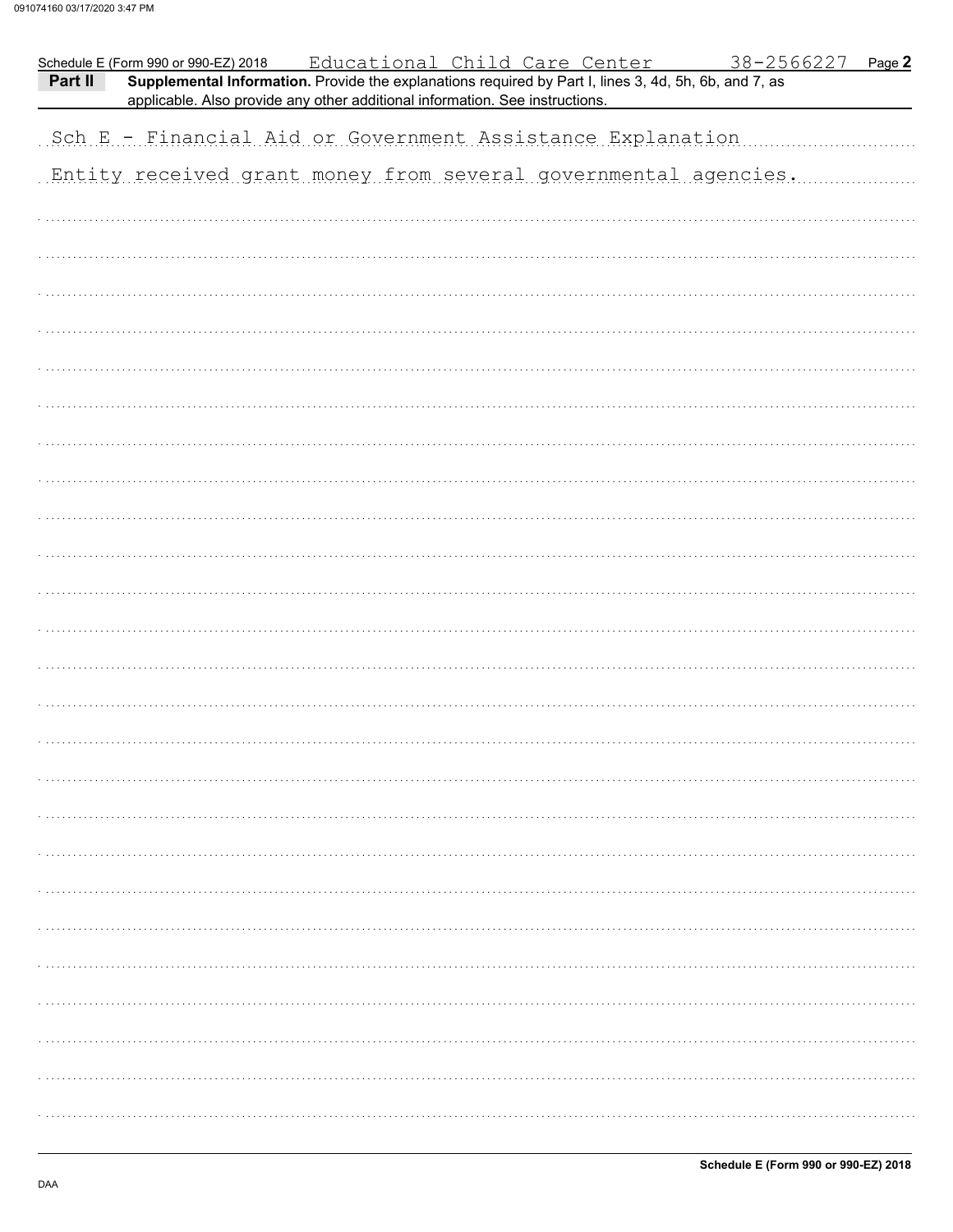| <b>SCHEDULE G</b><br>(Form 990 or 990-EZ)                                                                                                                               | <b>Supplemental Information Regarding Fundraising or Gaming Activities</b><br>OMB No. 1545-0047<br>Complete if the organization answered "Yes" on Form 990, Part IV, line 17, 18, or 19, or if the<br>organization entered more than \$15,000 on Form 990-EZ, line 6a.                                                                                                                                                                 |                                 |                |                                                            |                                       |                                                                            |                                                         |
|-------------------------------------------------------------------------------------------------------------------------------------------------------------------------|----------------------------------------------------------------------------------------------------------------------------------------------------------------------------------------------------------------------------------------------------------------------------------------------------------------------------------------------------------------------------------------------------------------------------------------|---------------------------------|----------------|------------------------------------------------------------|---------------------------------------|----------------------------------------------------------------------------|---------------------------------------------------------|
| Department of the Treasury                                                                                                                                              | Attach to Form 990 or Form 990-EZ.                                                                                                                                                                                                                                                                                                                                                                                                     |                                 |                |                                                            |                                       | <b>Open to Public</b>                                                      |                                                         |
| Go to www.irs.gov/Form990 for instructions and the latest information.<br>Internal Revenue Service<br><b>Employer identification number</b><br>Name of the organization |                                                                                                                                                                                                                                                                                                                                                                                                                                        |                                 |                |                                                            |                                       |                                                                            | Inspection                                              |
|                                                                                                                                                                         | Educational Child Care Center                                                                                                                                                                                                                                                                                                                                                                                                          |                                 |                |                                                            |                                       | 38-2566227                                                                 |                                                         |
| Part I                                                                                                                                                                  | Fundraising Activities. Complete if the organization answered "Yes" on Form 990, Part IV, line 17.<br>Form 990-EZ filers are not required to complete this part.                                                                                                                                                                                                                                                                       |                                 |                |                                                            |                                       |                                                                            |                                                         |
|                                                                                                                                                                         | Indicate whether the organization raised funds through any of the following activities. Check all that apply.                                                                                                                                                                                                                                                                                                                          |                                 |                |                                                            |                                       |                                                                            |                                                         |
| Mail solicitations<br>a                                                                                                                                                 |                                                                                                                                                                                                                                                                                                                                                                                                                                        | e                               |                |                                                            | Solicitation of non-government grants |                                                                            |                                                         |
| Internet and email solicitations<br>b                                                                                                                                   | f                                                                                                                                                                                                                                                                                                                                                                                                                                      |                                 |                |                                                            | Solicitation of government grants     |                                                                            |                                                         |
| Phone solicitations                                                                                                                                                     |                                                                                                                                                                                                                                                                                                                                                                                                                                        | Special fundraising events<br>a |                |                                                            |                                       |                                                                            |                                                         |
| In-person solicitations<br>d                                                                                                                                            | 2a Did the organization have a written or oral agreement with any individual (including officers, directors, trustees,<br>or key employees listed in Form 990, Part VII) or entity in connection with professional fundraising services?<br>b If "Yes," list the 10 highest paid individuals or entities (fundraisers) pursuant to agreements under which the fundraiser is to be<br>compensated at least \$5,000 by the organization. |                                 |                |                                                            |                                       |                                                                            | Yes<br><b>No</b>                                        |
|                                                                                                                                                                         | (i) Name and address of individual<br>or entity (fundraiser)                                                                                                                                                                                                                                                                                                                                                                           | (ii) Activity                   | contributions? | (iii) Did fund-<br>raiser have<br>custody or<br>control of | (iv) Gross receipts<br>from activity  | (v) Amount paid to<br>(or retained by)<br>fundraiser listed in<br>col. (i) | (vi) Amount paid to<br>(or retained by)<br>organization |
|                                                                                                                                                                         |                                                                                                                                                                                                                                                                                                                                                                                                                                        |                                 | Yes No         |                                                            |                                       |                                                                            |                                                         |
| 1                                                                                                                                                                       |                                                                                                                                                                                                                                                                                                                                                                                                                                        |                                 |                |                                                            |                                       |                                                                            |                                                         |
| $\mathbf{2}$                                                                                                                                                            |                                                                                                                                                                                                                                                                                                                                                                                                                                        |                                 |                |                                                            |                                       |                                                                            |                                                         |
| 3                                                                                                                                                                       |                                                                                                                                                                                                                                                                                                                                                                                                                                        |                                 |                |                                                            |                                       |                                                                            |                                                         |
|                                                                                                                                                                         |                                                                                                                                                                                                                                                                                                                                                                                                                                        |                                 |                |                                                            |                                       |                                                                            |                                                         |
| 4                                                                                                                                                                       |                                                                                                                                                                                                                                                                                                                                                                                                                                        |                                 |                |                                                            |                                       |                                                                            |                                                         |
| 5                                                                                                                                                                       |                                                                                                                                                                                                                                                                                                                                                                                                                                        |                                 |                |                                                            |                                       |                                                                            |                                                         |
| 6                                                                                                                                                                       |                                                                                                                                                                                                                                                                                                                                                                                                                                        |                                 |                |                                                            |                                       |                                                                            |                                                         |
| 7                                                                                                                                                                       |                                                                                                                                                                                                                                                                                                                                                                                                                                        |                                 |                |                                                            |                                       |                                                                            |                                                         |
| 8                                                                                                                                                                       |                                                                                                                                                                                                                                                                                                                                                                                                                                        |                                 |                |                                                            |                                       |                                                                            |                                                         |
| 9                                                                                                                                                                       |                                                                                                                                                                                                                                                                                                                                                                                                                                        |                                 |                |                                                            |                                       |                                                                            |                                                         |
| 10                                                                                                                                                                      |                                                                                                                                                                                                                                                                                                                                                                                                                                        |                                 |                |                                                            |                                       |                                                                            |                                                         |
| Total                                                                                                                                                                   |                                                                                                                                                                                                                                                                                                                                                                                                                                        |                                 |                |                                                            |                                       |                                                                            |                                                         |
| 3<br>registration or licensing.                                                                                                                                         | List all states in which the organization is registered or licensed to solicit contributions or has been notified it is exempt from                                                                                                                                                                                                                                                                                                    |                                 |                |                                                            |                                       |                                                                            |                                                         |
|                                                                                                                                                                         |                                                                                                                                                                                                                                                                                                                                                                                                                                        |                                 |                |                                                            |                                       |                                                                            |                                                         |
|                                                                                                                                                                         |                                                                                                                                                                                                                                                                                                                                                                                                                                        |                                 |                |                                                            |                                       |                                                                            |                                                         |
|                                                                                                                                                                         |                                                                                                                                                                                                                                                                                                                                                                                                                                        |                                 |                |                                                            |                                       |                                                                            |                                                         |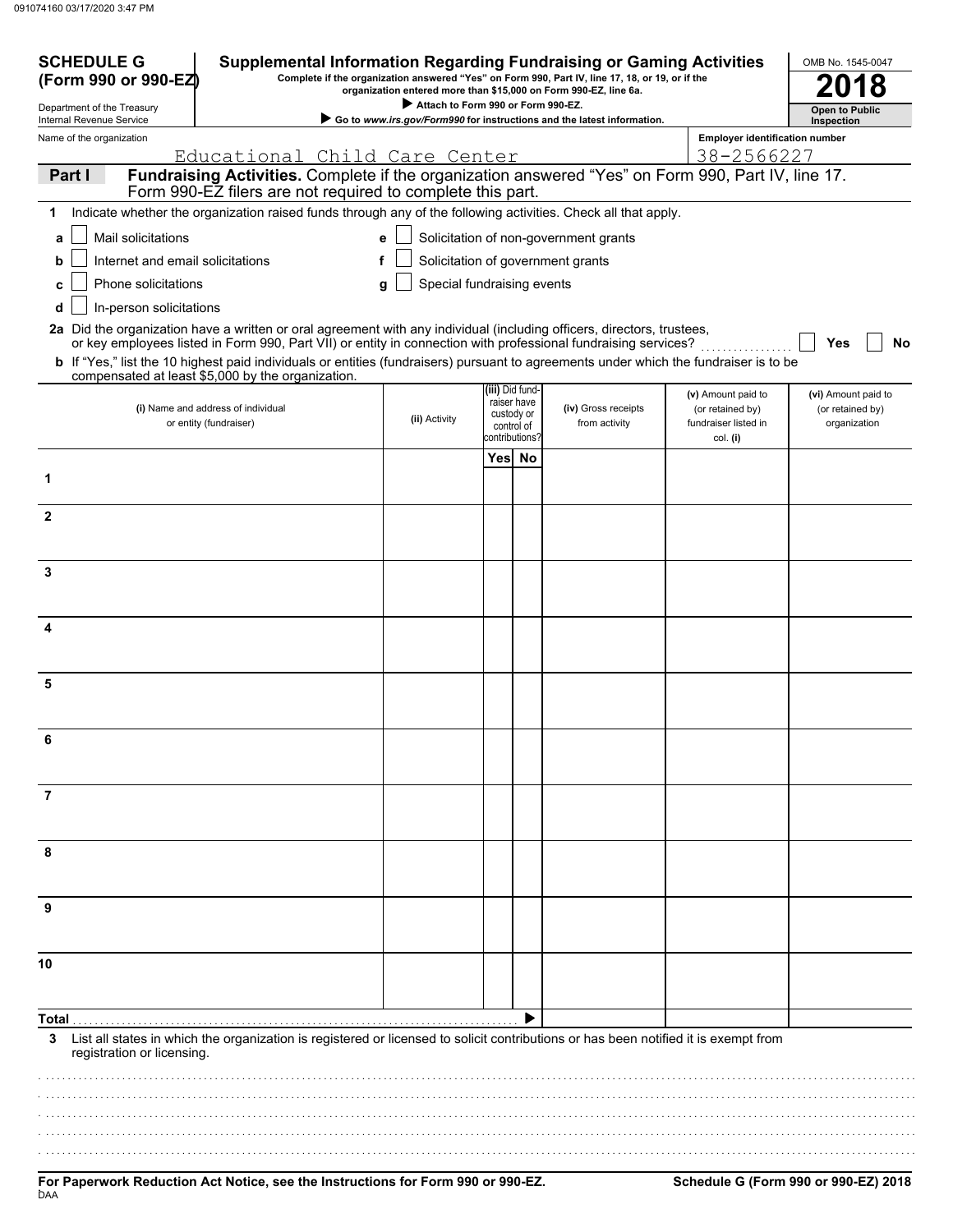|                 |                                                       | Schedule G (Form 990 or 990-EZ) 2018 Educational Child Care Center 38-2566227                                                                                                                                                                                                 |                                                  |                          | Page 2                                              |
|-----------------|-------------------------------------------------------|-------------------------------------------------------------------------------------------------------------------------------------------------------------------------------------------------------------------------------------------------------------------------------|--------------------------------------------------|--------------------------|-----------------------------------------------------|
|                 | Part II                                               | Fundraising Events. Complete if the organization answered "Yes" on Form 990, Part IV, line 18, or reported more<br>than \$15,000 of fundraising event contributions and gross income on Form 990-EZ, lines 1 and 6b. List events with<br>gross receipts greater than \$5,000. |                                                  |                          |                                                     |
|                 |                                                       | (a) Event $#1$<br>SPRING AUCTION                                                                                                                                                                                                                                              | $(b)$ Event #2                                   | (c) Other events<br>None | (d) Total events<br>(add col. (a) through           |
|                 |                                                       | (event type)                                                                                                                                                                                                                                                                  | (event type)                                     | (total number)           | col. (c)                                            |
| Revenue         | 1 Gross receipts                                      | 37,798                                                                                                                                                                                                                                                                        |                                                  |                          | 37,798                                              |
|                 | 2 Less: Contributions<br>3 Gross income (line 1 minus | 4,250                                                                                                                                                                                                                                                                         |                                                  |                          | 4,250                                               |
|                 | line 2) $\ldots$                                      | 33,548                                                                                                                                                                                                                                                                        |                                                  |                          | 33,548                                              |
|                 | 4 Cash prizes                                         |                                                                                                                                                                                                                                                                               |                                                  |                          |                                                     |
|                 | 5 Noncash prizes                                      |                                                                                                                                                                                                                                                                               |                                                  |                          |                                                     |
|                 | 6 Rent/facility costs                                 |                                                                                                                                                                                                                                                                               |                                                  |                          |                                                     |
| Direct Expenses | 7 Food and beverages                                  |                                                                                                                                                                                                                                                                               |                                                  |                          |                                                     |
|                 | 8 Entertainment                                       |                                                                                                                                                                                                                                                                               |                                                  |                          |                                                     |
|                 | <b>9</b> Other direct expenses                        | 14,649                                                                                                                                                                                                                                                                        |                                                  |                          | 14,649                                              |
|                 |                                                       |                                                                                                                                                                                                                                                                               |                                                  |                          | $\frac{14,649}{18,899}$                             |
|                 | Part III                                              | Gaming. Complete if the organization answered "Yes" on Form 990, Part IV, line 19, or reported more                                                                                                                                                                           |                                                  |                          |                                                     |
|                 |                                                       | than \$15,000 on Form 990-EZ, line 6a.<br>(a) Bingo                                                                                                                                                                                                                           | (b) Pull tabs/instant<br>bingo/progressive bingo | (c) Other gaming         | (d) Total gaming (add<br>col. (a) through col. (c)) |
| Revenue         |                                                       |                                                                                                                                                                                                                                                                               |                                                  |                          |                                                     |
|                 | 1 Gross revenue                                       |                                                                                                                                                                                                                                                                               |                                                  |                          |                                                     |
| ses             |                                                       |                                                                                                                                                                                                                                                                               |                                                  |                          |                                                     |
|                 | 3 Noncash prizes                                      |                                                                                                                                                                                                                                                                               |                                                  |                          |                                                     |
| Direct Expen    | 4 Rent/facility costs                                 |                                                                                                                                                                                                                                                                               |                                                  |                          |                                                     |
|                 | 5 Other direct expenses                               |                                                                                                                                                                                                                                                                               |                                                  |                          |                                                     |
|                 | 6 Volunteer labor                                     | Yes $%$<br>No.                                                                                                                                                                                                                                                                | Yes $%$<br>No                                    | $\%$<br>Yes<br>No.       |                                                     |
|                 |                                                       | 7 Direct expense summary. Add lines 2 through 5 in column (d)                                                                                                                                                                                                                 |                                                  | ▶                        |                                                     |
|                 |                                                       |                                                                                                                                                                                                                                                                               |                                                  |                          |                                                     |
| 9               | b If "No," explain:                                   | Enter the state(s) in which the organization conducts gaming activities:<br>[[[CONDIDERET]]                                                                                                                                                                                   |                                                  |                          | Yes<br>No                                           |
|                 |                                                       |                                                                                                                                                                                                                                                                               |                                                  |                          |                                                     |
|                 | b If "Yes," explain:                                  |                                                                                                                                                                                                                                                                               |                                                  |                          | Yes<br>No                                           |
|                 |                                                       |                                                                                                                                                                                                                                                                               |                                                  |                          |                                                     |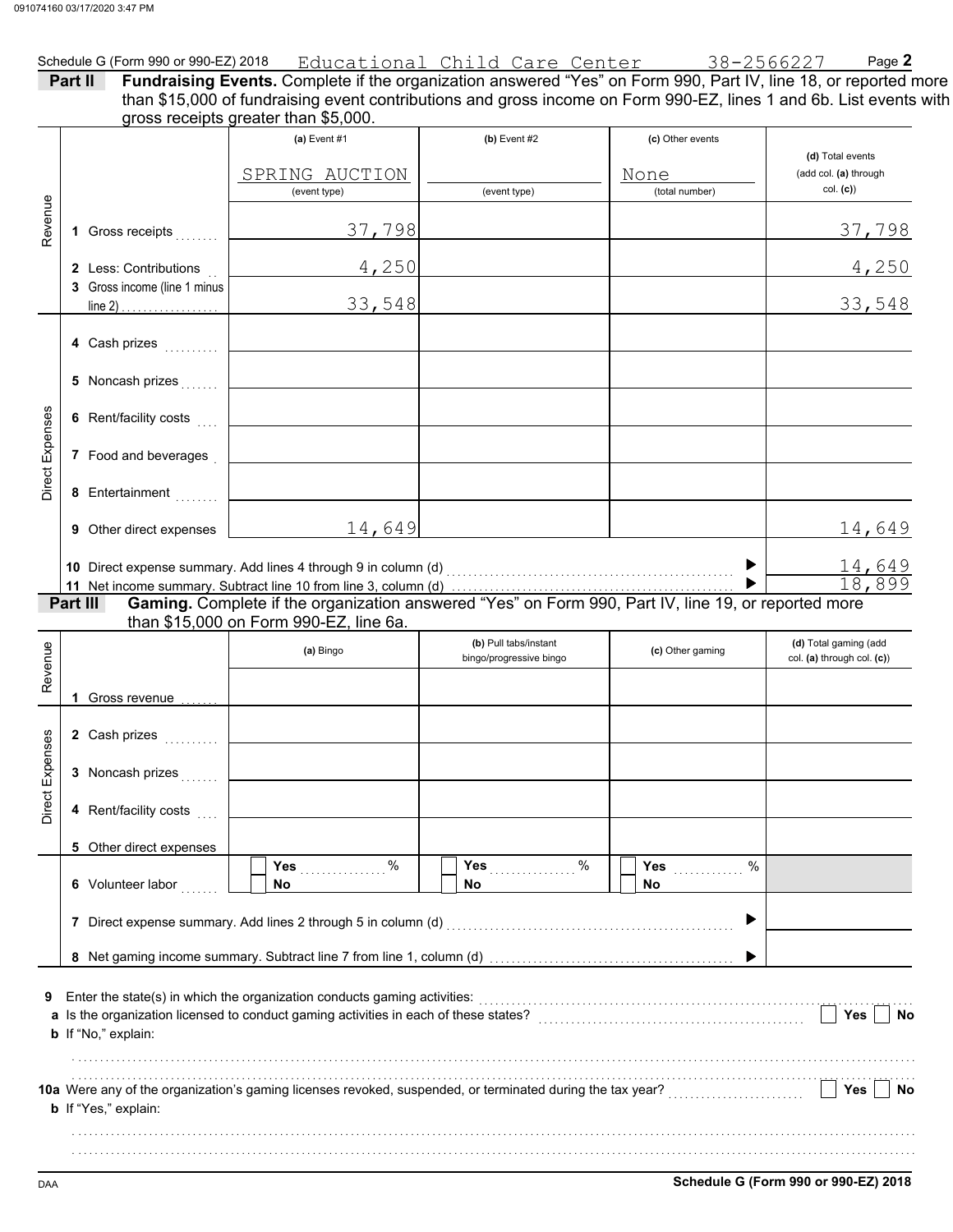|    | Schedule G (Form 990 or 990-EZ) 2018<br>Educational Child Care Center 38-2566227                                                                                                                                                                                                       |                 |            | Page 3 |           |
|----|----------------------------------------------------------------------------------------------------------------------------------------------------------------------------------------------------------------------------------------------------------------------------------------|-----------------|------------|--------|-----------|
| 11 |                                                                                                                                                                                                                                                                                        |                 | Yes        |        | No        |
| 12 | Is the organization a grantor, beneficiary or trustee of a trust, or a member of a partnership or other entity                                                                                                                                                                         |                 |            |        |           |
|    |                                                                                                                                                                                                                                                                                        |                 | <b>Yes</b> |        | <b>No</b> |
| 13 | Indicate the percentage of gaming activity conducted in:                                                                                                                                                                                                                               |                 |            |        |           |
| а  | The organization's facility [1, 2003] The organization's facility [1, 2004] The organization's facility [1, 2004] The organization's facility [1, 2004] The organization's facility [1, 2004] The organization of the organiza                                                         | 13a             |            |        | %         |
| b  | An outside facility                                                                                                                                                                                                                                                                    | 13 <sub>b</sub> |            |        | $\%$      |
| 14 | Enter the name and address of the person who prepares the organization's gaming/special events books and                                                                                                                                                                               |                 |            |        |           |
|    | records:                                                                                                                                                                                                                                                                               |                 |            |        |           |
|    |                                                                                                                                                                                                                                                                                        |                 |            |        |           |
|    | Name <b>Decision of the Contract Contract Contract Contract Contract Contract Contract Contract Contract Contract Contract Contract Contract Contract Contract Contract Contract Contract Contract Contract Contract Contract Co</b>                                                   |                 |            |        |           |
|    |                                                                                                                                                                                                                                                                                        |                 |            |        |           |
|    | Address $\blacktriangleright$                                                                                                                                                                                                                                                          |                 |            |        |           |
|    | 15a Does the organization have a contract with a third party from whom the organization receives gaming                                                                                                                                                                                |                 |            |        |           |
|    | revenue?                                                                                                                                                                                                                                                                               |                 | Yes        |        | No        |
| b  | If "Yes," enter the amount of gaming revenue received by the organization ▶ (\\times\)                                                                                                                                                                                                 |                 |            |        |           |
|    | amount of gaming revenue retained by the third party ▶ \$                                                                                                                                                                                                                              |                 |            |        |           |
| c  | If "Yes," enter name and address of the third party:                                                                                                                                                                                                                                   |                 |            |        |           |
|    |                                                                                                                                                                                                                                                                                        |                 |            |        |           |
|    |                                                                                                                                                                                                                                                                                        |                 |            |        |           |
|    |                                                                                                                                                                                                                                                                                        |                 |            |        |           |
|    | Address > material contracts and contracts are contracted and contract of the contract of the contract of the contract of the contract of the contract of the contract of the contract of the contract of the contract of the                                                          |                 |            |        |           |
|    |                                                                                                                                                                                                                                                                                        |                 |            |        |           |
| 16 | Gaming manager information:                                                                                                                                                                                                                                                            |                 |            |        |           |
|    |                                                                                                                                                                                                                                                                                        |                 |            |        |           |
|    |                                                                                                                                                                                                                                                                                        |                 |            |        |           |
|    |                                                                                                                                                                                                                                                                                        |                 |            |        |           |
|    |                                                                                                                                                                                                                                                                                        |                 |            |        |           |
|    |                                                                                                                                                                                                                                                                                        |                 |            |        |           |
|    | Description of services provided $\blacktriangleright$ [100] contract the contract of services provided $\blacktriangleright$ [100] contract the contract of services provided $\blacktriangleright$ [100] contract the contract of services provided $\blacktriangleright$ [100] cont |                 |            |        |           |
|    | Director/officer<br>Employee<br>Independent contractor                                                                                                                                                                                                                                 |                 |            |        |           |
|    |                                                                                                                                                                                                                                                                                        |                 |            |        |           |
| 17 | Mandatory distributions:                                                                                                                                                                                                                                                               |                 |            |        |           |
| a  | Is the organization required under state law to make charitable distributions from the gaming proceeds to                                                                                                                                                                              |                 |            |        |           |
|    |                                                                                                                                                                                                                                                                                        |                 | Yes        |        | No        |
|    | Enter the amount of distributions required under state law to be distributed to other exempt organizations or                                                                                                                                                                          |                 |            |        |           |
|    | spent in the organization's own exempt activities during the tax year $\blacktriangleright$                                                                                                                                                                                            |                 |            |        |           |
|    | Supplemental Information. Provide the explanations required by Part I, line 2b, columns (iii) and (v); and<br><b>Part IV</b>                                                                                                                                                           |                 |            |        |           |
|    | Part III, lines 9, 9b, 10b, 15b, 15c, 16, and 17b, as applicable. Also provide any additional information.                                                                                                                                                                             |                 |            |        |           |
|    | See instructions.                                                                                                                                                                                                                                                                      |                 |            |        |           |
|    |                                                                                                                                                                                                                                                                                        |                 |            |        |           |
|    |                                                                                                                                                                                                                                                                                        |                 |            |        |           |
|    |                                                                                                                                                                                                                                                                                        |                 |            |        |           |
|    |                                                                                                                                                                                                                                                                                        |                 |            |        |           |
|    |                                                                                                                                                                                                                                                                                        |                 |            |        |           |
|    |                                                                                                                                                                                                                                                                                        |                 |            |        |           |
|    |                                                                                                                                                                                                                                                                                        |                 |            |        |           |
|    |                                                                                                                                                                                                                                                                                        |                 |            |        |           |
|    |                                                                                                                                                                                                                                                                                        |                 |            |        |           |
|    |                                                                                                                                                                                                                                                                                        |                 |            |        |           |
|    |                                                                                                                                                                                                                                                                                        |                 |            |        |           |
|    |                                                                                                                                                                                                                                                                                        |                 |            |        |           |
|    |                                                                                                                                                                                                                                                                                        |                 |            |        |           |

Schedule G (Form 990 or 990-EZ) 2018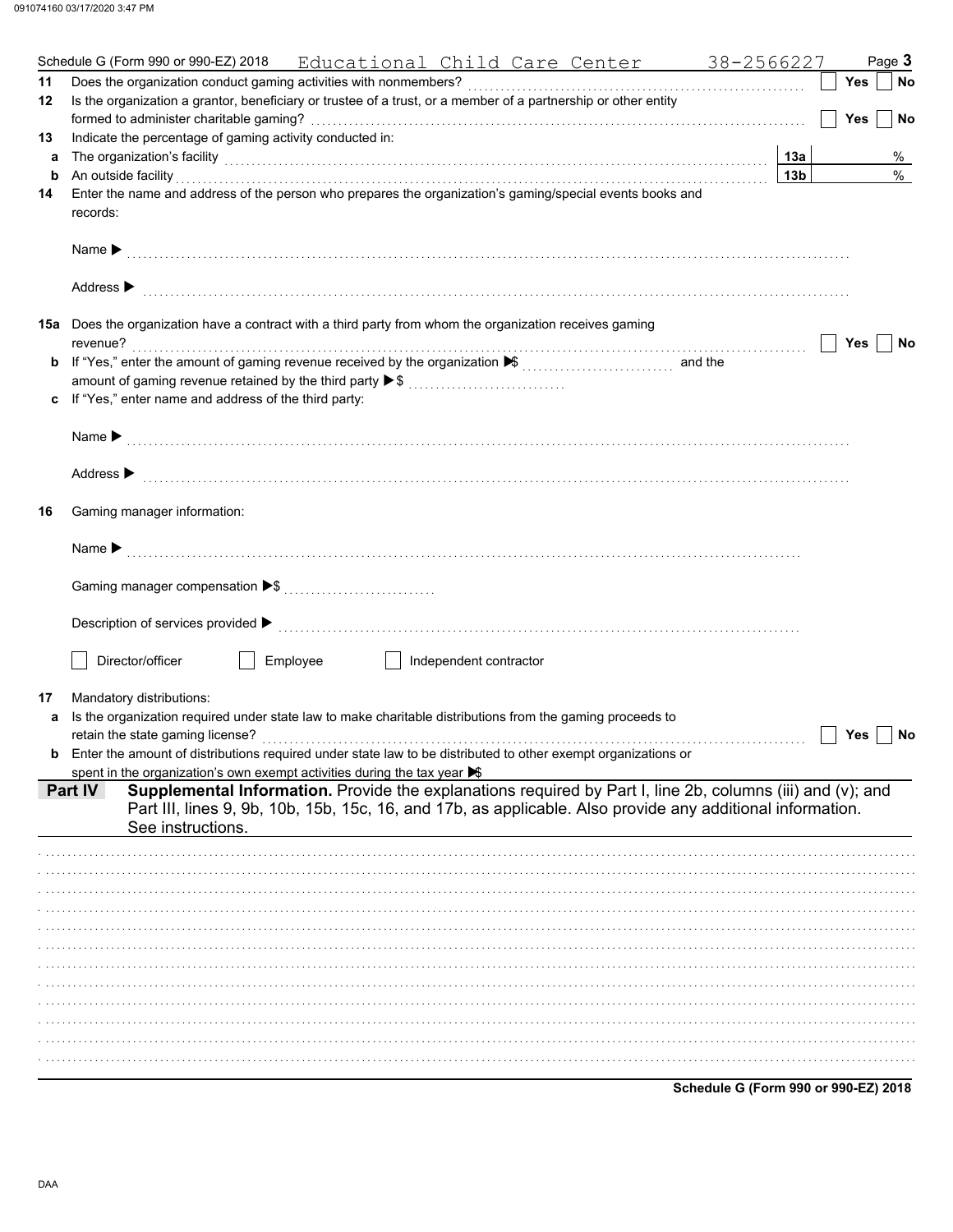| (Form 990)<br>Governments, and Individuals in the United States<br>Complete if the organization answered "Yes" on Form 990, Part IV, line 21 or 22.<br>Attach to Form 990.<br>Department of the Treasury<br><b>Inspection</b><br>Go to www.irs.gov/Form990 for the latest information.<br>Internal Revenue Service<br>Employer identification number<br>Name of the organization<br>Educational Child Care Center<br>38-2566227<br><b>General Information on Grants and Assistance</b><br>Part I<br>Does the organization maintain records to substantiate the amount of the grants or assistance, the grantees' eligibility for the grants or assistance, and<br>$\mathbf 1$<br>$\overline{X}$ Yes<br>2 Describe in Part IV the organization's procedures for monitoring the use of grant funds in the United States.<br>Grants and Other Assistance to Domestic Organizations and Domestic Governments. Complete if the organization answered "Yes" on Form 990,<br>Part II<br>Part IV, line 21, for any recipient that received more than \$5,000. Part II can be duplicated if additional space is needed.<br>(f) Method of valuation<br>(book, FMV, appraisal,<br>(c) IRC<br>section<br>(a) Name and address of organization<br>(d) Amount of cash<br>(e) Amount of non-<br>(h) Purpose of grant<br>$(b)$ EIN<br>(g) Description of<br>-1<br>cash assistance<br>or assistance<br>or government<br>grant<br>noncash assistance<br>other)<br>if applicable)<br>(1)<br>(2)<br>(3)<br>(4)<br>(5)<br>(6)<br>(7)<br>(8)<br>(9)<br>Enter total number of section 501(c)(3) and government organizations listed in the line 1 table <i>manumeranom community</i><br>2<br>3 | <b>SCHEDULE I</b> |  |  | <b>Grants and Other Assistance to Organizations,</b> |  |  |  |  | OMB No. 1545-0047     |    |
|-------------------------------------------------------------------------------------------------------------------------------------------------------------------------------------------------------------------------------------------------------------------------------------------------------------------------------------------------------------------------------------------------------------------------------------------------------------------------------------------------------------------------------------------------------------------------------------------------------------------------------------------------------------------------------------------------------------------------------------------------------------------------------------------------------------------------------------------------------------------------------------------------------------------------------------------------------------------------------------------------------------------------------------------------------------------------------------------------------------------------------------------------------------------------------------------------------------------------------------------------------------------------------------------------------------------------------------------------------------------------------------------------------------------------------------------------------------------------------------------------------------------------------------------------------------------------------------------------------------------------------------------------------------------------|-------------------|--|--|------------------------------------------------------|--|--|--|--|-----------------------|----|
|                                                                                                                                                                                                                                                                                                                                                                                                                                                                                                                                                                                                                                                                                                                                                                                                                                                                                                                                                                                                                                                                                                                                                                                                                                                                                                                                                                                                                                                                                                                                                                                                                                                                         |                   |  |  |                                                      |  |  |  |  |                       |    |
|                                                                                                                                                                                                                                                                                                                                                                                                                                                                                                                                                                                                                                                                                                                                                                                                                                                                                                                                                                                                                                                                                                                                                                                                                                                                                                                                                                                                                                                                                                                                                                                                                                                                         |                   |  |  |                                                      |  |  |  |  | <b>Open to Public</b> |    |
|                                                                                                                                                                                                                                                                                                                                                                                                                                                                                                                                                                                                                                                                                                                                                                                                                                                                                                                                                                                                                                                                                                                                                                                                                                                                                                                                                                                                                                                                                                                                                                                                                                                                         |                   |  |  |                                                      |  |  |  |  |                       |    |
|                                                                                                                                                                                                                                                                                                                                                                                                                                                                                                                                                                                                                                                                                                                                                                                                                                                                                                                                                                                                                                                                                                                                                                                                                                                                                                                                                                                                                                                                                                                                                                                                                                                                         |                   |  |  |                                                      |  |  |  |  |                       |    |
|                                                                                                                                                                                                                                                                                                                                                                                                                                                                                                                                                                                                                                                                                                                                                                                                                                                                                                                                                                                                                                                                                                                                                                                                                                                                                                                                                                                                                                                                                                                                                                                                                                                                         |                   |  |  |                                                      |  |  |  |  |                       |    |
|                                                                                                                                                                                                                                                                                                                                                                                                                                                                                                                                                                                                                                                                                                                                                                                                                                                                                                                                                                                                                                                                                                                                                                                                                                                                                                                                                                                                                                                                                                                                                                                                                                                                         |                   |  |  |                                                      |  |  |  |  |                       | No |
|                                                                                                                                                                                                                                                                                                                                                                                                                                                                                                                                                                                                                                                                                                                                                                                                                                                                                                                                                                                                                                                                                                                                                                                                                                                                                                                                                                                                                                                                                                                                                                                                                                                                         |                   |  |  |                                                      |  |  |  |  |                       |    |
|                                                                                                                                                                                                                                                                                                                                                                                                                                                                                                                                                                                                                                                                                                                                                                                                                                                                                                                                                                                                                                                                                                                                                                                                                                                                                                                                                                                                                                                                                                                                                                                                                                                                         |                   |  |  |                                                      |  |  |  |  |                       |    |
|                                                                                                                                                                                                                                                                                                                                                                                                                                                                                                                                                                                                                                                                                                                                                                                                                                                                                                                                                                                                                                                                                                                                                                                                                                                                                                                                                                                                                                                                                                                                                                                                                                                                         |                   |  |  |                                                      |  |  |  |  |                       |    |
|                                                                                                                                                                                                                                                                                                                                                                                                                                                                                                                                                                                                                                                                                                                                                                                                                                                                                                                                                                                                                                                                                                                                                                                                                                                                                                                                                                                                                                                                                                                                                                                                                                                                         |                   |  |  |                                                      |  |  |  |  |                       |    |
|                                                                                                                                                                                                                                                                                                                                                                                                                                                                                                                                                                                                                                                                                                                                                                                                                                                                                                                                                                                                                                                                                                                                                                                                                                                                                                                                                                                                                                                                                                                                                                                                                                                                         |                   |  |  |                                                      |  |  |  |  |                       |    |
|                                                                                                                                                                                                                                                                                                                                                                                                                                                                                                                                                                                                                                                                                                                                                                                                                                                                                                                                                                                                                                                                                                                                                                                                                                                                                                                                                                                                                                                                                                                                                                                                                                                                         |                   |  |  |                                                      |  |  |  |  |                       |    |
|                                                                                                                                                                                                                                                                                                                                                                                                                                                                                                                                                                                                                                                                                                                                                                                                                                                                                                                                                                                                                                                                                                                                                                                                                                                                                                                                                                                                                                                                                                                                                                                                                                                                         |                   |  |  |                                                      |  |  |  |  |                       |    |
|                                                                                                                                                                                                                                                                                                                                                                                                                                                                                                                                                                                                                                                                                                                                                                                                                                                                                                                                                                                                                                                                                                                                                                                                                                                                                                                                                                                                                                                                                                                                                                                                                                                                         |                   |  |  |                                                      |  |  |  |  |                       |    |
|                                                                                                                                                                                                                                                                                                                                                                                                                                                                                                                                                                                                                                                                                                                                                                                                                                                                                                                                                                                                                                                                                                                                                                                                                                                                                                                                                                                                                                                                                                                                                                                                                                                                         |                   |  |  |                                                      |  |  |  |  |                       |    |
|                                                                                                                                                                                                                                                                                                                                                                                                                                                                                                                                                                                                                                                                                                                                                                                                                                                                                                                                                                                                                                                                                                                                                                                                                                                                                                                                                                                                                                                                                                                                                                                                                                                                         |                   |  |  |                                                      |  |  |  |  |                       |    |
|                                                                                                                                                                                                                                                                                                                                                                                                                                                                                                                                                                                                                                                                                                                                                                                                                                                                                                                                                                                                                                                                                                                                                                                                                                                                                                                                                                                                                                                                                                                                                                                                                                                                         |                   |  |  |                                                      |  |  |  |  |                       |    |
|                                                                                                                                                                                                                                                                                                                                                                                                                                                                                                                                                                                                                                                                                                                                                                                                                                                                                                                                                                                                                                                                                                                                                                                                                                                                                                                                                                                                                                                                                                                                                                                                                                                                         |                   |  |  |                                                      |  |  |  |  |                       |    |
|                                                                                                                                                                                                                                                                                                                                                                                                                                                                                                                                                                                                                                                                                                                                                                                                                                                                                                                                                                                                                                                                                                                                                                                                                                                                                                                                                                                                                                                                                                                                                                                                                                                                         |                   |  |  |                                                      |  |  |  |  |                       |    |
|                                                                                                                                                                                                                                                                                                                                                                                                                                                                                                                                                                                                                                                                                                                                                                                                                                                                                                                                                                                                                                                                                                                                                                                                                                                                                                                                                                                                                                                                                                                                                                                                                                                                         |                   |  |  |                                                      |  |  |  |  |                       |    |
|                                                                                                                                                                                                                                                                                                                                                                                                                                                                                                                                                                                                                                                                                                                                                                                                                                                                                                                                                                                                                                                                                                                                                                                                                                                                                                                                                                                                                                                                                                                                                                                                                                                                         |                   |  |  |                                                      |  |  |  |  |                       |    |
|                                                                                                                                                                                                                                                                                                                                                                                                                                                                                                                                                                                                                                                                                                                                                                                                                                                                                                                                                                                                                                                                                                                                                                                                                                                                                                                                                                                                                                                                                                                                                                                                                                                                         |                   |  |  |                                                      |  |  |  |  |                       |    |
|                                                                                                                                                                                                                                                                                                                                                                                                                                                                                                                                                                                                                                                                                                                                                                                                                                                                                                                                                                                                                                                                                                                                                                                                                                                                                                                                                                                                                                                                                                                                                                                                                                                                         |                   |  |  |                                                      |  |  |  |  |                       |    |
|                                                                                                                                                                                                                                                                                                                                                                                                                                                                                                                                                                                                                                                                                                                                                                                                                                                                                                                                                                                                                                                                                                                                                                                                                                                                                                                                                                                                                                                                                                                                                                                                                                                                         |                   |  |  |                                                      |  |  |  |  |                       |    |
|                                                                                                                                                                                                                                                                                                                                                                                                                                                                                                                                                                                                                                                                                                                                                                                                                                                                                                                                                                                                                                                                                                                                                                                                                                                                                                                                                                                                                                                                                                                                                                                                                                                                         |                   |  |  |                                                      |  |  |  |  |                       |    |
|                                                                                                                                                                                                                                                                                                                                                                                                                                                                                                                                                                                                                                                                                                                                                                                                                                                                                                                                                                                                                                                                                                                                                                                                                                                                                                                                                                                                                                                                                                                                                                                                                                                                         |                   |  |  |                                                      |  |  |  |  |                       |    |
| For Paperwork Reduction Act Notice, see the Instructions for Form 990.<br>Schedule I (Form 990) (2018)                                                                                                                                                                                                                                                                                                                                                                                                                                                                                                                                                                                                                                                                                                                                                                                                                                                                                                                                                                                                                                                                                                                                                                                                                                                                                                                                                                                                                                                                                                                                                                  |                   |  |  |                                                      |  |  |  |  |                       |    |

DAA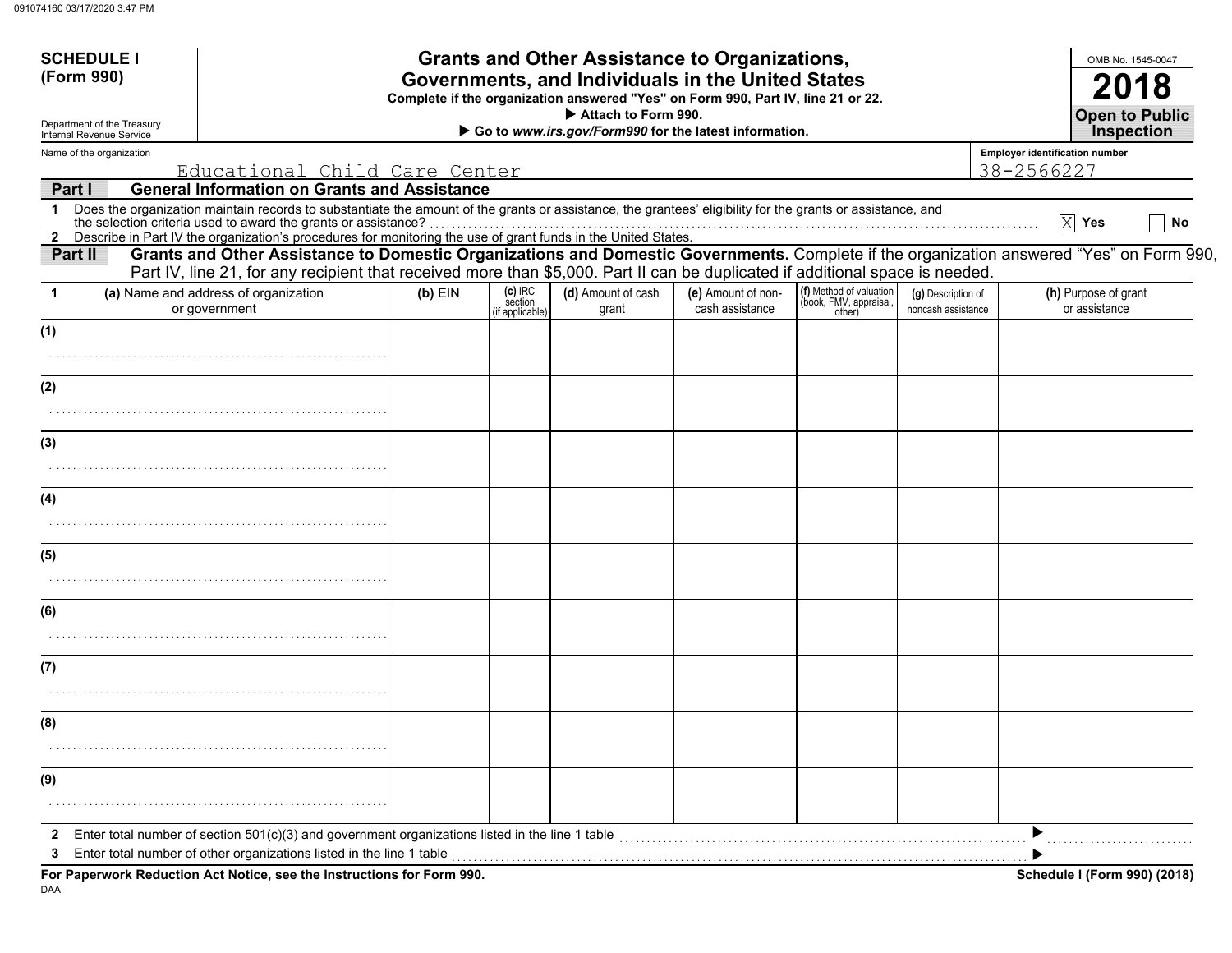#### Schedule I (Form 990) (2018) Educational Child Care Center 38-2566227

| Grants and Other Assistance to Domestic Individuals. Complete if the organization answered "Yes" on Form 990, Part IV, line 22.<br>Part III<br>Part III can be duplicated if additional space is needed. |                             |                             |                                     |                        |                                                                                                    |  |  |  |  |
|----------------------------------------------------------------------------------------------------------------------------------------------------------------------------------------------------------|-----------------------------|-----------------------------|-------------------------------------|------------------------|----------------------------------------------------------------------------------------------------|--|--|--|--|
| (a) Type of grant or assistance                                                                                                                                                                          | (b) Number of<br>recipients | (c) Amount of<br>cash grant | (d) Amount of<br>noncash assistance | FMV, appraisal, other) | $\left\vert{}$ (e) Method of valuation (book, $\left\vert{}$ (f) Description of noncash assistance |  |  |  |  |
| 1 Tuition Assistance                                                                                                                                                                                     | 7                           | 23,967                      |                                     |                        |                                                                                                    |  |  |  |  |
| $\overline{\mathbf{2}}$                                                                                                                                                                                  |                             |                             |                                     |                        |                                                                                                    |  |  |  |  |
| $\mathbf{3}$                                                                                                                                                                                             |                             |                             |                                     |                        |                                                                                                    |  |  |  |  |
| $\overline{4}$                                                                                                                                                                                           |                             |                             |                                     |                        |                                                                                                    |  |  |  |  |
| $5\phantom{1}$                                                                                                                                                                                           |                             |                             |                                     |                        |                                                                                                    |  |  |  |  |
| $6\phantom{1}6$                                                                                                                                                                                          |                             |                             |                                     |                        |                                                                                                    |  |  |  |  |
| 7<br>Part IV<br>Supplemental Information. Provide the information required in Part I, line 2; Part III, column (b); and any other additional information.                                                |                             |                             |                                     |                        |                                                                                                    |  |  |  |  |
|                                                                                                                                                                                                          |                             |                             |                                     |                        |                                                                                                    |  |  |  |  |
|                                                                                                                                                                                                          |                             |                             |                                     |                        |                                                                                                    |  |  |  |  |
|                                                                                                                                                                                                          |                             |                             |                                     |                        |                                                                                                    |  |  |  |  |
|                                                                                                                                                                                                          |                             |                             |                                     |                        |                                                                                                    |  |  |  |  |
|                                                                                                                                                                                                          |                             |                             |                                     |                        |                                                                                                    |  |  |  |  |
|                                                                                                                                                                                                          |                             |                             |                                     |                        |                                                                                                    |  |  |  |  |
|                                                                                                                                                                                                          |                             |                             |                                     |                        |                                                                                                    |  |  |  |  |
|                                                                                                                                                                                                          |                             |                             |                                     |                        |                                                                                                    |  |  |  |  |
|                                                                                                                                                                                                          |                             |                             |                                     |                        |                                                                                                    |  |  |  |  |
|                                                                                                                                                                                                          |                             |                             |                                     |                        |                                                                                                    |  |  |  |  |

Page 2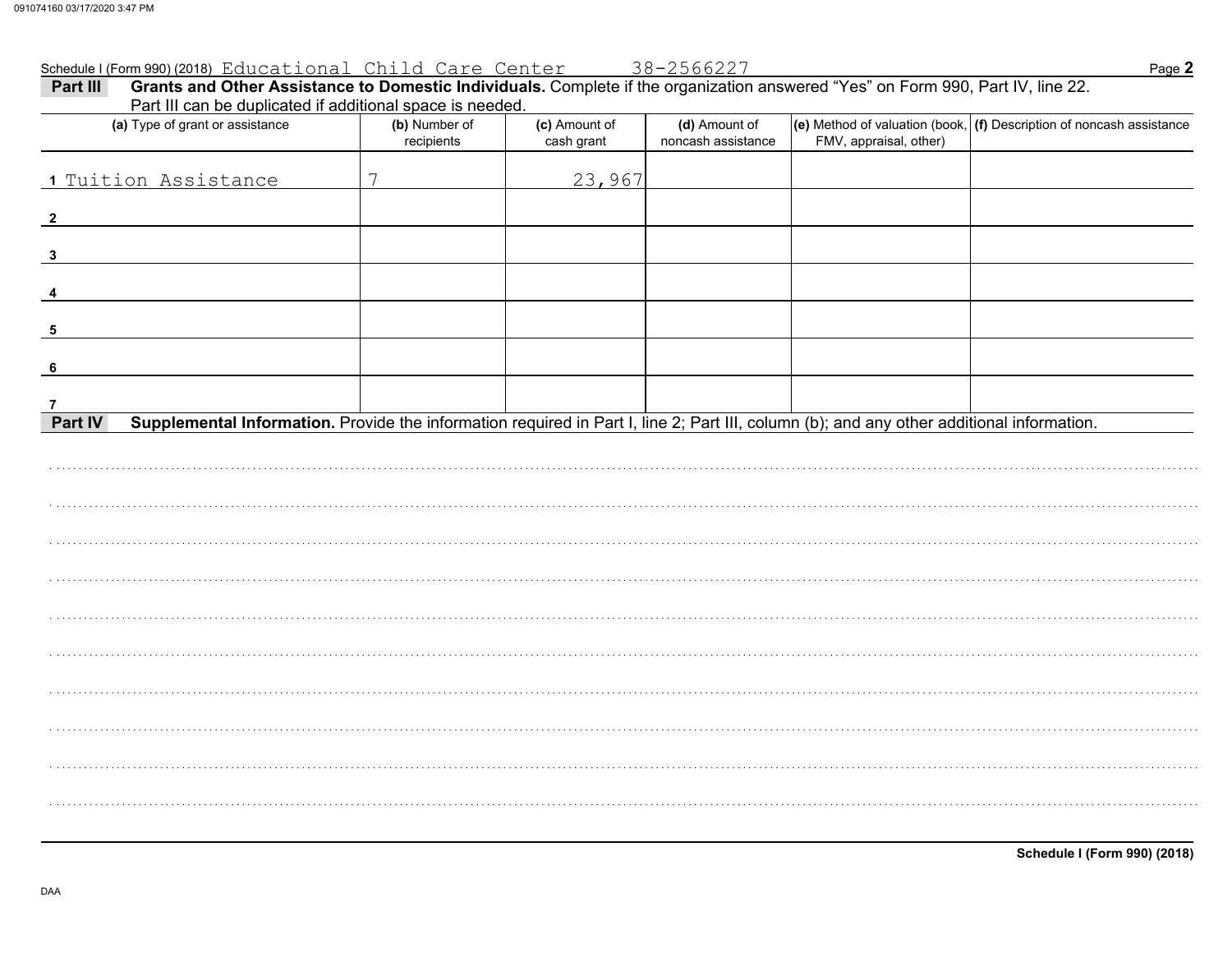| <b>SCHEDULE O</b>                                                      | Supplemental Information to Form 990 or 990-EZ                                                                                                                                                                                                                                                                                                                                                                                                                    |                                                     | OMB No. 1545-0047      |  |  |  |
|------------------------------------------------------------------------|-------------------------------------------------------------------------------------------------------------------------------------------------------------------------------------------------------------------------------------------------------------------------------------------------------------------------------------------------------------------------------------------------------------------------------------------------------------------|-----------------------------------------------------|------------------------|--|--|--|
| (Form 990 or 990-EZ)                                                   | Complete to provide information for responses to specific questions on<br>Form 990 or 990-EZ or to provide any additional information.                                                                                                                                                                                                                                                                                                                            |                                                     | 2018                   |  |  |  |
| Department of the Treasury<br><b>Internal Revenue Service</b>          | Attach to Form 990 or 990-EZ.<br>Go to www.irs.gov/Form990 for the latest information.                                                                                                                                                                                                                                                                                                                                                                            |                                                     |                        |  |  |  |
| Name of the organization                                               | Educational Child Care Center                                                                                                                                                                                                                                                                                                                                                                                                                                     | <b>Employer identification number</b><br>38-2566227 |                        |  |  |  |
| year.                                                                  | Form 990, Part VI, Line 4 - Significant Changes to Organizational Documents<br>The organization adopted updated bylaws as of October of the current fiscal                                                                                                                                                                                                                                                                                                        |                                                     |                        |  |  |  |
| (BOARD OF DIRECTORS)<br>OR VIA SECURE<br>SOMETHING<br>- IN<br>MEETING. | Form 990, Part VI, Line 11b - Organization's Process to Review Form 990<br>EC3 FOLLOWS A STANDARD PROCESS TO<br>ALLOW MEMBERS<br>TO REVIEW FORM 990<br>SIMILAR MANDATED/REGULATORY<br>AND<br>FORMS. EC3'S EXECUTIVE DIRECTOR PREPARES<br>THE<br>FORMS AND PRESENTS<br>BOARD PRIOR TO FILING. THIS PRESENTATION OCCURS EITHER AT A BOARD MEETING<br>CORRESPONDENCE.<br>ANY BOARD MEMBER TAKES ISSUE<br>IF<br>THE<br>FILING, IT<br>IS TAKEN<br>UP AT<br>THE<br>NEXT | OF ITS GOVERNING BODY<br>SCHEDULED BOARD            | THEM<br>TO THE<br>WITH |  |  |  |
| BOARD                                                                  | Form 990, Part VI, Line 12c - Enforcement of Conflicts Policy<br>BUSINESS RELATIONSHIPS BETWEEN EC3 AND BOARD MEMBERS ARE DISCUSSED IN<br>COMMITTEE, AND IF APPROVED, MUST BE SUBMITTED TO AND APPROVED BY THE FULL                                                                                                                                                                                                                                               |                                                     |                        |  |  |  |
|                                                                        | Form 990, Part VI, Line 15a - Compensation Process for Top Official<br>FOR THE EXECUTIVE DIRECTOR, THE BOARD USES COMPARABILITY DATA AND<br>PERFORMANCE OUTCOMES TO DETERMINE SALARY LEVEL.                                                                                                                                                                                                                                                                       |                                                     |                        |  |  |  |
|                                                                        | Form 990, Part VI, Line 15b - Compensation Process for Officers<br>AND OTHER KEY EMPLOYEES, THE EXECUTIVE DIRECTOR USES COMPARABILITY DATA<br>AND PERFORMANCE OUTCOMES TO DETERMINE SALARY LEVEL AND CHANGES.                                                                                                                                                                                                                                                     |                                                     |                        |  |  |  |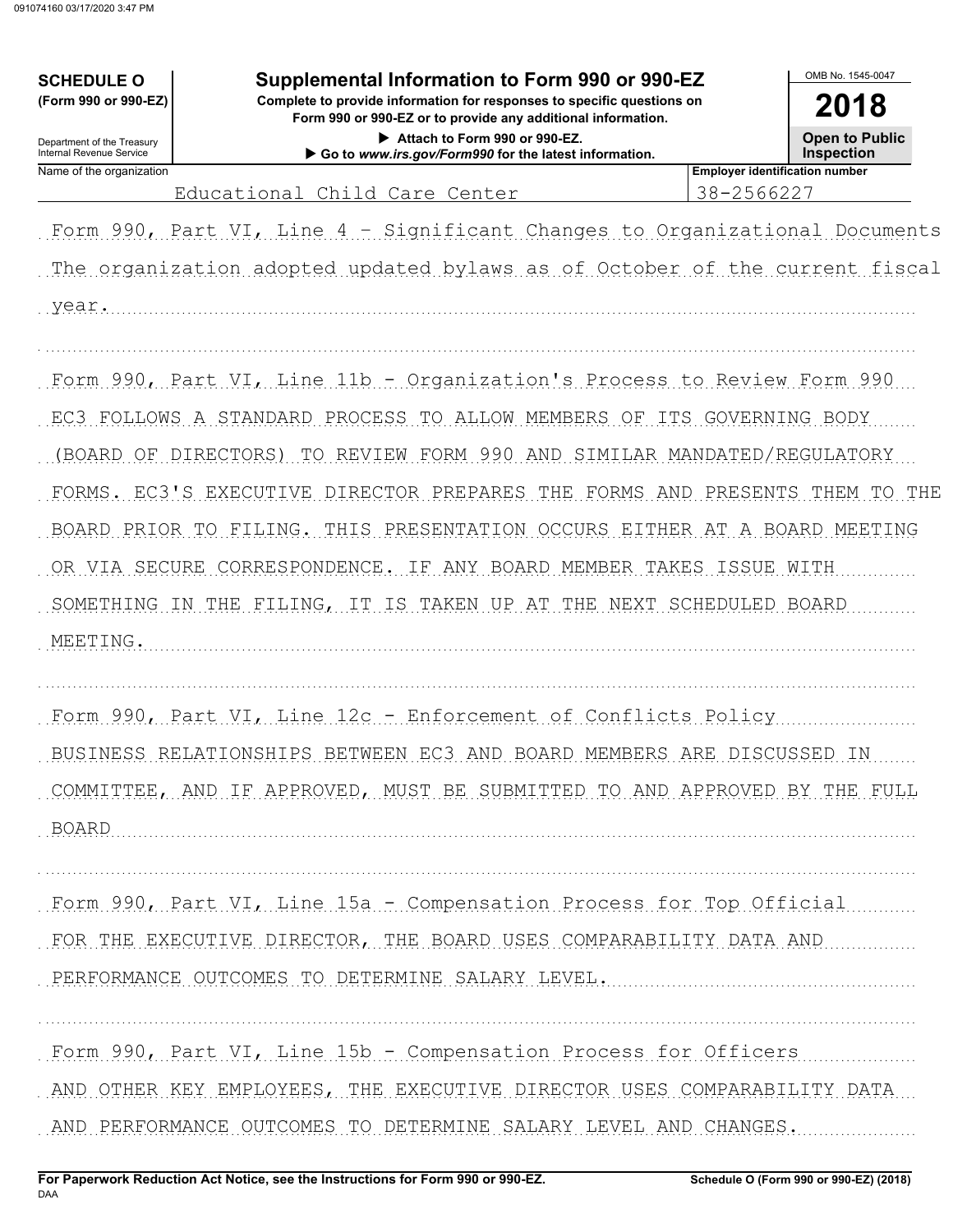091074160 03/17/2020 3:47 PM

| Schedule O (Form 990 or 990-EZ) (2018)                                  | Page 2                                              |
|-------------------------------------------------------------------------|-----------------------------------------------------|
| Name of the organization<br>Educational Child Care Center               | <b>Employer identification number</b><br>38-2566227 |
|                                                                         |                                                     |
|                                                                         |                                                     |
| Form 990, Part VI, Line 19 - Governing Documents Disclosure Explanation |                                                     |
| EC3 MAKES ITS GOVERNING DOCUMENTS, POLICIES, AND FINANCIAL STATEMENTS   |                                                     |
| AVAILABLE TO THE PUBLIC UPON WRITTEN OR VERBAL REQUEST.                 |                                                     |
|                                                                         |                                                     |
|                                                                         |                                                     |
|                                                                         |                                                     |
|                                                                         |                                                     |
|                                                                         |                                                     |
|                                                                         |                                                     |
|                                                                         |                                                     |
|                                                                         |                                                     |
|                                                                         |                                                     |
|                                                                         |                                                     |
|                                                                         |                                                     |
|                                                                         |                                                     |
|                                                                         |                                                     |
|                                                                         |                                                     |
|                                                                         |                                                     |
|                                                                         |                                                     |
|                                                                         |                                                     |
|                                                                         |                                                     |
|                                                                         |                                                     |
|                                                                         |                                                     |
|                                                                         |                                                     |
|                                                                         |                                                     |
|                                                                         |                                                     |
|                                                                         |                                                     |
|                                                                         |                                                     |
|                                                                         |                                                     |
|                                                                         |                                                     |

| Page 1 of |  |                                        |
|-----------|--|----------------------------------------|
|           |  | Schedule O (Form 990 or 990-EZ) (2018) |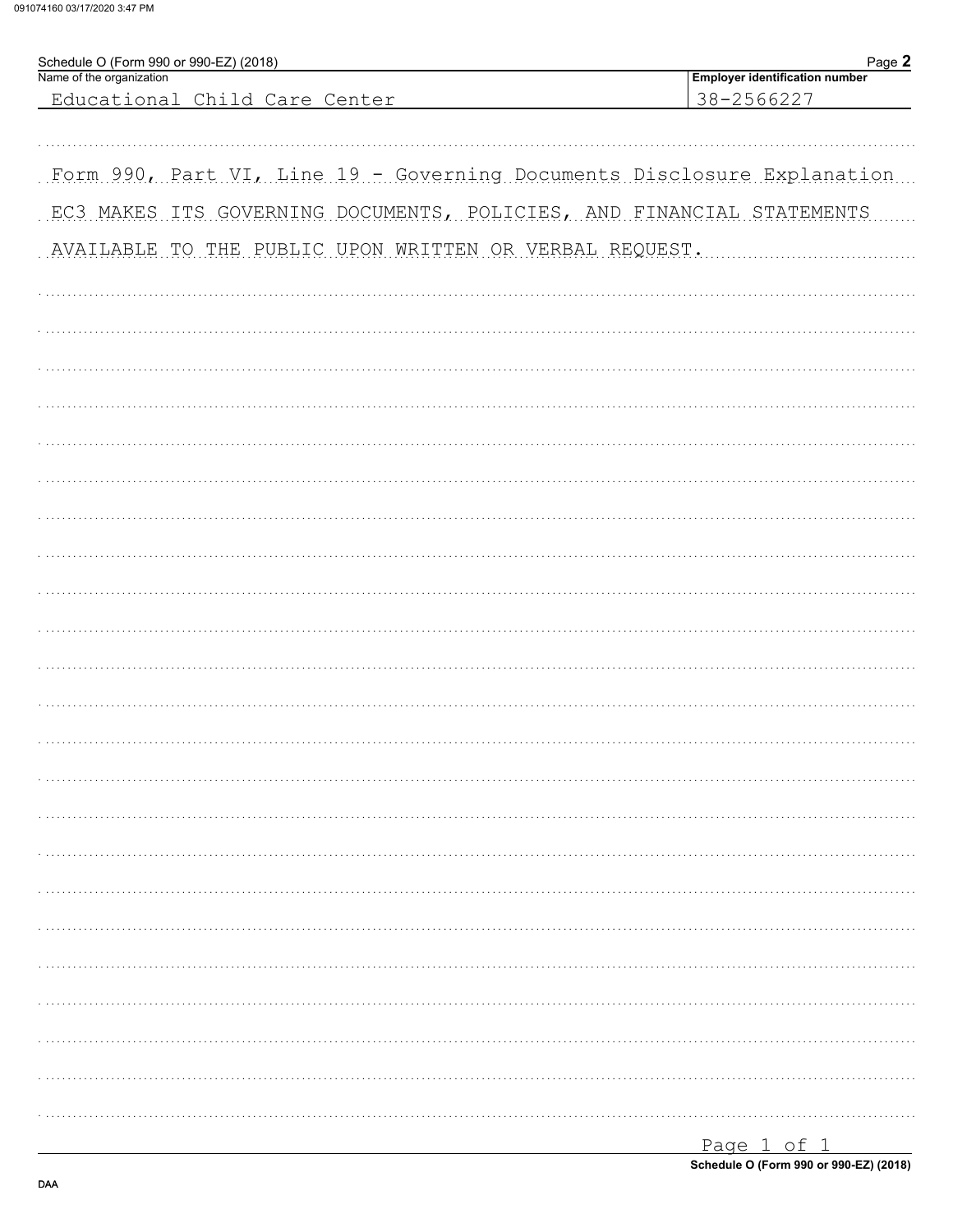| Form 990                                                                          |                                                                                                                                                                                                                                        | <b>Tax Return History</b> |           |           |           |      |  |  |  |
|-----------------------------------------------------------------------------------|----------------------------------------------------------------------------------------------------------------------------------------------------------------------------------------------------------------------------------------|---------------------------|-----------|-----------|-----------|------|--|--|--|
| Employer Identification Nu<br>Name<br>38-2566227<br>Educational Child Care Center |                                                                                                                                                                                                                                        |                           |           |           |           |      |  |  |  |
|                                                                                   | 2014                                                                                                                                                                                                                                   | 2015                      | 2016      | 2017      | 2018      | 2019 |  |  |  |
|                                                                                   |                                                                                                                                                                                                                                        |                           | 35,998    | 22,132    | 589,111   |      |  |  |  |
|                                                                                   |                                                                                                                                                                                                                                        |                           |           |           |           |      |  |  |  |
| Program service revenue                                                           |                                                                                                                                                                                                                                        |                           | 1,547,853 | 2,439,081 | 2,074,017 |      |  |  |  |
|                                                                                   |                                                                                                                                                                                                                                        |                           |           |           |           |      |  |  |  |
|                                                                                   |                                                                                                                                                                                                                                        |                           |           |           | 31        |      |  |  |  |
|                                                                                   | Fundraising revenue (income/loss)<br><u>Letter and the set of the set of the set of the set of the set of the set of the set of the set of the set of the set of the set of the set of the set of the set of the set of the set of</u> |                           | 24,448    | 32,855    | 18,899    |      |  |  |  |
|                                                                                   | Gaming revenue (income/loss)  _______________                                                                                                                                                                                          |                           |           |           |           |      |  |  |  |
|                                                                                   |                                                                                                                                                                                                                                        |                           |           |           | 8,808     |      |  |  |  |
| <b>Total revenue</b>                                                              |                                                                                                                                                                                                                                        |                           | 1,608,299 | 2,494,068 | 2,690,866 |      |  |  |  |
| Grants and similar amounts paid                                                   |                                                                                                                                                                                                                                        |                           |           |           | 23,967    |      |  |  |  |

102,135 1,221,741

1,608,299

1,547,853 508,928 460,166 48,762

9,416 75,916 32,281 203,526 1,645,015 -36,716

174,536 1,982,735 20,744 96,167 30,715 295,679 2,600,576 -106,508

177,406 2,033,768 22,234 92,334 29,802 313,782 2,693,293 -2,427

2,690,866

2,101,755 491,370 551,543 -60,173

2,494,068

2,439,081 490,934 548,680 -57,746

 $\textsf{Total}\xspace$  excludable revenue  $\begin{smallmatrix} \dots \dots \dots \dots \end{smallmatrix}$ Total Assets . . . . . . . . . . . . . . . . . . . . . . . . .

Net Fund Balances <sub>…………………</sub> Total Liabilities . . . . . . . . . . . . . . . . . . . . . .

Total unrelated revenue  $\begin{bmatrix} \ldots & \ldots & \ldots \end{bmatrix}$  $\textsf{Total}\texttt{~exempt}\texttt{~revenue}\textcolor{red}{\sum_{1},\ldots,\ldots,\ldots}$ 

**Total expenses** . . . . . . . . . . . . . . . . . . . .**Excess or (Deficit)** . . . . . . . . . . . . . . . . .

 Benefits paid to or for members  $\mathsf{Compensation\ of\ of\ forces,\ etc.}$ Other compensation  $\begin{pmatrix} 1 & 0 & 0 \\ 0 & 1 & 0 \\ 0 & 0 & 1 \end{pmatrix}$  Professional fees . . . . . . . . . . . . . . . . . . . Occupancy costs <sub>. . . . . . . . . . . . . . . . . .</sub> Depreciation and depletion Other expenses

loyer Identification Number  $-2566227$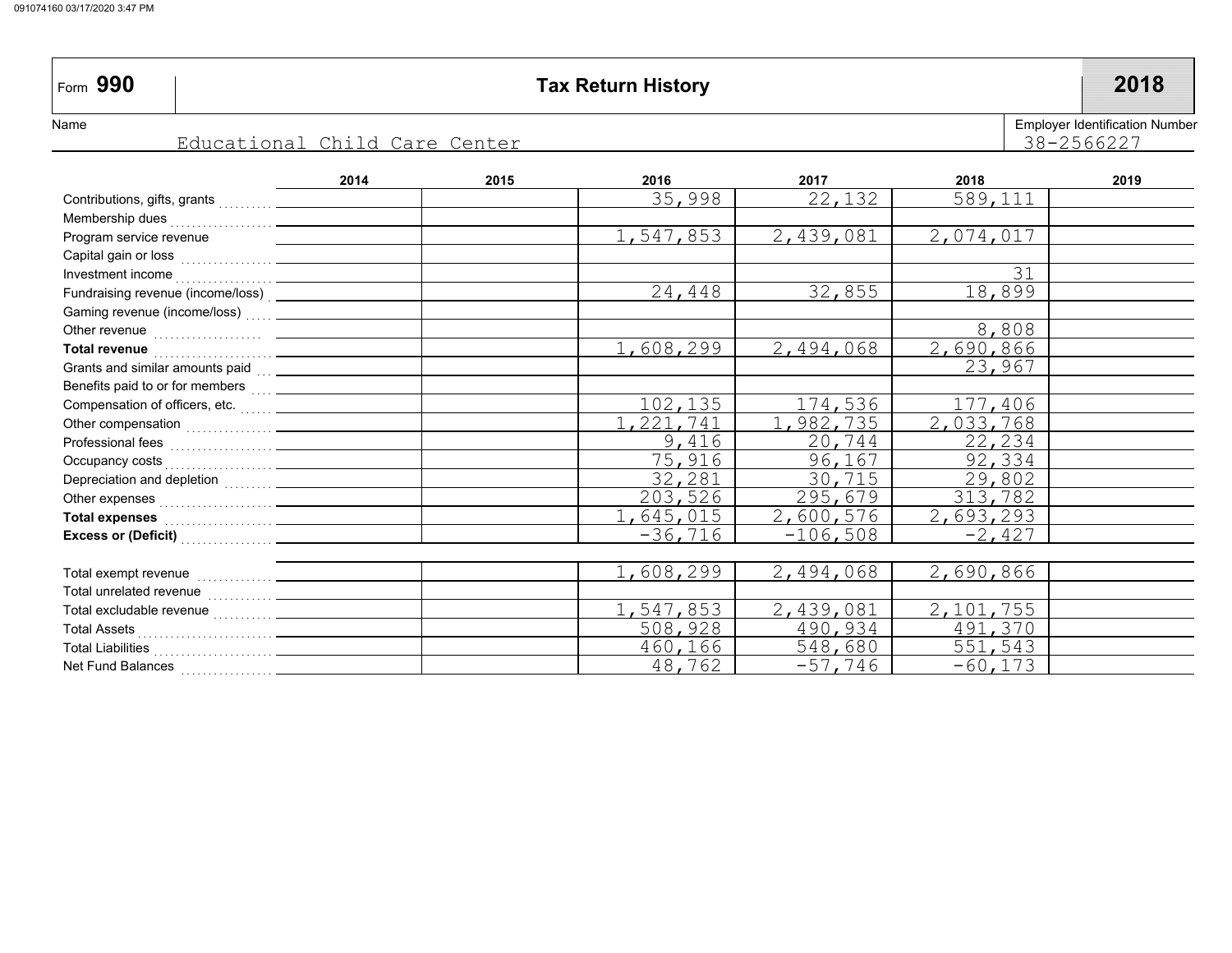| 091074160 Educational Child Care Center<br>38-2566227<br>FYE: 9/30/2019 |          | <b>Federal Statements</b>              |                                                                     | 3/17/2020 3:46 PM        |
|-------------------------------------------------------------------------|----------|----------------------------------------|---------------------------------------------------------------------|--------------------------|
|                                                                         |          | <b>Taxable Interest on Investments</b> |                                                                     |                          |
| <b>Description</b>                                                      |          |                                        |                                                                     |                          |
|                                                                         | Amount   | Code<br><b>Business</b>                | <b>Unrelated Exclusion Postal Acquired after</b><br>Code<br>6/30/75 | US<br>Obs $(\$$ or $%$ ) |
| Interest Income                                                         |          |                                        |                                                                     |                          |
|                                                                         | \$<br>31 | 14                                     |                                                                     |                          |
| Total                                                                   | Ś<br>31  |                                        |                                                                     |                          |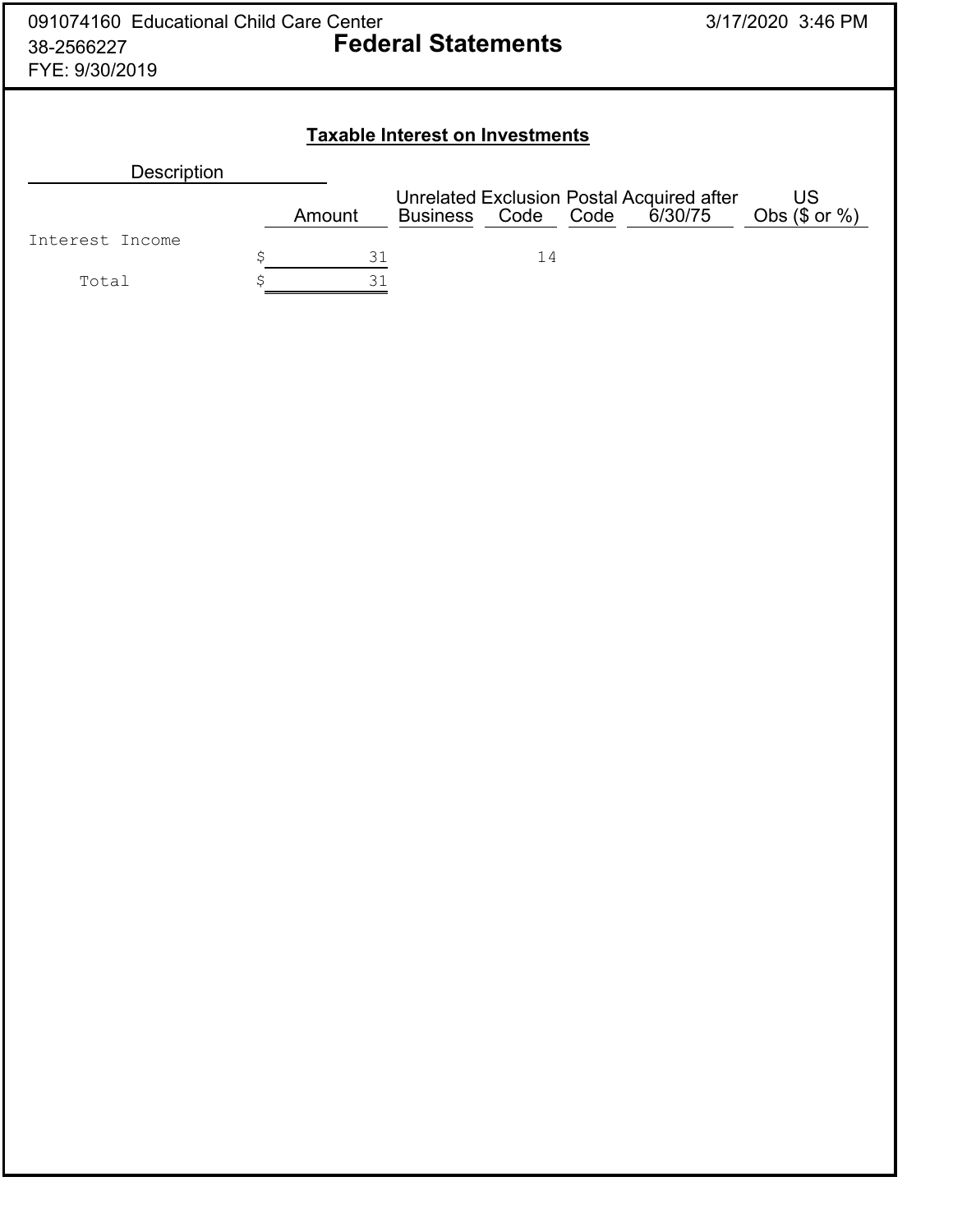# **Federal Statements**

| <b>Description</b> | Total<br><b>Expenses</b> |        | Program<br>Service |        | Management &<br>General |       | Fund<br>Raising |     |
|--------------------|--------------------------|--------|--------------------|--------|-------------------------|-------|-----------------|-----|
| Payroll Processing |                          | 15,045 |                    | 12,337 |                         | 2,558 |                 | 150 |
| Total              |                          | 15,045 |                    | 12,337 |                         | 2,558 |                 | 150 |

| <b>Description</b>                 | Total<br><b>Expenses</b> | Program<br>Service | Management &<br>General | Fund<br>Raising |
|------------------------------------|--------------------------|--------------------|-------------------------|-----------------|
| Recruiting<br>Permits and licenses | 2,826<br>724             | 724                | 2,826                   |                 |
| Total                              | 3,550                    | 724                | 2,826                   |                 |